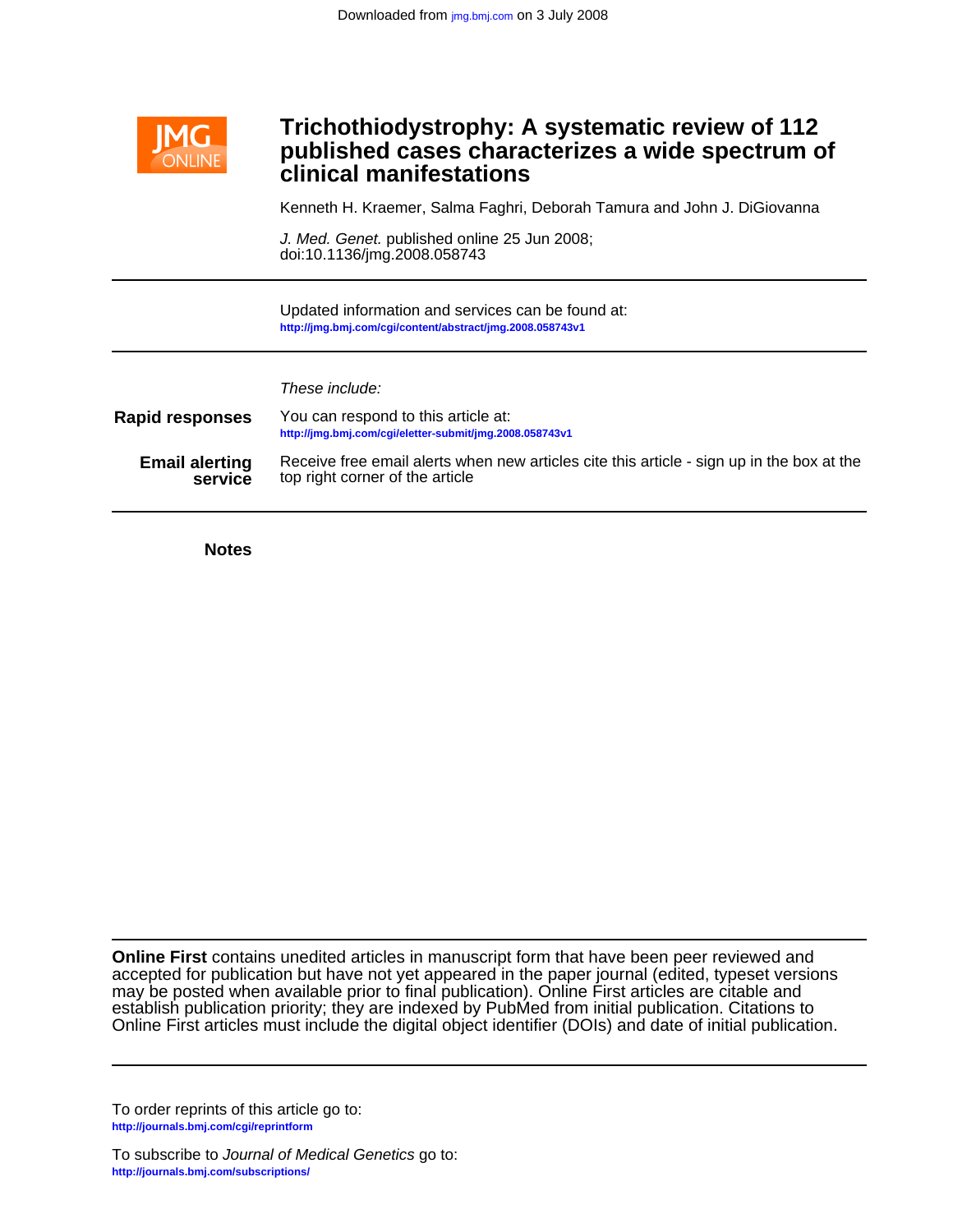JMG/2008/058743 - Online First 5-1-2008

#### **TRICHOTHIODYSTROPHY: A SYSTEMATIC REVIEW OF 112 PUBLISHED CASES CHARACTERIZES A WIDE SPECTRUM OF CLINICAL MANIFESTATIONS**

Salma Faghri, B.S.<sup>1,2</sup>, Deborah Tamura R.N.<sup>1</sup>, Kenneth H. Kraemer M.D.<sup>1</sup>, John J. DiGiovanna M.D.<sup>1,2</sup>

<sup>1</sup>DNA Repair Section, Basic Research Laboratory, Center for Cancer Research, National Cancer Institute, Bethesda, MD, USA; <sup>2</sup>Div. Dermatopharmacology, Dept. Dermatology, The Warren Alpert Medical School of Brown University, Providence, RI, USA

#### **Correspondence to:**

Kenneth H. Kraemer M.D. DNA Repair Section; Basic Research Laboratory; Center for Clinical Research Building 37, Room 4002, MSC 4258 National Cancer Institute Bethesda, MD 20892 Telephone: 301-496-9018; Fax: 301-594-3409 kraemerk@nih.gov

#### **RUNNING TITLE**: TRICHOTHIODYSTROPHY REVIEW

**KEY WORDS:** DNA repair, dysmyelination, developmental disabilities, cataracts, pregnancy complications

#### **ABBREVIATIONS USED:**

TTD Trichothiodystrophy, XP Xeroderma pigmentosum, CS Cockayne syndrome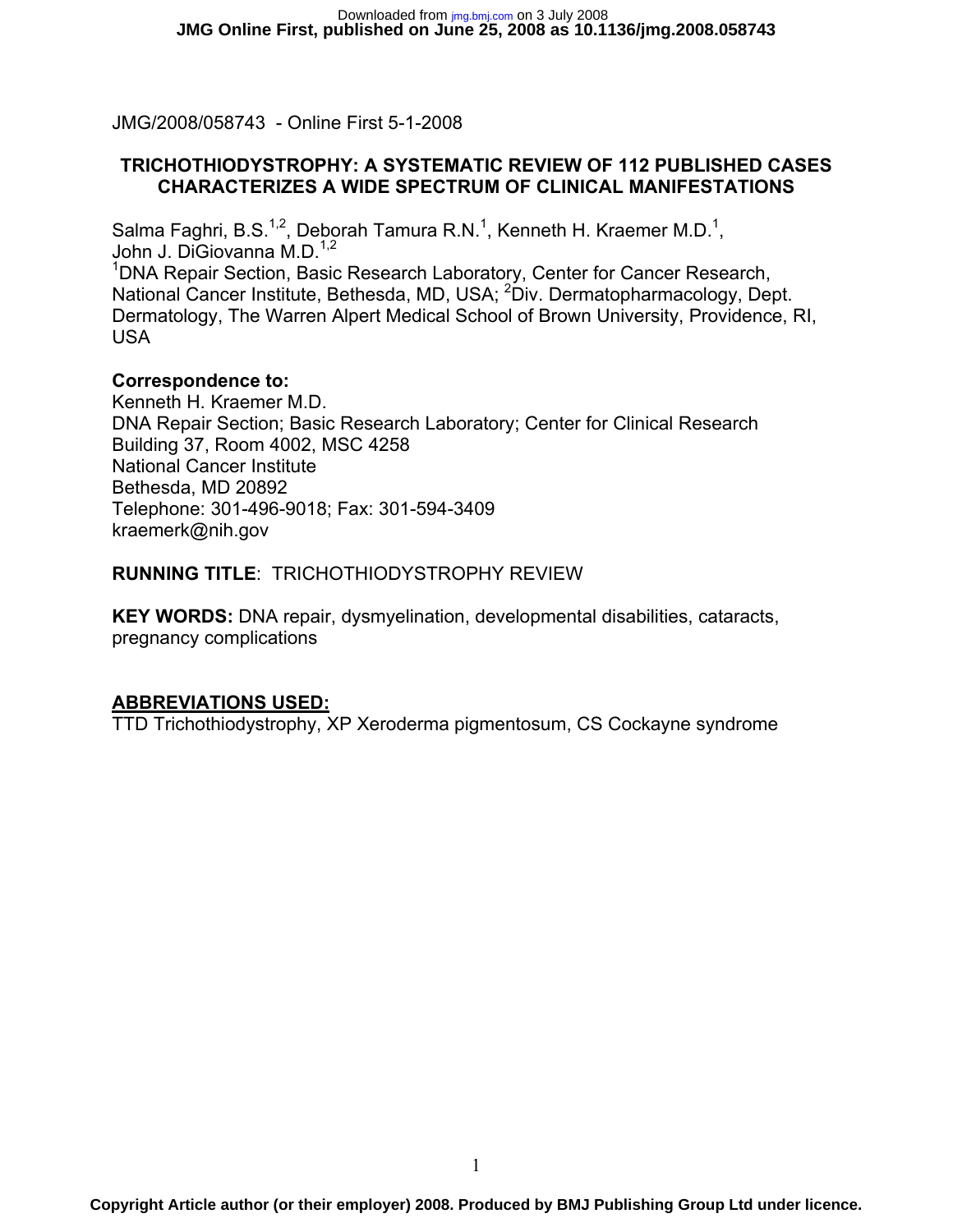# **ABSTRACT**

Trichothiodystrophy (TTD) is a rare, autosomal recessive disease, characterized by brittle, sulfur-deficient hair and multisystem abnormalities. A systematic literature review identified 112 patients ranging from 12 weeks to 47 years (median 6 years). In addition to hair abnormalities, common features reported were developmental delay/ intellectual impairment (86%), short stature (73%), ichthyosis (65%), abnormal characteristics at birth (55%), ocular abnormalities (51%), infections (46%), photosensitivity (42%), maternal pregnancy complications (28%) and defective DNA repair (37%). There was high mortality, with 19 deaths under age 10 years (13 infection-related), which is 20-fold higher compared to the US population. The spectrum of clinical features varied from mild disease with only hair involvement to severe disease with profound developmental defects, recurrent infections and a high mortality at a young age. Abnormal characteristics at birth and pregnancy complications, unrecognized but common features of TTD, suggest a role for DNA repair genes in normal fetal development.

## **INTRODUCTION**

Trichothiodystrophy (TTD) is a rare, autosomal recessive disease, in which patients have brittle, sulfur-deficient hair [1, 2]. When the hair from TTD patients is observed under polarizing microscopy, it displays a diagnostic alternating light and dark banding pattern, called "tiger tail banding" [3, 4] (Figure 1). TTD results from mutations in one of several different DNA repair genes (XPB, XPD or TTDA)[5, 6] and TTDN1, a gene of unknown function[7] . Although XPB and XPD mutations are also seen in xeroderma pigmentosum (XP), a disease with a 1000-fold increase in skin cancer, [6, 8-11] TTD patients have not been reported to have an increase in cancer.

TTD patients display a wide variety of clinical features, including cutaneous, neurological, and growth abnormalities. As a result, a variety of names have been used to describe the disease. In 1979, Price coined the term "trichothiodystrophy," which encompasses a wide spectrum of neurocutaneous findings, to describe the unifying feature[12]. The name reflects the brittle, sulfur deficient hair seen in all TTD patients (from Greek, *tricho-* meaning hair; *-thio-*, sulfur; *-dys-*, faulty; *-trophy*, nourishment). Several acronyms have been used to describe the clinical features of these patients. PIBIDS [13], IBIDS [14, 15] and BIDS[16] describe six features of TTD: *P*hotosensitivity, *I*chthyosis, *B*rittle hair, *I*ntellectual impairment, *D*ecreased fertility, and *S*hort stature. In order to assess the prevalence of the reported clinical features of TTD, we performed an extensive literature review to find all published case reports of patients with TTD. We analyzed the frequency of the clinical findings described in an effort to better characterize the spectrum of the disease. We modeled this review after a similar study on XP [9].

## **METHODS**

We developed a standard Excel spreadsheet listing more than 200 clinical and laboratory characteristics. The search was restricted to published information in reports, and no effort was made to obtain unpublished data on the reported patients. This approach results in underreporting of characteristics not noted at the time of publication. However, when reported patients were identifiable as being the same individual in a subsequently reported paper, the data was consolidated. We searched PubMED/ MEDLINE, Web of Science, and the references cited in retrieved articles.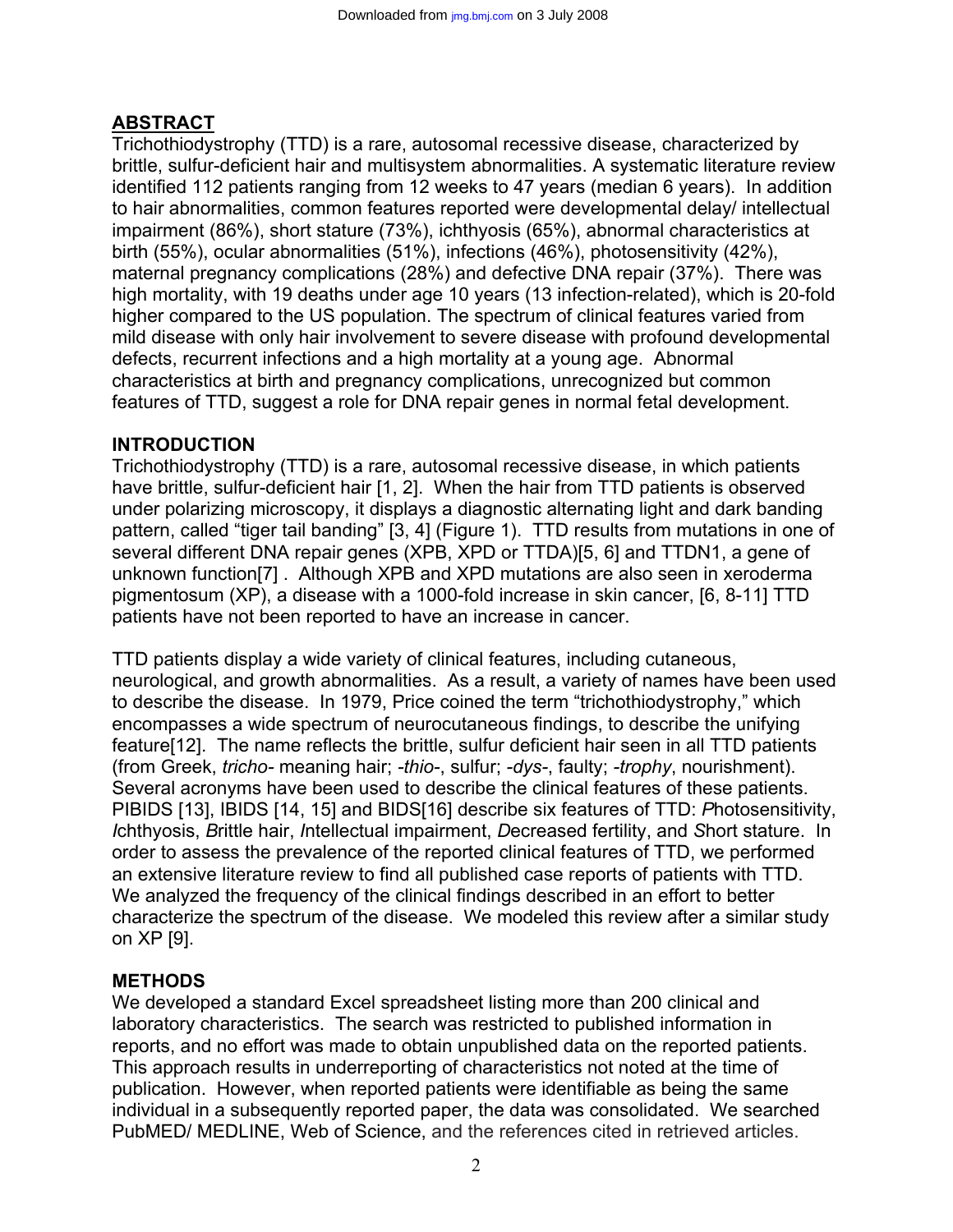Search terms were trichothiodystrophy, TTD, Tay Syndrome, Pollitt Syndrome, PIBIDS, IBIDS, and BIDS.

The most definitive clinical criteria include microscopic examination of hair shafts for tiger tail banding and structural abnormalities and the analysis of hair shaft sulfur content. However, diagnostic criteria for TTD have evolved over the decades since these reports have been published. As a result, some reports included patients with convincing clinical features of TTD and a confirmed DNA repair abnormality, but the clinical workup did not include hair analysis. In order to standardize selection of patients, we chose criteria, which determined whether or not a case report was included. Inclusion criteria were based on having at least two of the four following clinical or laboratory abnormalities: (I) presence of brittle hair and/or hair shaft abnormalities, (II) tiger tail banding with polarized microscopy, (III) decreased sulfur or cystine content of hair, and (IV) DNA repair abnormality. While any one of these features is highly suggestive of TTD [3, 11, 17], we required a minimum of two features to confirm the diagnosis*.* We chose criteria which we reasoned would allow us to capture reports of most patients with TTD and which were important in forming the basis for the various subtypes which have led to our current understanding of the disease. These criteria were developed in order to provide a uniform approach to inclusion of case reports with varied amounts of information and published over more than 40 years and not to be used as criteria for clinical diagnosis of new patients [3, 4].

In the case of reported siblings with similar clinical features, if one sibling qualified according to the above criteria, then both siblings were included. Patients described collectively as a group were not included when the clinical features could not be traced to individual patients. We did not include cases reported only in meeting proceedings, where the report was not indexed.

We considered intrauterine growth restriction (IUGR) as fetuses specified to have intrauterine growth retardation or intrauterine growth restriction in the report. If this was not stated we used the standard of less than the tenth percentile for gestational age at the time of birth based on the criteria specified in Lubchenco [18]. Low birth weight was stated in the report or was defined as infants or who were less than 2500 grams at birth.

# **RESULTS HISTORY OF TTD**

Vera Price first proposed the name "trichothiodystrophy" in 1979 in the book *Haar und Haarkrankheiten* [12]. In 1980, Price [17] reported 2 patients with a wide range of clinical features, and associated the low sulfur (cystine) content of the hair with the alternating bright and dark banding with polarized microscopy, now known as tigertailed banding. This work established specific hair findings as the unifying marker for this neuroectodermal symptom complex, which we now know as trichothiodystrophy (TTD).

Before the name TTD was coined in 1979, several papers were published describing cases that are today considered to be the earliest reports of TTD. Some of these papers, however, did not have sufficient hair analysis to meet the inclusion criteria that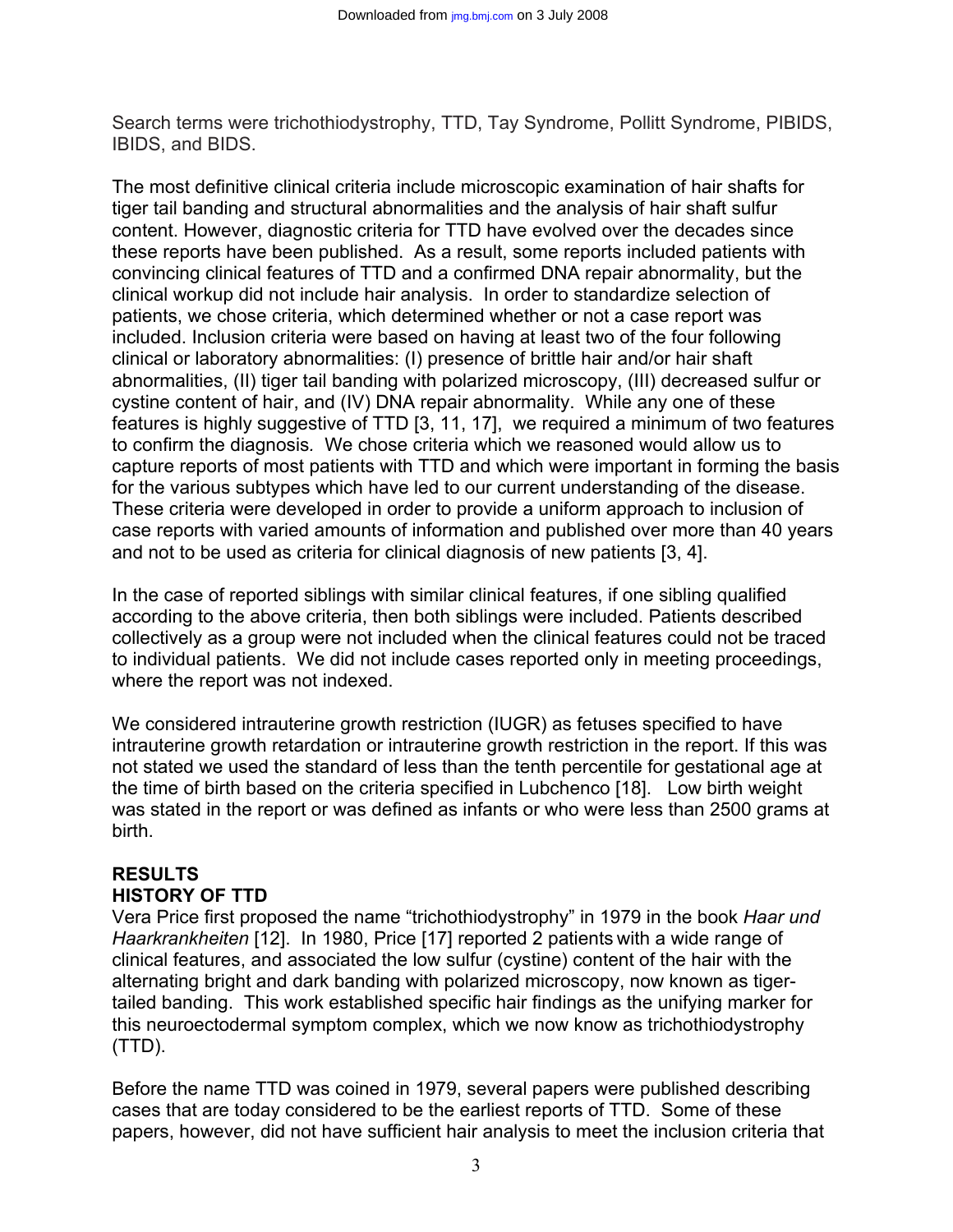we chose for this paper [19-21]. The earliest paper that we included in this study is from R.J. Pollitt [22] in 1968, which described two severely affected siblings with brittle, sulfur-deficient hair, as well as intellectual and growth retardation. This report led to the name Pollitt Syndrome. In 1970, Brown [23] described alternating birefringence in the hair viewed under polarized microscopy in a 4-year-old girl with brittle hair and normal intelligence. Tay [24], in 1971, reported three siblings in Singapore with brittle hair, mental deficiency and growth retardation, who also had nonbullous congenital ichthyosiform erythroderma. Tay suggested an autosomal recessive pattern of inheritance. Tay's 1971 report did not, however, include sufficient hair analysis to meet the inclusion criteria for this analysis. In 1974, Jackson [25] described decreased fertility and autosomal recessive inheritance in an Amish kindred with brittle hair, intellectual impairment and short stature. Two index cases were sufficiently described to be included in this analysis. Jackson's report led to the name "Amish Brittle Hair Brain Syndrome". As a result of these similar clinical descriptions, the acronym BIDS (*B*rittle hair, *I*ntellectual impairment, *D*ecreased fertility and *S*hort stature) was suggested in 1976 [16]. Subsequently, the additional presence of ichthyosis led to the acronym IBIDS [14, 15]. Unlike some later cases of TTD with ichthyosis, it has been suggested that Tay Syndrome specifically refers to the presence of congenital ichthyosis in addition to BIDS [26].

Two siblings from Sabinas, Mexico were reported in 1976 [27] as having brittle hair, developmental delay, and normal stature. This report in conjunction with a report [28] of a group of 11 additional TTD cases from Sabinas, led to the name Sabinas Syndrome in 1981, which refers to the presence of hair and nail abnormalities in association with mental retardation. The 1981 report [28] was not included in this review because the patients were described as a general group and not individually.

The addition of photosensitivity to the acronym IBIDS (resulting in *P*IBIDS) was recommended in 1983 by Crovato [13]. There was also some debate as to whether TTD was in fact a single entity, due to the various presentations of this neuroectodermal disorder [29] . In 1988, Chapmann reported a patient and recommended the addition of skeletal abnormalities instead of photosensitivity to the acronym, resulting in SIBIDS [30]. The patient described in this report did not meet our inclusion criteria for this analysis*.*

In 1985, Van Neste [31] reported defective DNA excision repair in UV exposed lymphocytes from a TTD patient. The first such gene mutation was identified the next year [32], when cells from four patients with TTD were found to have cellular UV hypersensitivity, very low levels of unscheduled DNA synthesis, and characteristics of the XP-D complementation group. Despite some patients having the same gene defects seen in XP (*XPB* and *XPD*), patients with TTD do not have an increased incidence of skin cancers [2, 11]. In 1993, patient TTD1BR was reported to have a new DNA repair complementation group, called TTD-A [33]. A second patient with TTD-A has since been reported [34]. The TTD-A gene (called *GTF2H5*) was identified in 2004 [35]. The recently discovered TTDN1 gene with unknown function was described in association with non-photosensitive patients [7] . To date, four genes have been identified as causing TTD: XPD, XPB, TTDA, and TTDN1 [7, 32, 33, 36].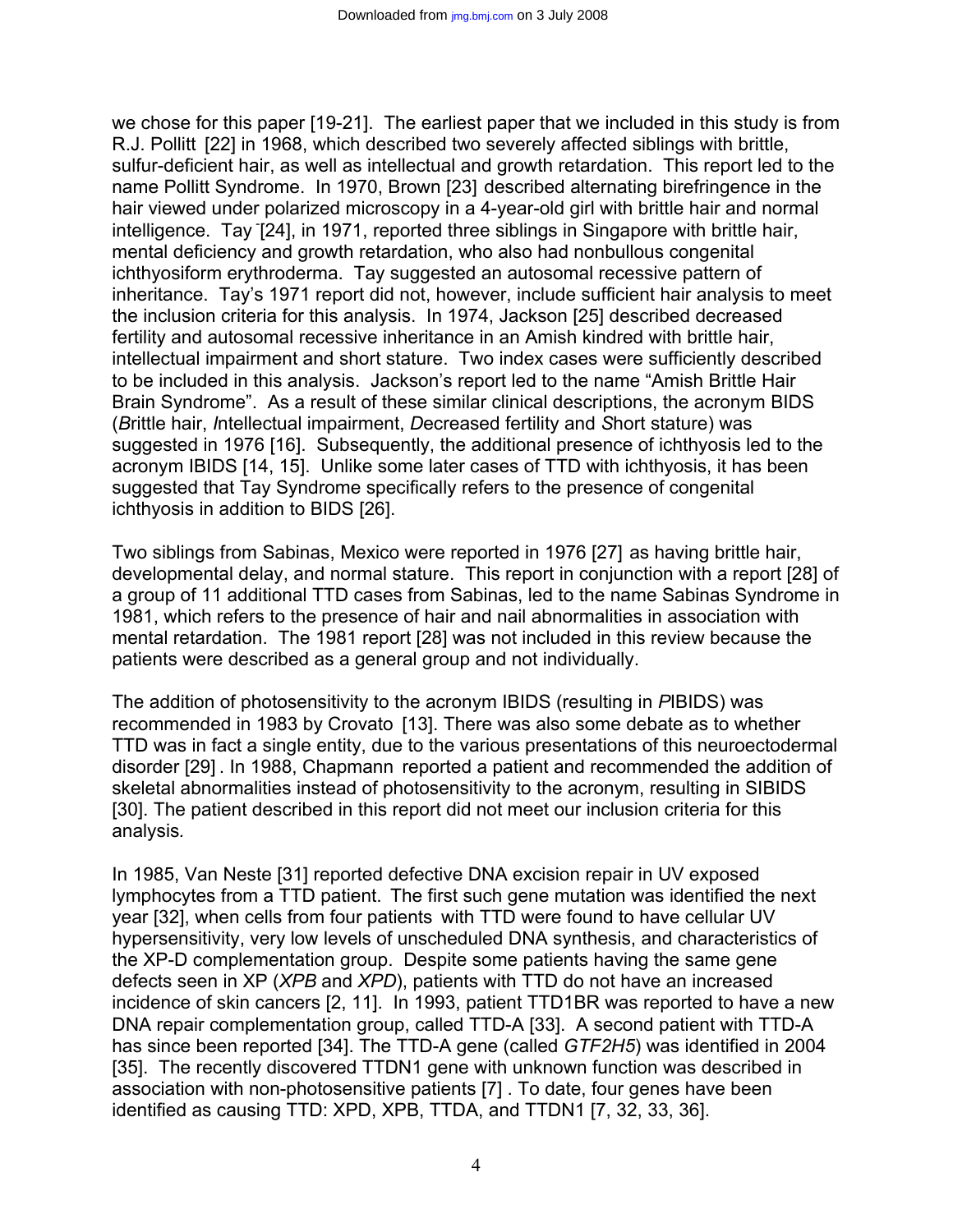## **CASES REPORTS INCLUDED IN THIS STUDY**

A total of 94 articles were found that met our inclusion criteria for TTD case reports. The articles were published from 1968 to 2005 [7, 17, 13-16, 22-23, 25-27, 31-34, 36-114]. They contained data on 112 patients. The reported cases met at least two of the four entry criteria as follows. Ninety-six percent (108 cases) had brittle hair or hair shaft abnormalities. There were 73% (82 cases) with tiger tail banding of the hair with polarized microscopy. Seventy percent (78 cases) had decreased sulfur or cystine content of their hair. Thirty seven percent (41 cases) had a DNA repair abnormality reported. Four patients were included based on having brittle hair and a diagnosed sibling with TTD [85, 90, 98].

Table 1 shows patient location and origin. As this data was only reported for 50 patients, the author's location was used for the remaining 62 patients, assuming that the patients were from the same location as the author. Patients/authors were reported from 20 countries from all over the world, including Europe, North and South America, Africa, Asia and Australia. The greatest numbers of reports were from Italy (23%), the United States (16%), and the United Kingdom (16%).

|                                    | PATIENTS, NO. (%) |
|------------------------------------|-------------------|
| <b>AUTHOR LOCATION<sup>a</sup></b> |                   |
| Italy                              | 27 (23%)          |
| <b>United States</b>               | 19 (16%)          |
| <b>United Kingdom</b>              | 18 (16%)          |
| France                             | 12 (11%)          |
| Germany                            | 3(3%)             |
| Canada                             | 4(4%)             |
| Morocco                            | 4(4%              |
| <b>Turkey</b>                      | 4(4%              |
| Switzerland                        | 4 (4%)            |
| Other <sup>b</sup>                 | 17 (15%)          |
| <b>TOTAL</b>                       | 112 (100%)        |

**Table 1- Distribution of patient location or origin for reported TTD patients (N=112)** 

<sup>a</sup>Author location used as surrogate for 62 patients whose location/origin was not reported;

<sup>b</sup> Other" refers to one or two patients from each of the following countries: Australia, Belgium, Denmark, Mexico, Austria, India, Spain, Poland, Finland, Czechoslovakia and the Netherlands

## **MODE OF INHERITANCE, DEMOGRAPHICS, AGE, AND SURVIVAL**

Gender was reported for 105 patients in this review, and consisted of 54 males (51%) and 51 females (49%). Trichothiodystrophy is an autosomal recessive disease, and is therefore expected to have an equal distribution between males and females. There was one report [65] suggesting the possibility of x-linked inheritance in a TTD patient with urea cycle dysfunction.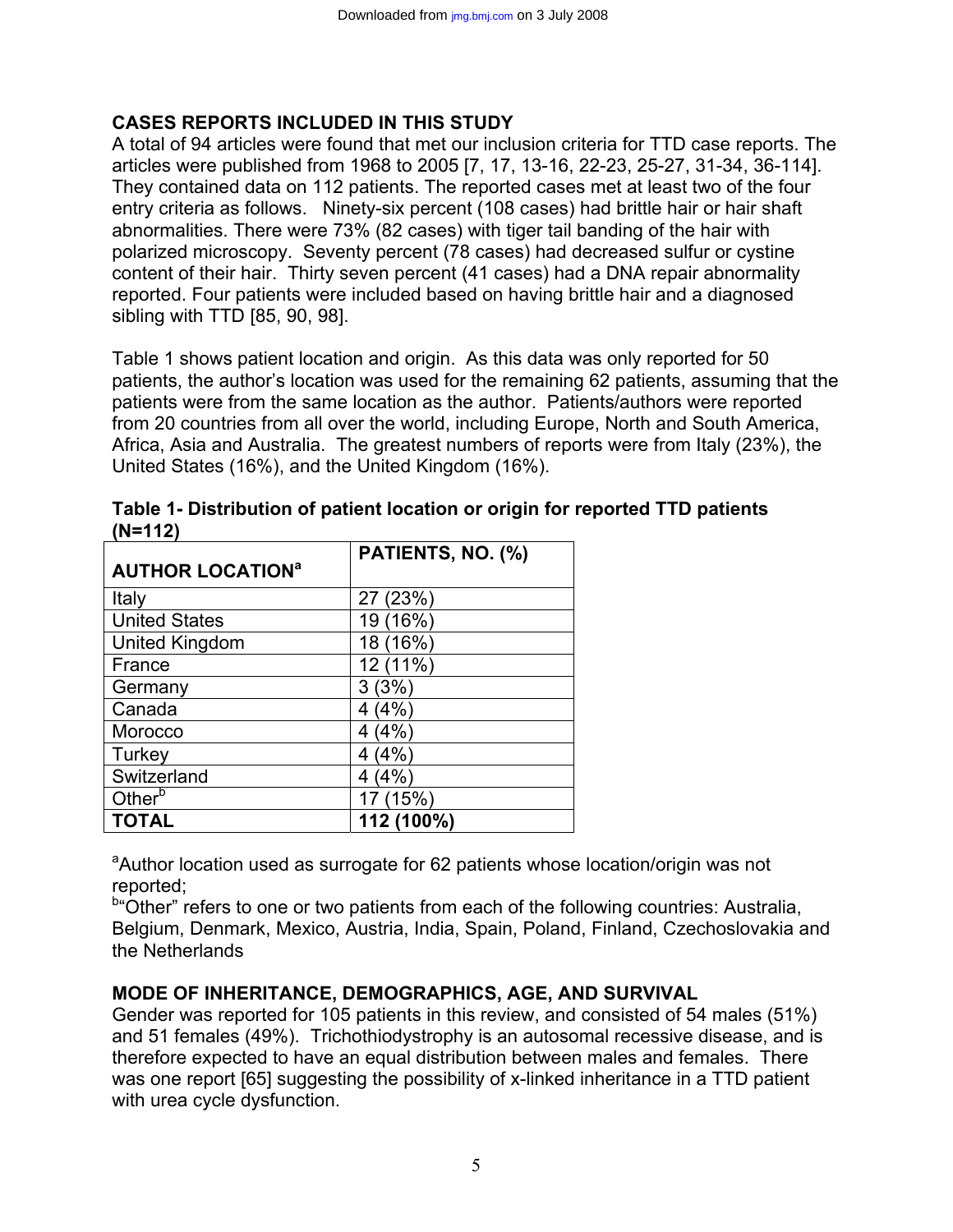Age was reported for 110 of the 112 patients included in this study (Figure 2). The age at last report ranged from 12 weeks to 47 years, with a median of 6 years. There was a median age of 6.5 years for males and 6 years for females. The ages ranged from 12 weeks to 44 years for males and 5 months to 47 years for females.

Twenty patients were reported as deceased, ranging in age from 12 weeks to 47 years (Figure 2). All but one of these patients were under 10 years old and the median age at death was 3 years. The cause of death was pneumonia or other infection (especially sepsis) for 13 of these patients (Figure 3) [40, 41, 63, 74, 85, 90, 91, 94, 98, 99, 107]. One additional patient [85] died at 12 months after developing a fever, despite antibiotic use. The remaining patients died of drowning [62] , cachexia and dehydration [98], respiratory failure [46], or a sudden or unexpected death [32, 68]. One patient [32] who died suddenly had a history of frequent hospitalizations for respiratory and gastrointestinal illnesses, and thus may have also died from infectious complications. The oldest patient [56] died at 47 years after presenting with generalized edema and urinary retention, which progressed to coma. Cause of death was not reported for one patient [111].

Kaplan-Meier analysis of the reported deaths indicated that at age 3 years there was 10.7% probability of reported death, and by age 9 years the probability had increased to 21.3%. This represents an approximately 20-fold higher mortality compared to the US general population. While we would expect that unusual and severe outcomes might be preferentially reported, this large number of deaths at a young age highlights the potential severity of TTD in the neonatal and early childhood period.

Recessively inherited disorders occur more commonly in populations where consanguinity is frequent. This literature review revealed 17% consanguinity, 49% nonconsanguinity and 36% unreported. None of the parents were reported to have TTD. Data was given on the presence or absence of siblings in 80 patients. Thirty-seven patients have a sibling who is also described as a patient in this review (represents 18 families for these 37 patients). The total number of siblings ranged from 0 to 9, with a median of 1.

#### **SPECTRUM OF CLINICAL ABNORMALITIES REPORTED IN TTD PATIENTS**

Figure 4 displays the common clinical features reported for each patient in the format of a clinical array. Each column represents one patient, with each clinical feature indicated as present, absent, or not mentioned in the report. The columns are grouped to facilitate identification of patients by gender with features of PIBI(D)S (28%), IBI(D)S (20%), BI(D)S (16%) and those that did not fit these categories (36%). Because decreased fertility (D) is age dependent and difficult to quantify from these reports, this feature was not included in this figure. Instead, we have indicated patients with gonadal dysgenesis. Arraying patients in this format highlights those who fit the clinical criteria defined by these acronyms and those where the acronym inadequately describes the clinical presentation. Other commonly reported clinical features are also shown in this figure, including abnormal characteristics at birth, pregnancy complications, ocular abnormalities, and infections. DNA repair abnormalities that were identified are also shown.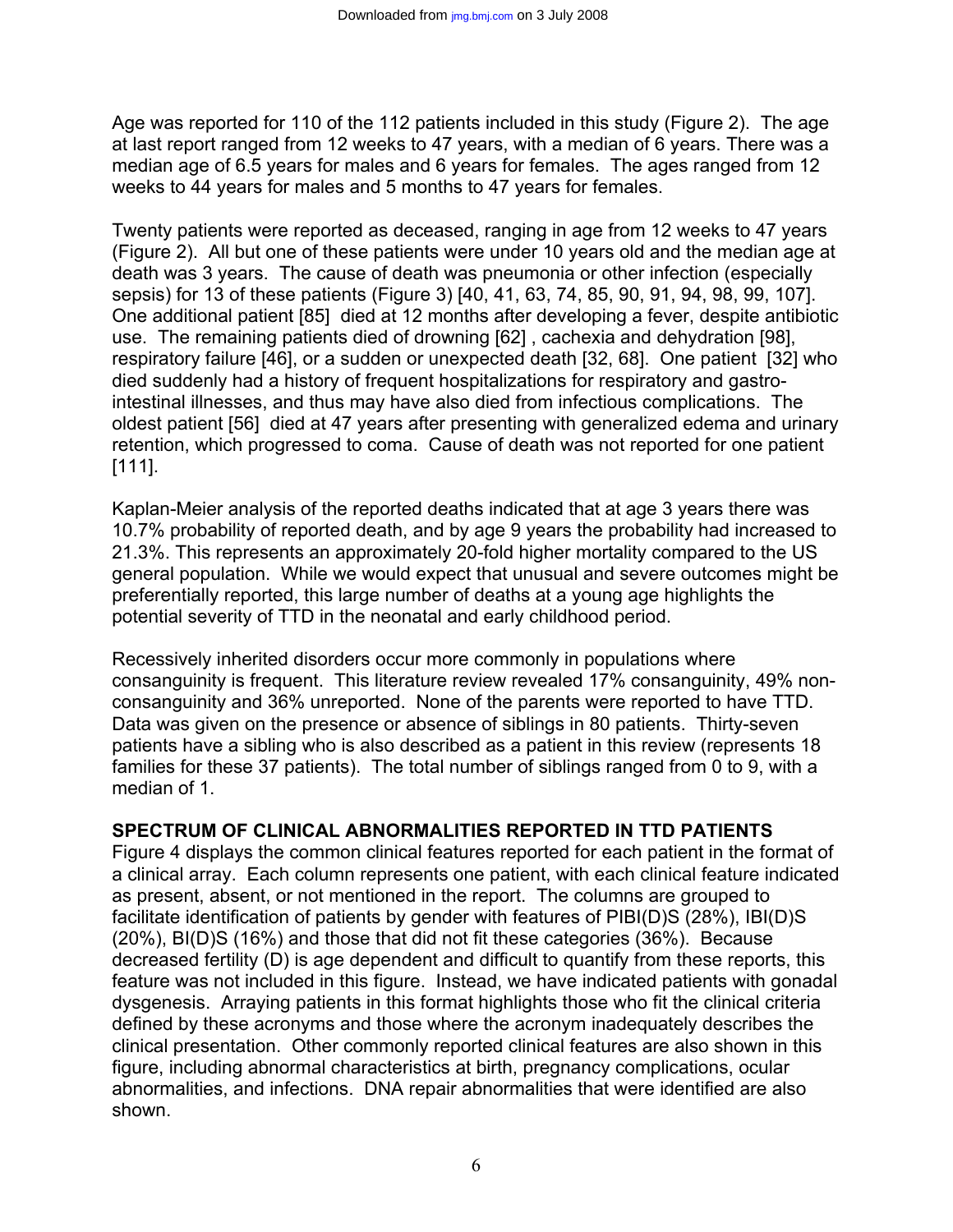|                                  | PATIENTS, NO. (%) |
|----------------------------------|-------------------|
| <b>SKIN ABNORMALITY</b>          | 89 (79%)          |
| Ichthyosis (all forms)           | 73 (65%)          |
| Lamellar ichthyosis              | 10 (9%)           |
| Photosensitivity                 | 47 (42%)          |
| Eczema                           | 9(8%)             |
| <b>Freckles</b>                  | 8(7%)             |
| Dry skin, NOS                    | (6%               |
| Erythroderma                     | 5(4%)             |
| Other $a$                        | 20 (18%)          |
| <b>NORMAL SKIN; NOT REPORTED</b> | 7 (6%); 16 (14%)  |
| <b>TOTAL</b>                     | 112 (100%)        |

# **Table 2- Frequency of skin abnormalities reported (N = 89) in TTD patients.**

<sup>a</sup> Other" refers to telangiectasia (5 patients), pruritis (4), folliculitis (3), cheilitis (3), follicular keratosis (3), hypohidrosis (3), hemangioma of skin (2), poikiloderma (2).

## **SKIN FINDINGS**

Seventy-nine percent of the 112 reported TTD patients had skin abnormalities (Table 2). Seven patients were reported to have normal skin and 16 reports did not include any skin descriptions. The most frequently reported skin finding was ichthyosis (65%)(Table 2 and Figure 4). Of the 73 patients with ichthyosis, 27 had collodion membrane at birth. Ten patients were reported to have lamellar ichthyosis and 6 of these had collodion membrane at birth. Ichthyosis was seen in almost all age groups.

| <b>Gene Defect</b>                     | PATIENTS, NO. (%)  |
|----------------------------------------|--------------------|
| <b>REDUCED DNA REPAIR</b>              | 41 (37%)           |
| XP-D                                   | 32 (29%)           |
| $XP-B$                                 | 2(2%)              |
| <b>TTD-A</b>                           | 2(2%)              |
| <b>TTDN1</b>                           | 6(5%)              |
| <b>NORMAL DNA REPAIR; NOT REPORTED</b> | 11 (10%); 54 (48%) |
| <b>TOTAL</b>                           | 112 (100%)         |

**Table 3- Cellular studies reported (N = 58) in TTD patients.** 

The second most frequent skin finding reported was photosensitivity (42%). Seventy percent of the 112 patients in this study had photosensitivity and/or ichthyosis (28% of all patients had both photosensitivity and ichthyosis) (Figure 4). Twenty-seven of the 47 patients with photosensitivity were reported as having mutations in XPD, one in XPB, and one in TTDA (Table 3 and Figure 4). Four patients were not assigned to a complementation group, but were found to have cellular UV hypersensitivity[31, 59, 100]. Although the XPD gene mutation has been reported to be associated with the clinical finding of photosensitivity, there was one case of a TTD patient [112] with an XPD gene mutation reported as non-photosensitive. Other cutaneous findings include dry skin (21%), eczema (8%), and freckles (7%). Freckling is generally associated with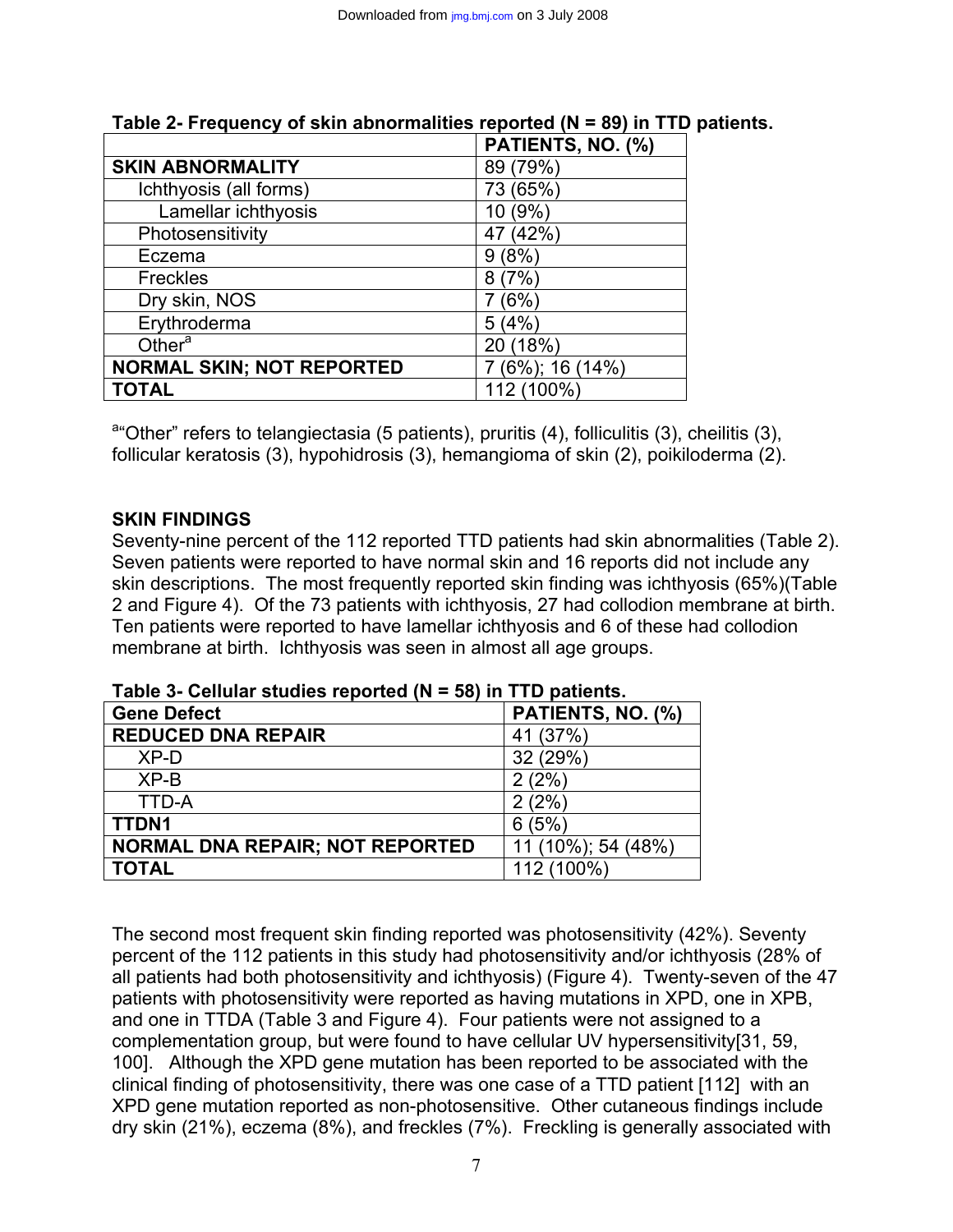XP and not TTD. Two of the TTD patients [45] with freckles were reported to also have XP (the XP/TTD complex), and one of them had a skin cancer. Six other patients with freckles were not reported to have skin cancer [32, 41, 58, 81]. One additional TTD patient [54] had a well-differentiated, invasive squamous carcinoma on his nose, but was not reported to have freckles. Other more rare skin findings include two reports of hemangioma [84, 105] and three reports of cheilitis[13, 22, 65]

| PATIENTS, NO. (%)  |
|--------------------|
| 112 (100%)         |
|                    |
| 108 (96%)          |
| 98 (88%)           |
| 76 (68%)           |
| 82 (73%)           |
| 79 (71%)           |
| 54 (48%)           |
| 44 (39%)           |
| 8(7%)              |
| 24 (21%)           |
| 16 (14%)           |
| 8(7%)              |
| 5(4%)              |
| 70 (63%)           |
|                    |
| 41 (37%)           |
| 16 (14%)           |
| 15 (13%)           |
| 13 (12%)           |
| 8(7%)              |
| 7(6%)              |
| 3(3%)              |
| 14 (13%); 28 (25%) |
|                    |
| 112 (100%)         |
|                    |

| Table 4 - Frequency of hair and nail features (N = 112) in reported TTD patients. |  |  |
|-----------------------------------------------------------------------------------|--|--|
|-----------------------------------------------------------------------------------|--|--|

<sup>a</sup>We collated reports of dysplasia, dystrophic nails, thickening and yellow discoloration as onychodystrophy;

<sup>b</sup>Slow growing nails (2 patients) and soft nails (1)

## **HAIR AND NAIL FINDINGS**

Hair abnormalities were reported in all 112 patients (Table 4 and Figure 4). They are a defining feature of TTD, and were part of the inclusion criteria. The most frequent hair findings were brittle hair or hair shaft abnormalities (96%), tiger tail banding (73%), and decreased sulfur or cystine (71%). Two patients with the XP/TTD complex were reported not to have brittle hair, but did have decreased sulfur, tiger tail banding with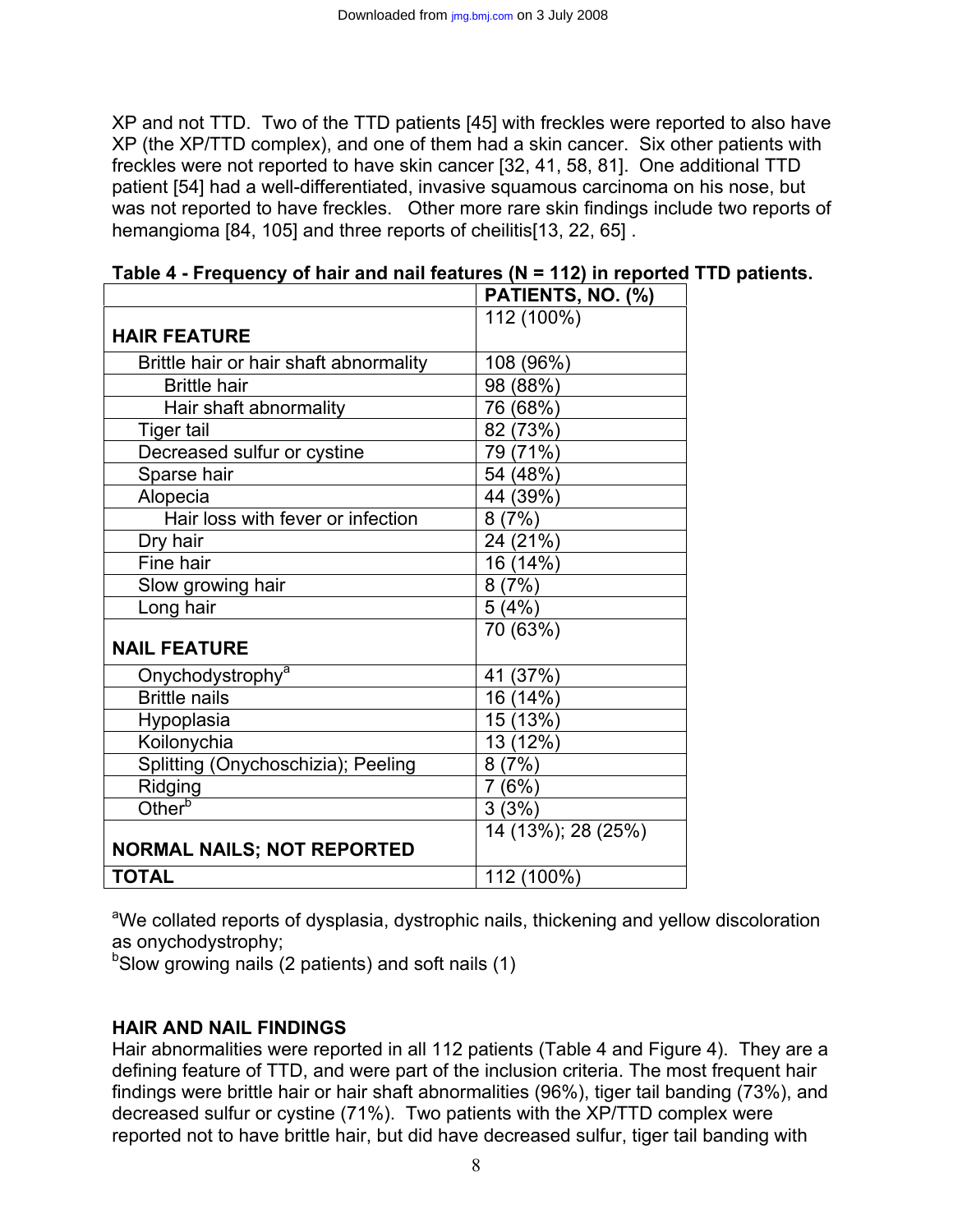polarized microscopy, and *XPD* mutations [45]. Sparse hair (48%) and alopecia (39%) were also commonly reported. Eight patients had hair loss with fever or infection[50, 58, 59, 62, 68, 87, 107]. Although TTD is usually associated with short hair (due to its brittle and easily breakable nature), there were also 5 reports of patients with long or normal length hair [36, 38, 45, 78, 115], including 1 XP/TTD patient[45] .

Nail abnormalities (Table 4) were reported in 70 patients (63%). The most frequent nail abnormality reported was onychodystrophy in 41 patients (37%), which included dysplasia, dystrophic nails, thickening or yellow discoloration. Other common nail findings were brittle nails (14%), hypoplasia (13%), and koilonychia (12%).

|                                                          | PATIENTS, NO. (%)        |
|----------------------------------------------------------|--------------------------|
| DEVELOPMENTAL DELAY OR INTELLECTUAL IMPAIRMENT           | 96 (86%)                 |
| Intellectual impairment                                  | 84 (75%)                 |
| <b>Developmental Delay</b>                               | 76 (68%)                 |
| Impaired motor control / Psychomotor retardation         | $41(37\%)$               |
| Sociable / Outgoing behavior                             | 17 (15%)                 |
| <b>CLINICAL NEUROLOGIC FINDINGS</b>                      | 84 (75%)                 |
| Microcephaly                                             | 46 (50%)                 |
| Abnormal gait / Ataxia                                   | 29 (26%)                 |
| Audiologic exam performed [normal hearing; sensorineural | $[20 (18\%); 5 (4\%)]$   |
| hearing loss]                                            |                          |
| Abnormal deep tendon reflex [increased; decreased]       | $[15 (13\%); 1 (1\%)]$   |
| EEG [normal; abnormal]                                   | $[14 (13\%); 13 (12\%)]$ |
| Abnormal muscle tone [increased; diminished]             | $[8 (7\%)$ ; 11 (10%)]   |
| Nerve conduction velocity performed [normal; slow]       | $[9 (8\%), 3 (3\%)]$     |
| Spasticity                                               | 11 (10%)                 |
| Intention tremor                                         | 8(7%)                    |
| Seizure                                                  | 7(6%)                    |
| Paresis / Plegia                                         | 6(5%)                    |
| Dysarthria                                               | 5(4%)                    |
| Pyramidal signs                                          | 5(4%)                    |
| Peripheral neuropathy                                    | 2(2%)                    |
| <b>NEUROIMAGING ABNORMALITY</b>                          | 26 (23%)                 |
| Dysmyelination                                           | 16 (14%)                 |
| Atrophy [cerebellar; cortical]                           | $[5 (4\%), 3 (3\%)]$     |
| <b>Dilated ventricles</b>                                | 4(4%)                    |
| Calcifications                                           | 2(2%)                    |
| Other <sup>a</sup>                                       | 5(4%)                    |
|                                                          | 12 (11%)                 |
| NO ABNORMALITY REPORTED                                  |                          |
| <b>TOTAL</b>                                             | 112 (100%)               |

**Table 5- Frequency of neurologic features reported (N = 100) in TTD patients.** 

<sup>a</sup> "Other" refers to partial agenesis of corpus callosum (1 patient), slight widening of subarachnoid spaces (1), thin corpus callosum (1), cerebral infarction (1), focal gray matter heterotopia and acute necrotizing encephalopathy (1)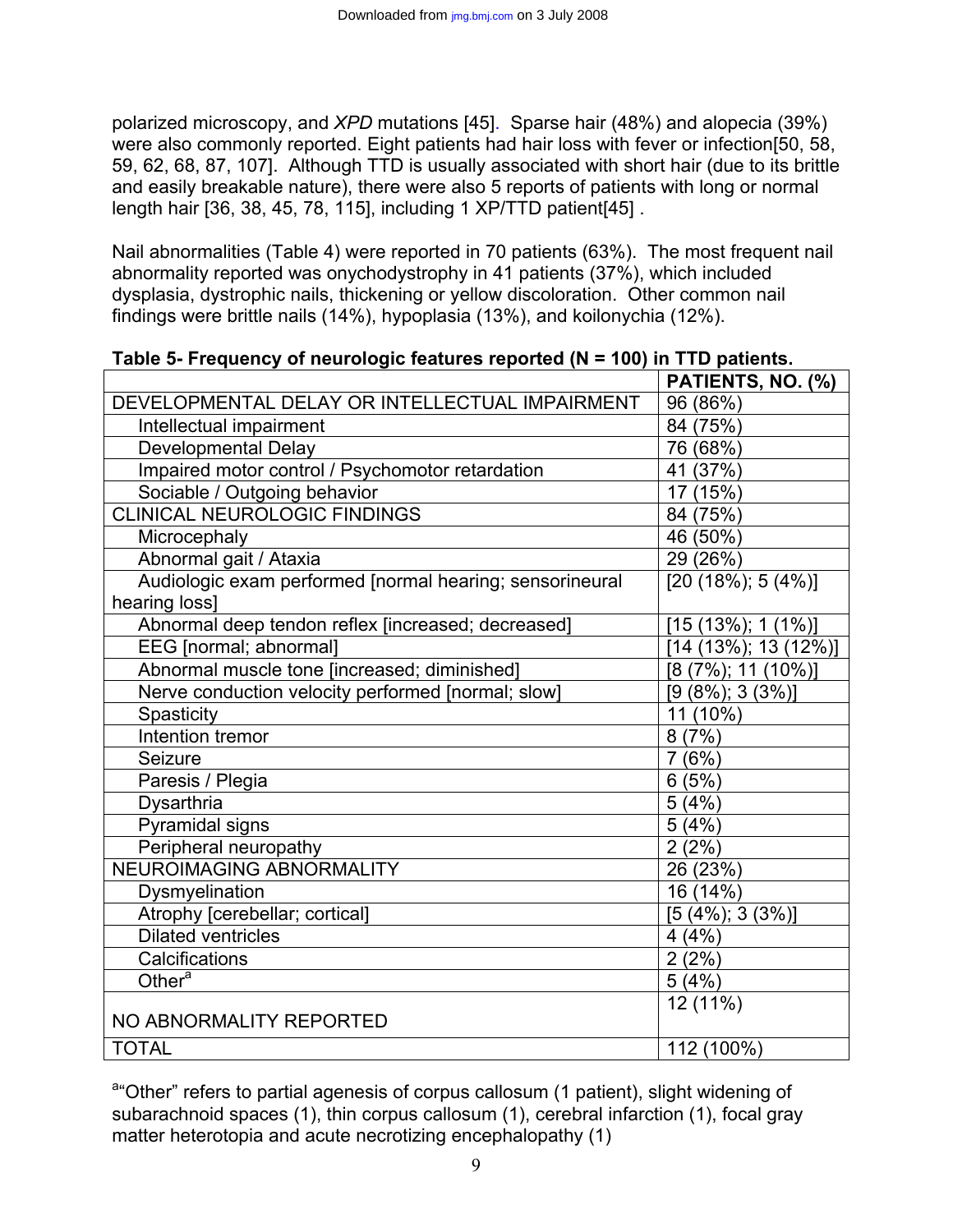#### **NEUROLOGIC FINDINGS**

Neurologic abnormalities were reported in 100 patients (Table 5 and Figure 4). Developmental delay or intellectual impairment was reported in 86% of patients, and spanned all age groups. These usually presented as failing to achieve developmental milestones, such as sitting, walking, or talking, on time [112] . Eleven of the 16 patients who were not reported to have developmental delay or intellectual impairment were less than 5 years old [23, 38, 46, 61, 78, 84, 90, 107]. Of the patients with developmental delay or intellectual impairment, 41 also had impaired motor control or psychomotor retardation. Seventeen of the patients with neurologic abnormalities were also described as having notably sociable or outgoing behavior. This outgoing, sociable interaction is also a feature of patients with Cockayne syndrome (CS) [11].

Intelligence quotient (IQ) was given for 21 patients. These tests included Terman-Merrill (3 patients, IQ range 25 to 40) [89], Wechsler Intelligence Scale for Children (2 patients, IQ range 45 to 89)[25, 39], Stanford-Binet (3 patients, IQ range 32 to 79)[14, 15, 93] and not specified or other exam (such as Leiter scale and Ruth Griffiths test) (13 patients, IQ range 34 to 88)[17, 27, 37, 60, 64, 69, 71, 76, 77, 79, 83]. As a result, an average value could not be determined. Ichthyosis was closely linked to developmental delay since 67 (92%) of 73 patients reported with ichthyosis were also reported to have developmental delay.

Other abnormal neurologic findings described include microcephaly (50%), abnormal gait (26%), and increased deep tendon reflexes (13%). Audiologic examination was performed in 25 patients, and found normal hearing in 20 and sensorineural hearing loss in the other 5. Nine patients were reported to have high-pitched/raspy voice [14, 17, 57, 73, 76, 77, 82] and one patient had dysphonia [40]. Six patients were reported to have attention deficit or hyperactivity [22, 27, 50, 69, 81, 89] and 3 patients as autisticlike [75, 81, 101].

Neuroimaging abnormalities were given in 23% of patients. The most common findings were dysmyelination (14%), cerebellar atrophy (4%), and dilated ventricles (4%), which are similar to features found in CS [11]. One patient had a progressive encephalopathy with ataxia and a gradual deterioration of previously acquired skills [63]. In one patient [70], an attack of measles at age 4 years was reported to be followed by general disability, and according to his mother a regression of development, but subsequent to that had slow progress with no further degeneration. Another patient [56], however, did not change during a 30-year period. EEG was reported in 27 patients, of which 14 were normal and 13 were abnormal (4 of these patients had seizures) [25, 60, 113].

Five cases reported "mild TTD," in which the patients had involvement of only hair, skin or nails [23, 37, 38, 84]. Two of these patients [38] had abnormal nails and one [84] had dry skin, but none had the neurologic abnormalities seen in many TTD patients. No gene defect was reported for these patients.

Facial dysmorphism was reported in 66% of patients (Table 6). These included microcephaly (50%), large or protruding ears (30%), and micrognathia (29%). As in CS, there have been descriptions of TTD patients with aged (9%) or "bird-like" appearances (8%).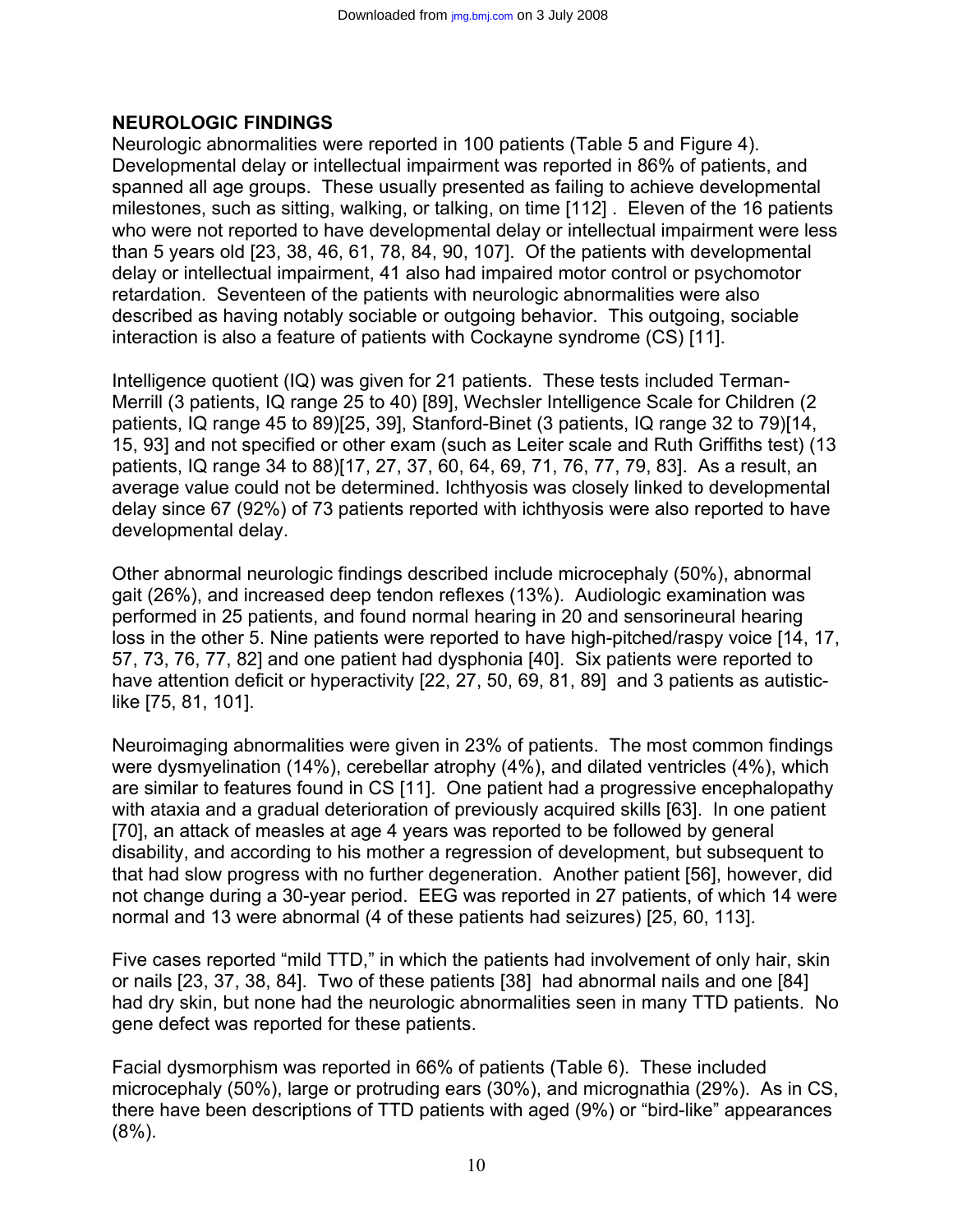|                             | PATIENTS, NO. (%)    |
|-----------------------------|----------------------|
| <b>FACIAL DYSMORPHISM</b>   | 74 (66%)             |
| Microcephaly                | 56 (50%)             |
| Large or protruding ears    | 34 (30%)             |
| Micrognathia                | 33 (29%)             |
| Aged appearance             | 10 (9%)              |
| "Bird like"                 | 9(8%)                |
| High arched palate          | 8(7%)                |
| Epicanthal fold             | 8(7%)                |
| <b>Frontal bossing</b>      | 5(4%)                |
| Hypotelorism; Hypertelorism | $6(5\%)$ ; 3 $(3\%)$ |
| Craniosynostosis            | (1%)                 |
| <b>NOT REPORTED</b>         | 38 (34%)             |
| <b>TOTAL</b>                | 112 (100%)           |

# **Table 6- Facial dysmorphism reported (N = 74) in TTD patients.**

## **GROWTH ABNORMALITIES**

Eighty-one percent of patients were reported to have either low height and/or weight (which includes six patients described as having "growth retardation") (Figure 4). Sixtyone percent of patients had both short stature and low weight or poor weight gain. An additional 13 patients [27, 45, 56, 60] had short stature with either normal or unreported weight. Six patients had normal height and weight [27, 38, 62, 84, 97, 113].

## **GONADAL DYSGENESIS**

Sixteen patients (14%) had sexual/reproductive abnormalities reported (Figure 4). Thirteen of these patients had hypogonadism [15, 26, 40, 45, 56, 71, 76, 77, 86, 89, 101] of which 2 were females [40, 56] and 9 had cryptorchidism [15, 25, 26, 40, 58, 73, 76, 77, 86]. Two cases reported delayed pubertal development [70, 111]. Additional genito-urinary abnormalities in females included poor sexual maturation [14, 22] and partial panhypopituitarism [114].

## **PREGNANCY AND BIRTH CHARACTERISTICS**

Thirty-four patients overall were reported to have parents in good health. When the TTD patients were born, the median reported maternal age was 25 years (based on 16 patients) and the median reported paternal age was 27 years (14 patients).

Two previously unrecognized findings not commonly associated with TTD are abnormal characteristics at birth (Figure 5) and pregnancy complications (Figure 6).Abnormal characteristics at birth were reported in 62 patients (55%) (Figure 5). The most common finding was low birth weight (defined as birth weight less than 2500 g or specified as being low) which was reported in 41 patients (37%). In the United States for the year 2005 8.2% of infants were born with low birth weight (less than 2500 gms) [116] The actual birth weight was specified for 53 patients and ranged from 0.94 kg to 4 kg, with a median of 2.2 kg. This is much smaller than the median birth weight of 3.0 to 3.5 kg of infants born between 37 and 40 weeks of gestation in the US general population [116]. Five additional cases specified low birth weight without giving a value [14, 85, 98, 107]. The length of gestation was reported in 53 patients and ranged from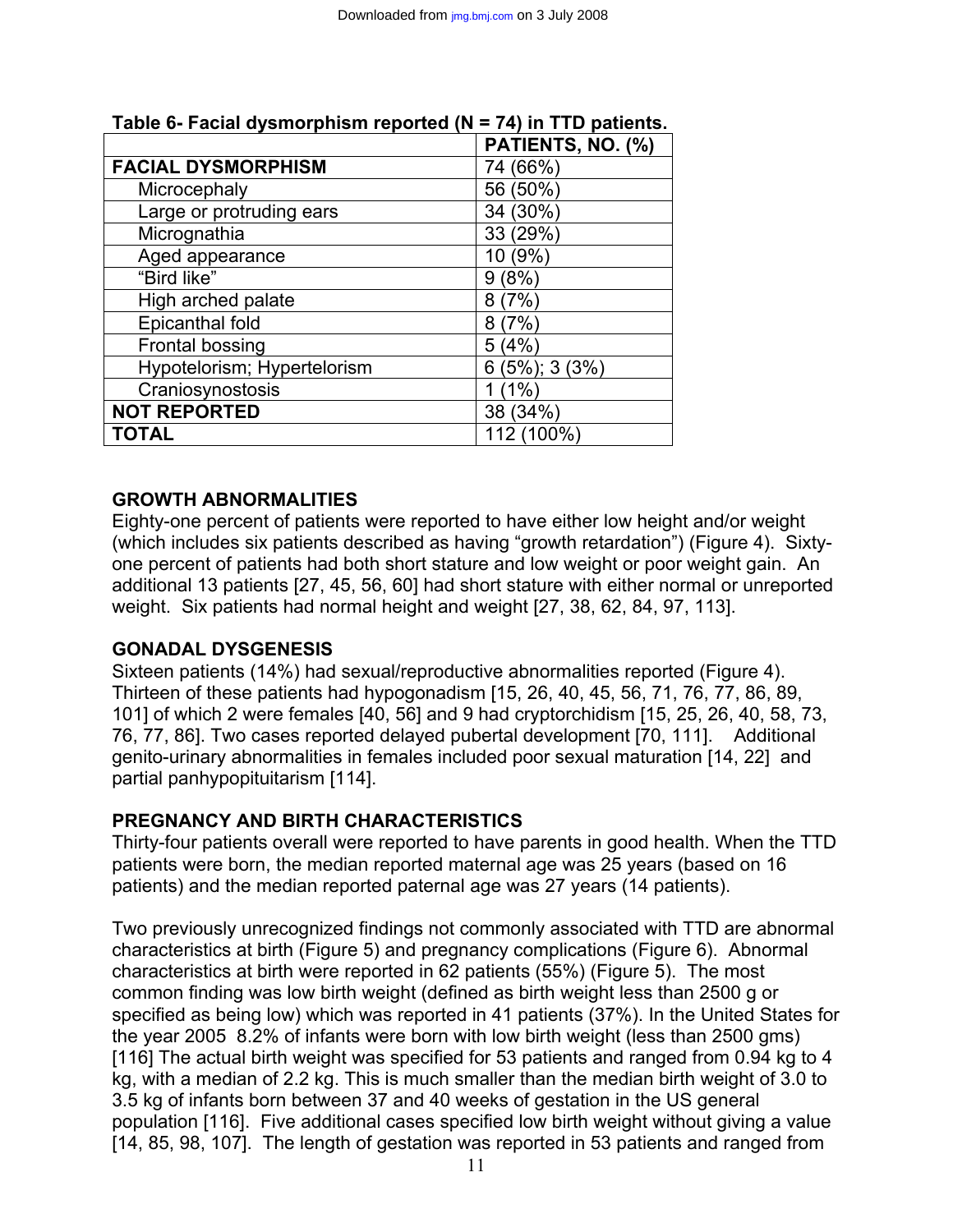25 to 42 weeks. The median gestational age for all reported cases was 37 weeks. Thirty-two of these patients (29%) were born prematurely (less than 37 weeks). Apgar scores were given for 8 patients, two of which [76, 100] were less than 7 at 5 minutes, indicating perinatal asphyxia. Twenty-nine of the infants (26%) had a collodion membrane at birth. Twenty-seven of these also were reported to develop ichthyosis (6 of which were lamellar ichthyosis). For the two patients with collodion presentation not reported to have icthyosis, one paper had very limited information about the patient [46], and the other paper only reports that the patient later had dry scaly skin [76]. Thirteen patients had brittle or abnormal hair. There were 14 patients (13%) reported to have short birth length [22, 34, 40, 45, 68, 70, 81, 85, 98, 99, 106] and 8 patients (7%) to have small birth head circumference [40, 85, 98, 99, 106]. Values for birth length were given for 18 patients, ranging from 36 cm to 51 cm, with a median of 46 cm. Values for birth head circumference were given for 10 patients, ranging from 28 cm to 35 cm, with a median of 31 cm. Five additional patients were specified to have low birth length and head circumference, but no value was given [85, 98]. Cryptorchidism was reported for 9 (17%) of the boys. Congenital cataracts were identified in 8 (7%) of the reported cases. This is also a feature of CS and is greatly elevated compared to the frequency of 1-2.5 per 10,000 live born infants [117] in the general population. In addition, 5 patients were described as having infections (including respiratory infections) in the neonatal period (Figure 3).

The course of pregnancy refers to the pregnancy of the patient's mother, when she was pregnant with the reported TTD case (Figure 6). There was no information reported for 52 (48%) of the pregnancies. This is not surprising since many of the reports were in the dermatologic literature. In 29 of the 112 cases (26%) the pregnancy was described as uncomplicated, however 8 of these neonates had abnormal characteristics at birth. Pregnancy complications were reported in 31 cases (28%) and the TTD neonates from these pregnancies all had abnormal characteristics at birth (Figure 5). The reports contained information on gestational age at birth and birth weight of the newborns. Twenty-three patients (21%) had intrauterine growth retardation (IUGR) stated in the report or alternatively, which we determined as low weight for the gestational age at birth [18]. Pre-eclampsia was reported in 8 pregnancies (7%) [22, 32, 39, 68, 94, 100, 105, 115] and eclampsia or seizures in 3 [17, 63, 108]. There did not seem to be a correlation between IUGR and pre-eclampsia, as only 3 cases had both [32, 68, 100]. In addition, one pregnancy [85] was reported as having an abnormal prenatal screening test (elevated maternal serum alpha-fetoprotein). There were 13 cases of caesarian section and 4 cases of breech presentation [57, 73, 99, 108]. The caesarian sections were performed secondary to both maternal indications (5 cases) and fetal indications (8 cases). The maternal indications were pre-eclampsia (3)[32, 39, 105], toxemia and seizures (1) [63] and abruptio placenta (1) [26]. Fetal indications included intrauterine growth retardation (4)[40, 75, 85], breech presentation (2)[57, 99], fetal distress (1)[69] and fetal asphyxia (1)[74]. Other pregnancy complications reported were bleeding (2), oligohydramnios (1) and placental abnormality (1). Pregnancy loss was reported in 5 pregnancies of mothers who also had a child with TTD. One loss was an intrauterine fetal demise at 19 weeks 4 days of gestation; the other 4 losses were described as spontaneous abortions or miscarriage with no gestational age provided [32, 90, 97-99].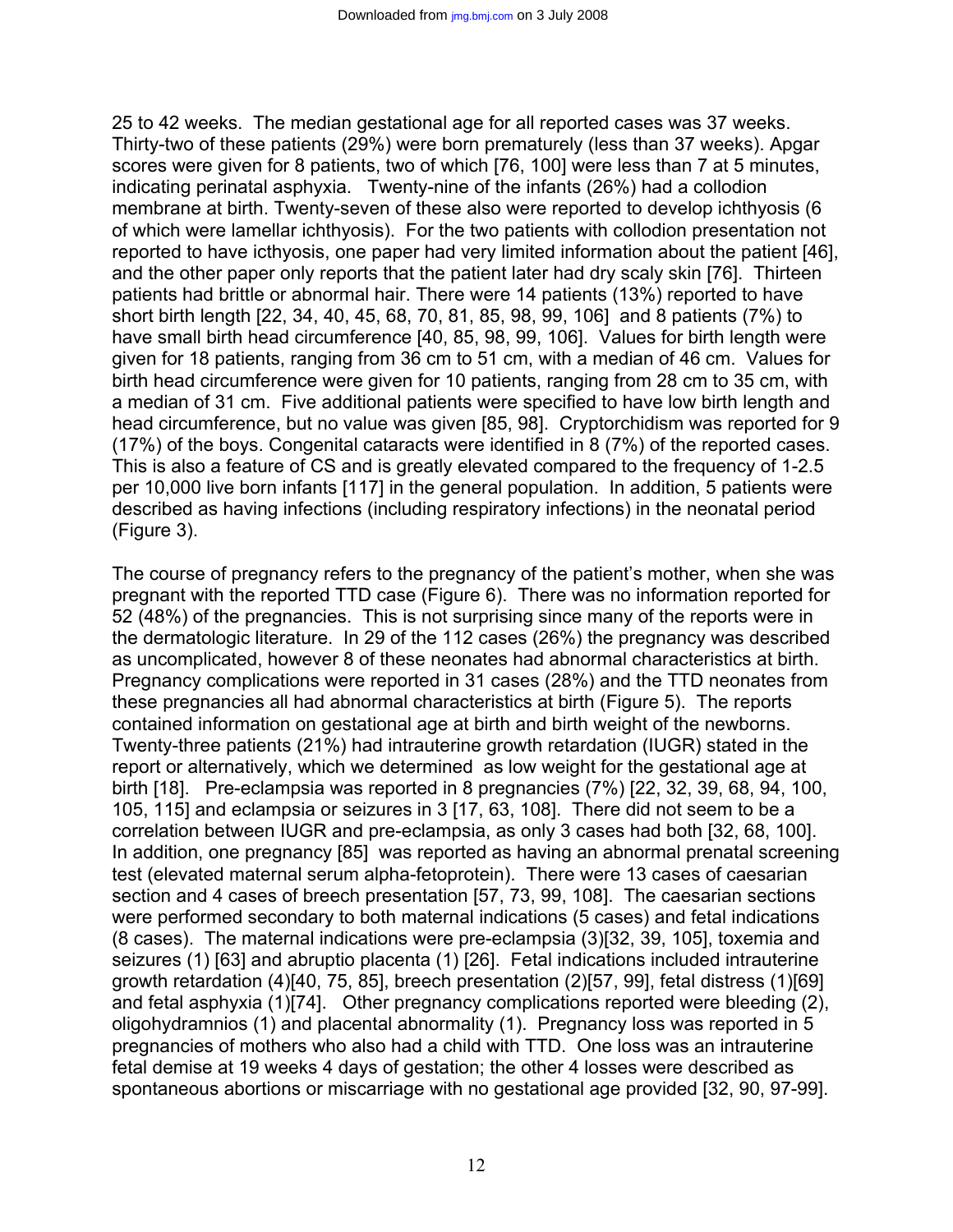In addition to the patients described in this review, 5 additional patients were diagnosed with TTD in utero by prenatal diagnostic methods. Prenatal diagnosis was reported in families with a previous child diagnosed with TTD. None of the pregnancies with the affected fetuses went to term. Methods of prenatal diagnosis reported included fetal hair biopsy and DNA repair measurements [90, 98, 100, 118, 119]. One study measured UV-induced unscheduled DNA synthesis (UDS) in cultivated amniotic fluid cells at 17 weeks gestation. After a therapeutic abortion, the diagnosis was confirmed by severe DNA excision repair defect in fetal skin fibroblasts. While UV-induced UDS cannot differentiate among different DNA repair abnormalities [11], this family had a previous child with diagnosed TTD [100]. During a later pregnancy in the same reported family, prenatal diagnosis was made by chorionic villus sampling at 9 weeks gestation and finding quantitatively normal DNA excision-repair [119]. Another study that same year looked at two pregnancies using DNA repair defects in trophoblasts (at 9 weeks gestation) or amniotic cells (at 21 weeks gestation) and then further supported by fetal hair analysis [98]. Alkaline comet assay (single cell gel electrophoresis assay) was performed on amniotic or chorionic villus cells to diagnose a fetus as having TTD [118]. A later study used endoscopically-guided fetal eyebrow biopsy during the second trimester, and found tiger tail banding under polarized light [90].

#### **OCULAR ABNORMALITIES AND INFECTION**

Ocular abnormalities were reported in 51% of patients (Figure 7). Thirty-two of these patients had cataracts, of which 20 were specified as bilateral and 8 as congenital (Figure 5). The median age of reported patients with cataracts was 7.5 years, and all but one patient were less than 25 years old. Three patients [15, 70, 99] were reported to have surgery to correct their cataracts. Other ocular findings include nystagmus (14%) and strabismus (10%).

Infections were described in 51 patients (Figure 3). Fourteen patients were described as having infections (especially respiratory infections) within the first year of life, including 5 in the neonatal period. Forty patients (36%) had recurrent infections. Reported infections were most commonly respiratory (29%), gastro-intestinal (13%), and ear (11%). Recurrent urinary infections were reported in 5 patients, all starting less than age 5 [32, 66, 69, 73, 83]. Etiologies of infections included bacterial, fungal and viral. Two patients [38, 91] were reported to have hypogammaglobulinemia, for which they both received intravenous immunoglobin. One patient [91] was reported to receive prophylactic trimethoprim-sulfamethoxazole, but was also the only patient reported to have combined immunodeficiency. Three patients [41] with recurrent infections in childhood were reported in adolescence to no longer be prone to infections. In addition, patients were reported as having asthma or allergies (5 patients) [15, 17, 34, 51, 69] and hypergammaglobulinemia (2 patients) [56, 66]. Thirteen patients[ 40, 41, 46, 63, 85, 90, 91, 94, 98, 99, 107] died of infection, which mostly consisted of respiratory infection or sepsis. The immune system of one patient with combined immunodeficiency was studied in two papers. One found the patient to have defective dendritic cell maturation and the second found decreased TCR repertoire complexity suggesting a possible T cell regulation abnormality[49, 91] .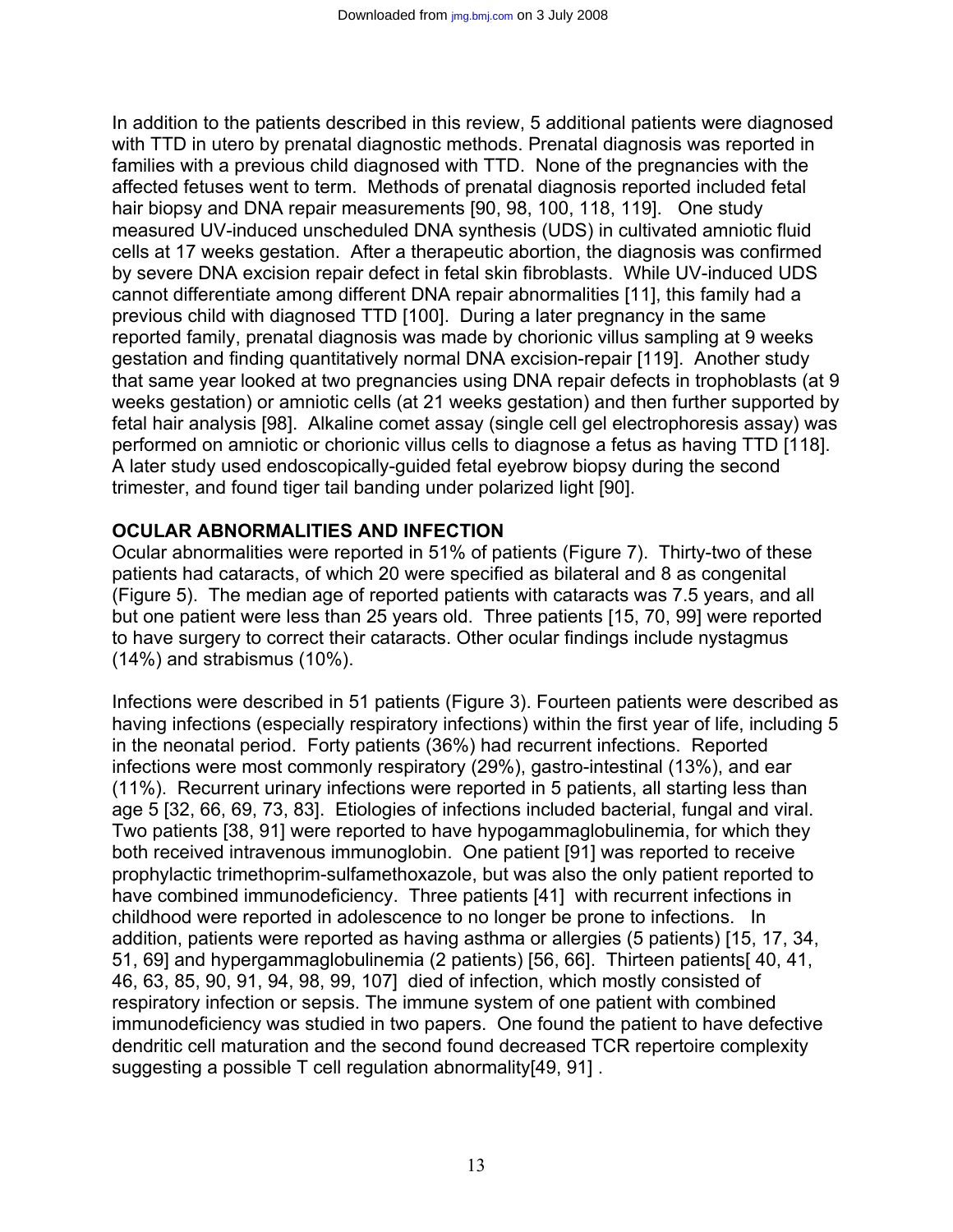|                                | PATIENTS, NO. (%) |
|--------------------------------|-------------------|
| RADIOGRAPHIC BONE ABNORMALITY  | 43 (38%)          |
| Osteosclerosis <sup>a</sup>    | 16 (14%)          |
| Delayed Bone Age               | 14 (13%)          |
| Osteopenia                     | 10 (9%)           |
| Kyphosis                       | 7(6%)             |
| Coxa valga                     | (4%)<br>4         |
| Other <sup>b</sup>             | 8(7%)             |
| <b>JOINT ABNORMALITY</b>       | 15 (13%)          |
| Contractures <sup>c</sup>      | 8(7%)             |
| Joint dislocation              | 4 (4%)            |
| Other $\alpha$                 | 7(6%)             |
| <b>TOOTH ABNORMALITY</b>       | 23 (21%)          |
| Caries                         | 21 (19%)          |
| Enamel hypoplasia              | 4 (4%)            |
| Other <sup>e</sup>             | 4(4%)             |
| Normal teeth                   | 18 (16%)          |
| NORMAL OR NO SKELETAL OR TOOTH | 66 (59%)          |
| <b>ABNORMALITY REPORTED</b>    |                   |
| <b>TOTAL</b>                   | 112 (100%)        |

# **Table 7- Skeletal and dental abnormalities (N = 46) in reported TTD patients.**

<sup>a</sup>4 patients had both osteosclerosis and osteopenia;

<sup>b</sup>Pectus excavatum (3 patients), scoliosis (2), hallux valgus (2), bilateral hammer toe deformities (2);

 $\textdegree$ Contractures of hips and knees (3), and hands (3);

<sup>d</sup>Clinodactyly of 5th finger, short limbs, tapering fingers, syndactly, joint hypermobility;<br><sup>e</sup>Dystrophic tooth (2) and bynoplastic tooth (opamol not specified) (2)  $e^{\theta}$  Dystrophic teeth (2) and hypoplastic teeth (enamel not specified) (2)

## **SKELETAL AND DENTAL ABNORMALITIES**

Skeletal and dental findings are listed in Table 7. All except one [47] of these 46 patients also had neurologic abnormalities. Radiographic bone abnormalities were reported in 38% patients. The most common findings were osteosclerosis (14%), delayed bone age (13%), and osteopenia (9%). When specified, the osteosclerosis was usually axial, and the osteopenia distal. Four patients had both osteosclerosis and osteopenia[17, 51, 63, 106]. Seven additional patients were reported as having normal bone age, and no radiographic bone abnormalities.

The most common joint abnormalities were contractures (7%) and joint dislocation (4%). Contractures were of hip and knees (3 patients) [51, 69, 82] and hands (3 patients)[56, 71, 103]. Subluxation was of the hip (3 patients) [51, 56, 114] and toes (1 patient)[76]. The most common tooth abnormality was caries (19%). Eleven of these 21 patients had severe caries [13, 17, 22, 47, 57, 58, 69, 72, 76, 77, 99].

# **CARDIAC AND HEPATIC ABNORMALITIES**

In addition, cardiac defects were noted in 8 patients and included cardiomyopathy, pulmonic stenosis and ventricular septal defect [22, 74, 75, 85, 107]. Three additional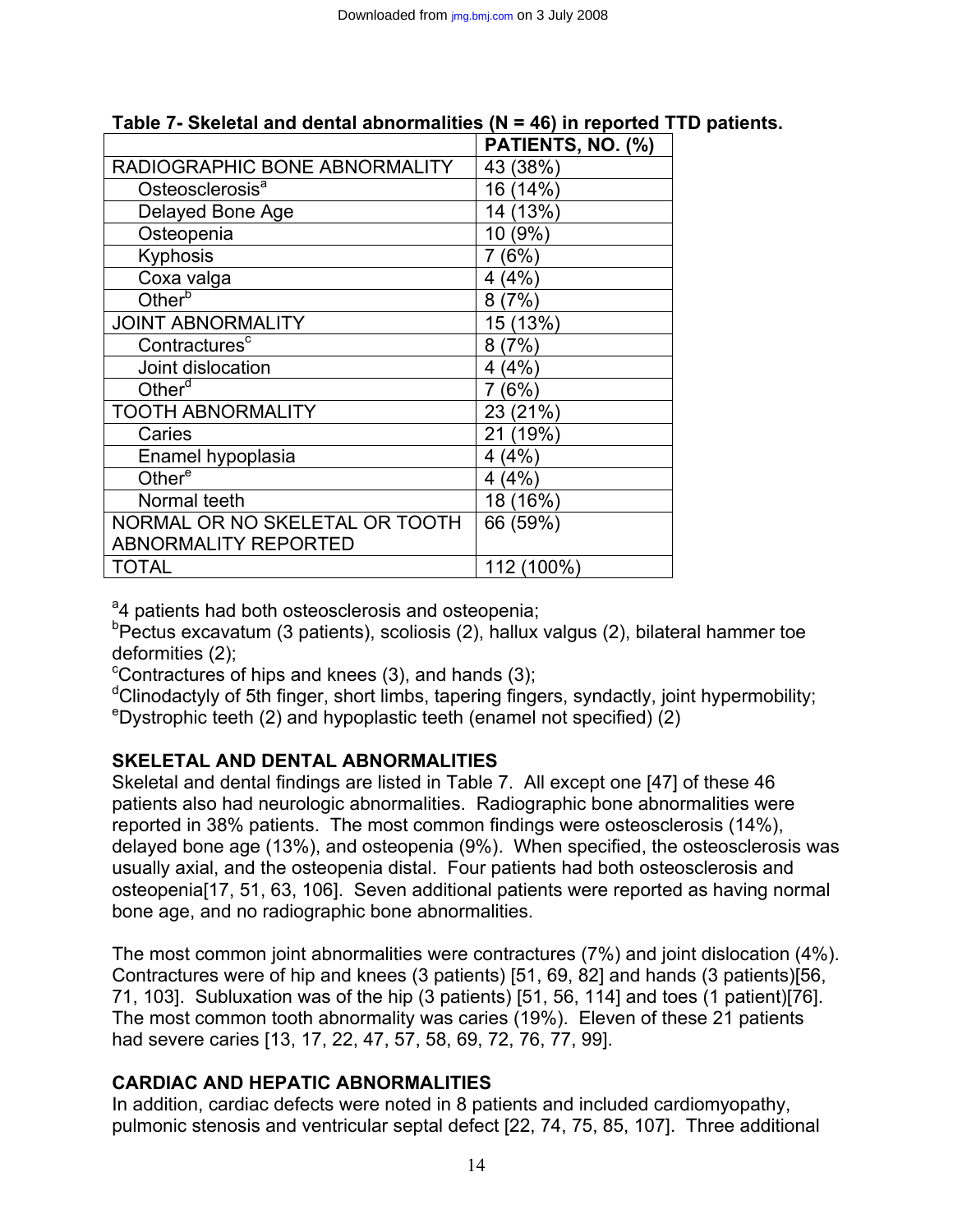patients were reported to have a murmur, but no cardiac defect identified[36, 63, 72]. Two patients [85] were reported to have multiple liver hemangioendotheliomas.

## **HEMATOLOGIC ABNORMALITIES**

Hematologic abnormalities were reported in 24 patients (Table 8). These findings consisted of anemia (12%), low MCV (9%), neutropenia (9%), and elevated hemoglobin A2 (7%). Two cases [69, 76] of anemia were due to iron deficiency. Eight TTD patients [111] with XPD mutations were reported as having "hematologic features of betathalassemia trait, and reduced levels of beta-globin synthesis and beta-globin mRNA". The cause of anemia in the remaining 3 patients [38, 54, 72] was Coombs-positive hemolytic anemia, sideroblastic anemia and unspecified. Twenty-one percent of patients had either a normal CBC or routine blood analysis.

| Table 8- Hematologic abnormalities reported ( $N = 24$ ) in TTD patients. |                   |  |
|---------------------------------------------------------------------------|-------------------|--|
|                                                                           | PATIENTS, NO. (%) |  |
|                                                                           |                   |  |

|                                | $\blacksquare$     |
|--------------------------------|--------------------|
|                                | 24 (21%)           |
| <b>HEMATOLOGIC ABNORMALITY</b> |                    |
| Anemia <sup>a</sup>            | 13 (12%)           |
| Low MCV                        | 10 (9%)            |
| Neutropenia                    | 10 (9%)            |
| Elevated Hemoglobin A2         | 8(7%)              |
|                                | 24 (21%); 64 (57%) |
| <b>NORMAL; NOT REPORTED</b>    |                    |
| <b>TOTAL</b>                   | 112 (100%)         |

<sup>a</sup> 2 patients reported with iron deficiency

# **DNA REPAIR ABNORMALITIES AND GENE DEFECTS**

DNA repair abnormalities or gene defects were reported in 41 patients. Thirty-two patients were reported as having mutations in *XPD*, 2 in *XPB* and 2 in *TTDA* (Table 3 and Figure 4). Five patients [59, 80, 100, 108], were reported to have cellular UV hypersensitivity, with no specific gene defect determined. Six additional patients [7] were reported as having mutations in the newly discovered *TTDN1* gene with unknown function. Eleven patients were reported to not have a DNA repair abnormality [37, 57, 67, 72, 75, 85, 90, 107]. Of the 32 patients with mutations in XPD, 27 were reported to have photosensitivity. While most of the cases with a DNA repair abnormality were from patients with photosensitivity, this might be due to ascertainment bias in that photosensitivity is a reason to suspect a DNA repair abnormality. Genotype-phenotype correlation is best studied on a group of patients who are studied in the same manner. It may not be valid to compare phenotypes from reports with different extents of clinical information provided.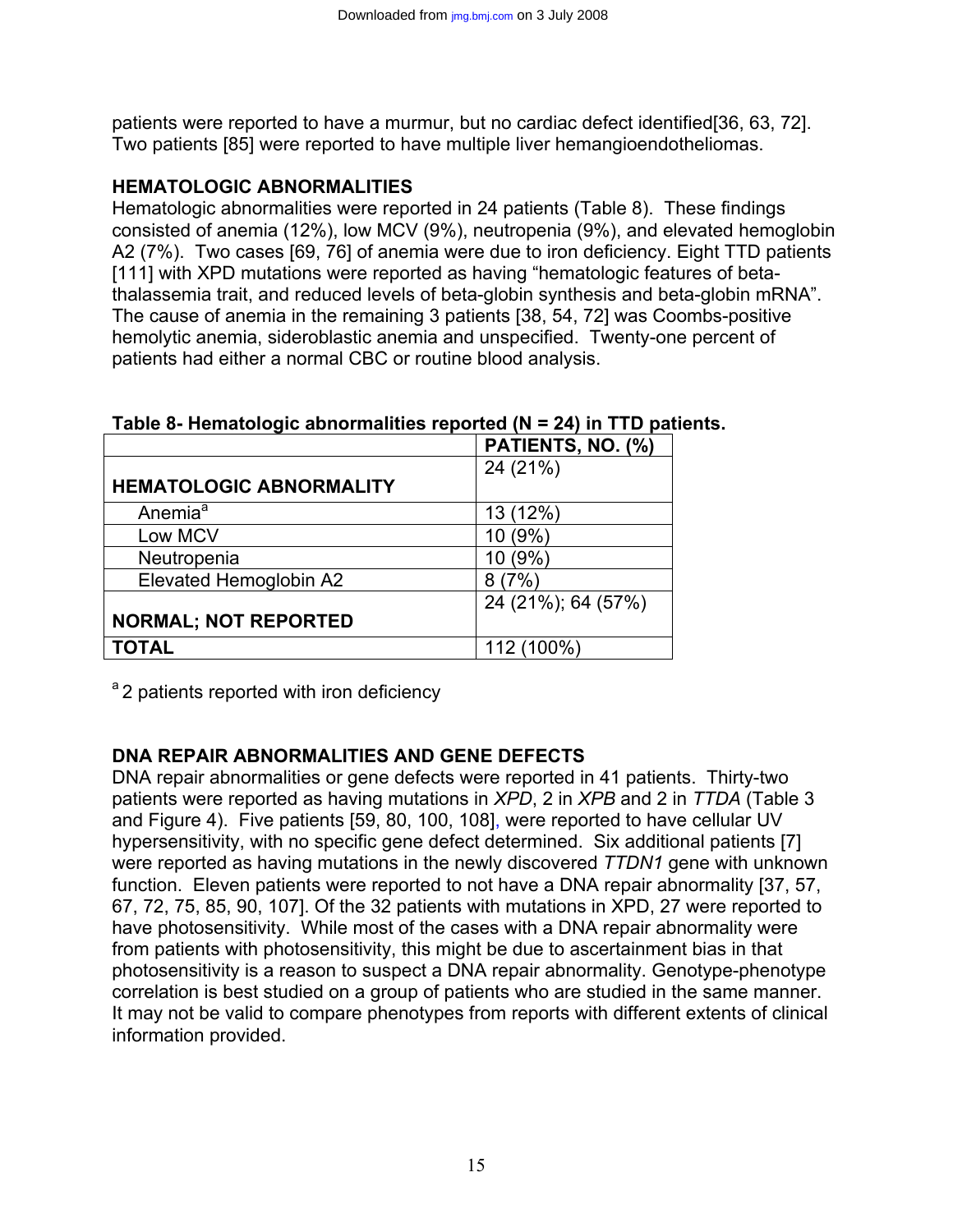#### **DISCUSSION**

#### **Birth abnormalities, pregnancy complications and increased mortality in TTD**

TTD has substantial morbidity and mortality in the neonatal and childhood years. There was an approximately 20-fold increase in the probability of death in reported TTD children 10 years of age or less compared to the US general population. This increased mortality in TTD is neither widely recognized nor well understood. However, there may be bias in reporting more severe cases thereby suggesting a worse prognosis for TTD.

This study documents the wide spectrum of severity within TTD**.** The high frequencies of reported abnormal characteristics at birth and pregnancy abnormalities suggest that childhood and neonatal morbidity can begin in the prenatal period. Fifty-three percent of reported patients had abnormal characteristics at birth and 28% of pregnancies were abnormal. The relatively young median parental ages (maternal: 25 years; paternal: 27 years) at birth of TTD patients indicates that advanced parental age was a not a factor in the frequency of pregnancy abnormalities or in the development of TTD. This surprisingly large number of reports of pregnancy abnormalities suggests that the pathophysiology of TTD involves a developmental abnormality directly affecting the pregnancy. This adds a complex dimension to understanding the clinical phenotype of TTD. Some of the clinical features may be due to the effect of TTD on the affected patient and in addition, some of the clinical disease may be secondary to compromise resulting from maternal pregnancy abnormality.

Different mutations in the *XPD* or *XPB* genes can lead to TTD, XP or a clinical overlap of both, the XP/TTD complex. Genes that are defective in TTD, *XPB*, *XPD* and *TTDA,* are components of the basal transcription factor, TFIIH, as well as the nucleotide excision repair pathway [5, 6, 120, 121]. A current theory suggests that mutations in these genes in patients with XP predominately impede DNA repair, while mutations in the same genes in TTD patients predominately affect transcription [1, 121]. Thus XP is a disease of progressive sunlight induced degeneration of the skin [2, 11]. In contrast to XP, TTD is primarily a disorder of development which may be the consequence of transcriptional anomalies resulting from different defects in the same DNA repair genes [11, 120]. Thus the finding of elevated hemoglobin A2 and low RBC mean corpuscular volume that mimic thalassemia without a defect in a hemoglobin gene was interpreted as a transcription defect in TTD patients with mutations in XPD gene [111]. The other developmental features of TTD may represent abnormalities in transcription of genes that are essential for normal pregnancy and fetal development. The high frequency of reported fetal abnormalities and maternal pregnancy complications in mothers of TTD patients suggests a role of the DNA repair/ transcription genes in normal pregnancy and fetal development. CS, another rare genetic disease with defective DNA repair, shares some of the same clinical features as TTD including photosensitivity, short stature, developmental delay, intrauterine growth retardation, dysmyelination of the brain, and an outgoing social personality [2, 6, 122]. CS is caused by CSA and CSB genes, which have a role in repair of actively transcribing genes.

## **Classification**

Trichothiodystrophy is a rare multi-system disorder with a wide spectrum of clinical involvement. We were able to identify only 112 patients reported in the world's literature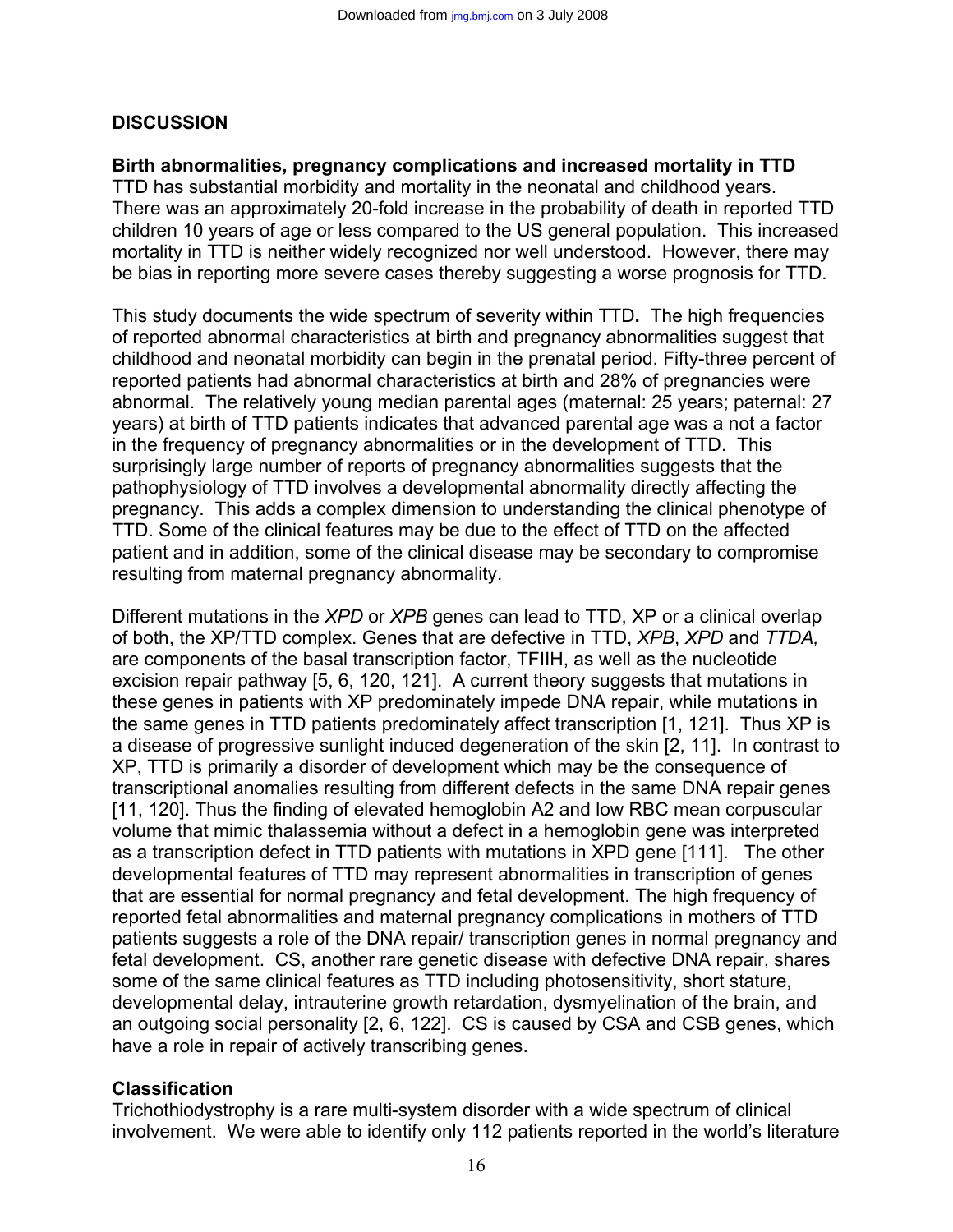who fit our criteria for inclusion into this study of TTD reports. These criteria allowed us to capture a large number of TTD cases from the literature where limited information was available on each patient. These criteria were not intended to be used for diagnosis of new patients where more extensive evaluation should be possible [3, 4]. The goal of this study was to assess the frequency of clinical features in order to better understand the spectrum of manifestations of TTD [1, 123]. The most common clinical features were brittle hair or hair shaft abnormalities (96%), intellectual impairment or developmental delay (86%), short stature (73%) and ichthyosis (65%). While it is useful to look at the frequency of different features across the broad population of patients, it is also important to know how often a set of clinical features occurs together (Figure 4). Sixty-four percent of patients had the clinical features to fit into the category of either PIBI(D)S, IBI(D)S or BI(D)S, however, the others (36%) did not. Almost all of the patients who had clinical features sufficient to fit into these designations had additional clinical manifestations not specified by the acronyms. In addition, even the broadest acronym, PIBIDS, does not include several major clinical features found to be more common than photosensitivity (42%) and decreased fertility, including abnormal characteristics at birth (53%), ocular abnormalities (51%), and infections (46%), which should be considered major clinical features of TTD. So these acronyms are poor descriptors of TTD patients' clinical manifestations.

Van Neste [115] suggested a classification system in 1989 based on increasing severity beginning with only hair defects. While this schema takes into account additional features of TTD beyond PIBIDS, it intrinsically implies a sequential pattern to the progression of disease severity. As seen in Figure 4, not all patients fit into a uniform sequence. For example, although the Van Neste classification lists photosensitivity as a more severe case of TTD, some patients may have photosensitivity without ichthyosis or short stature. Van Neste's classification was later expanded to include more features, such as chronic neutropenia or immunoglobin deficiency, severe IUGR and basal ganglia calcifications [1].

#### **Multiple reported abnormalities in TTD**

Surveys of reported clinical features have several weaknesses. These include ascertainment bias, leading to the reporting of patients who are more interesting and severe and the under-representation of more mildly affected patients. Reports vary with respect to thoroughness of clinical evaluation, leading to the probable underreporting of many features that may not have been evaluated. This suggests that the prevalence of many clinical features summarized here may under-represent their true frequencies. In addition, since we would expect milder phenotypes to be less likely to be reported, TTD may be much more common than the number of reported cases implies.

Neurologic abnormalities (86%) were frequently reported in TTD cases, manifesting most commonly as developmental delay, intellectual impairment, microcephaly, impaired motor control or psychomotor retardation. This high frequency may be an underestimate, since 11 of the 16 patients who were not reported to have developmental delay or intellectual impairment were less than 5 years old. In general, these findings were not found to be deteriorations in neurologic status, but rather were more suggestive of a chronic non-progressive condition. Two exceptions were reported. One patient [63] had progressive encephalopathy and ataxia and a second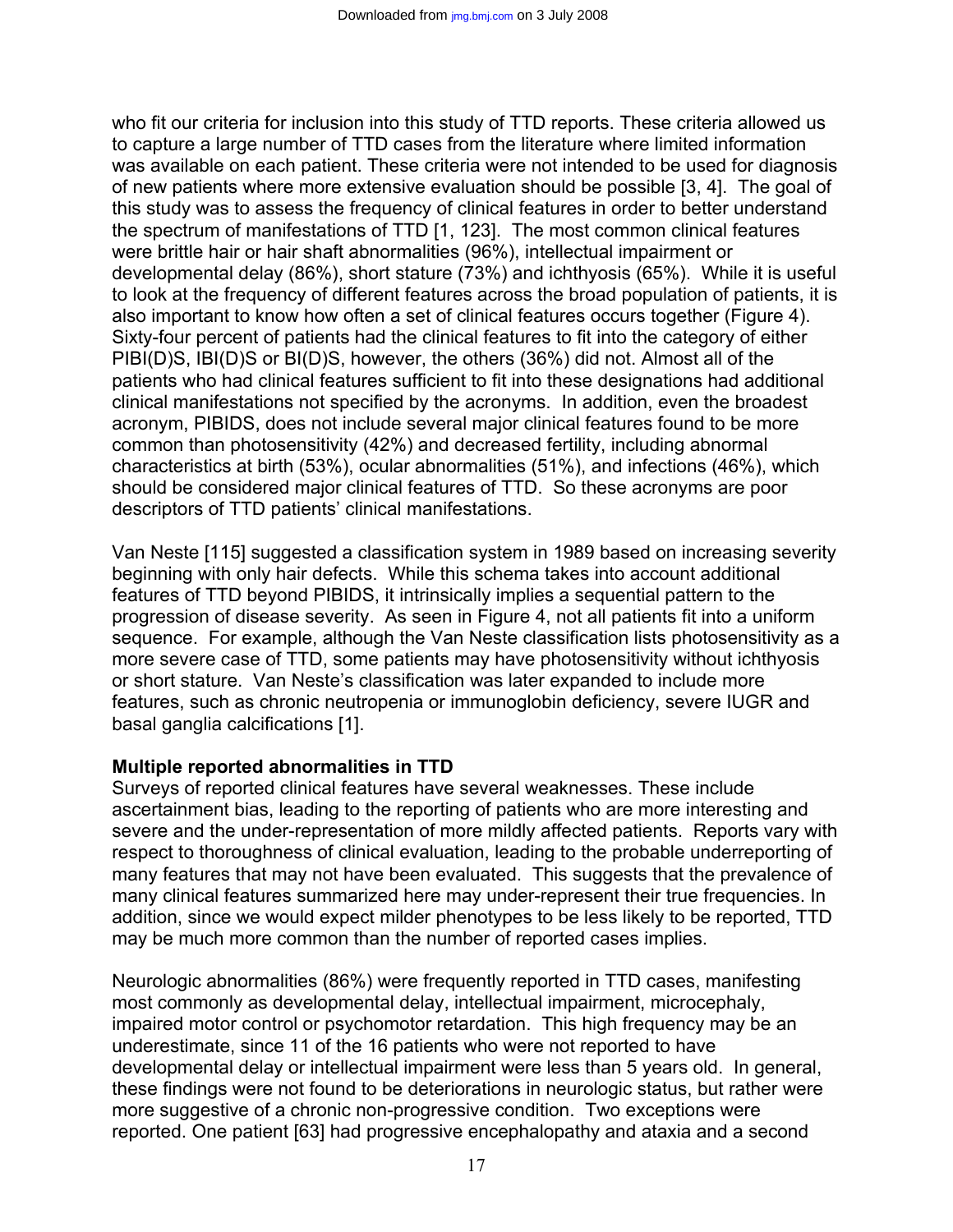patient [70] had developmental regression after an episode of measles. This further supports an early developmental abnormality being a key factor leading to TTD neurologic involvement. In contrast, about 20% of XP patients, who have different mutations in many of the same genes as TTD patients [121], have neurological abnormalities which manifest as progressive degeneration [2, 9]. Recent studies have looked at the relationship between DNA repair defects and impaired neurologic development [11]. The presence of ichthyosis may be a marker of a systemic developmental abnormality since more than 90% of the TTD patients reported to have ichthyosis also have developmental delay.

Infections were commonly (46%) reported and were often recurrent (36%). Sixty five percent of the 20 reported deaths were related to infections. This frequency and severity of infections suggests that the pathophysiology of TTD includes an immunologic abnormality.However, no consistent laboratory abnormality in the immune system has been identified in TTD patients.

#### **TTD involves many medical specialties**

Effective management of the multisystem abnormalities of TTD involves a multidisciplinary approach involving many medical specialties. Seventy-seven percent of patients were less than or equal to 14 years old, and thus it is important for pediatricians to be aware of this disease. Sixty-three percent of patients had abnormal characteristics at birth, signaling importance for the neonatologist. Twenty-three percent were from abnormal pregnancies, which would bring these mothers to the attention of obstetricians. Twenty-nine percent of patients had cataracts (median age 7.5 years), including 8 with congenital cataracts, which, if undetected, can lead to vision impairment and interference with early childhood development and learning. The oldest TTD patient in the literature (47 years old) was first seen by those researchers at age 17 with pruritis and urticaria. She also had symptoms in her first year of life, consisting of collodion baby, congenital hip subluxation, and psychomotor developmental delay [56].

These patients may present to specialists in obstetrics, neonatology, pediatrics, ophthalmology, neurology, orthopedics, internal medicine, rehabilitation medicine, immunology, infectious disease, hematology, genetics, or radiology in addition to dermatology. If properly aware, any of these specialists can make the diagnosis. Since prenatal diagnosis is possible, establishment of a diagnosis can identify the risk to future pregnancies. It is surprising that a disorder with such a broad range of multisystem abnormalities can be unified by the simple finding of tiger tailed banding under polarized microscopy. This very simple and inexpensive test can reliably establish a diagnosis in both the healthy adult with learning disabilities and the severely ill, collodion baby in the neonatal intensive care unit. This review characterizes the wide spectrum of TTD and reinforces the importance of this simple screening test for patients with these multisystem findings. Greater recognition among a broad range of specialists can facilitate early diagnosis and treatment and identification of risk to future pregnancies.

## **ACKNOWLEDGEMENTS**

This research was supported by the Intramural Research Program of the NIH, National Cancer Institute, Center for Cancer Research. We would like to thank Philip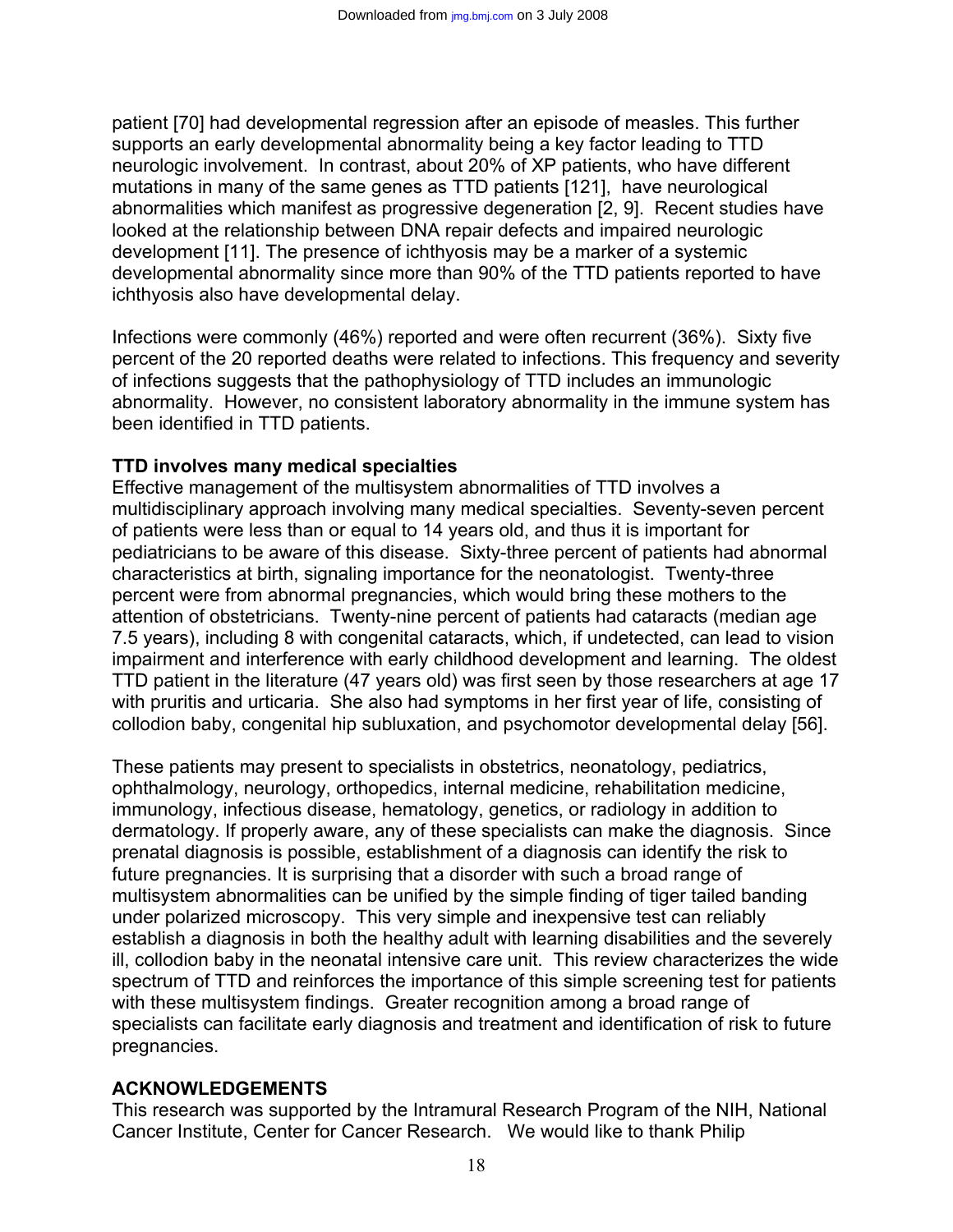Rosenberg, Ph.D., Biostatistics Branch, Division of Cancer Epidemiology and Genetics, National Cancer Institute for assistance with the Kaplan Meier analysis and Melissa Meredith, M.D., National Human Genome Research Institute for assistance in evaluation of obstetric information. Christine Liang, M.D. made the photomicrographs of the TTD hairs while she was a Howard Hughes Medical Institute- NIH Research Scholar in our laboratory. An abstract of this work was presented at the  $68<sup>th</sup>$  Annual Meeting of the Society for Investigative Dermatology, May, 2007[124].

Copyright: Title 17 U.S.C § 105 states that copyright protection is not available for any work of the United States Government. Since my authorship contribution was done as part of my official duties as a National Institutes of Health (NIH) employee, my work is a work of the United States Government and as such is in the public domain. If Publisher intends to disseminate the work in foreign countries, Publisher may secure copyright to the extent authorized under the domestic laws of those foreign countries. The copyright will be subject to a paid-up, nonexclusive, irrevocable worldwide license to the United States in the manuscript of such copyrighted work to reproduce, prepare derivative works, distribute copies to the public and perform publicly and display publicly the work, and to permit others to do so. Publisher should not pay royalty income for work done by Federal employees as part of their official duties. This agreement shall be governed and construed in accordance with Federal law as interpreted by the Federal courts in the District of Columbia.

## **COMPETING INTERESTS:** None reported

#### Reference List

- (1) Itin PH, Sarasin A, Pittelkow MR. Trichothiodystrophy: update on the sulfurdeficient brittle hair syndromes. J Am Acad Dermatol 2001 Jun;**44**(6):891-920.
- (2) Ruenger TM, DiGiovanna JJ, Kraemer KH. Hereditary Diseases of genome instability and DNA repair. In: Wolff K, Goldsmith LA, Katz SI, Gilchrest BA, Paller AS, Leffell DJ, editors. Fitzpatrick's Dermatology in General Medicine. 7 ed. New York: McGraw Hill; 2008. p. 1311-25.
- (3) Liang C, Kraemer KH, Morris A, Schiffmann R, Price VH, Menefee E, DiGiovanna JJ. Characterization of tiger tail banding and hair shaft abnormalities in trichothiodystrophy. J Am Acad Dermatol 2005 Feb;**52**(2 Pt1):224-32.
- (4) Liang C, Morris A, Schlucker S, Imoto K, Price VH, Menefee E, Wincovitch SM, Levin IW, Tamura D, Strehle KR, Kraemer KH, DiGiovanna JJ. Structural and molecular hair abnormalities in trichothiodystrophy. J Invest Dermatol 2006 Oct;**126**(10):2210-6.
- (5) Friedberg EC, Walker GC, Siede W, Wood RD, Schultz RA, Ellenberger T. DNA Repair and Mutagenesis. 2 ed. Washington, D.C.: ASM Press; 2006.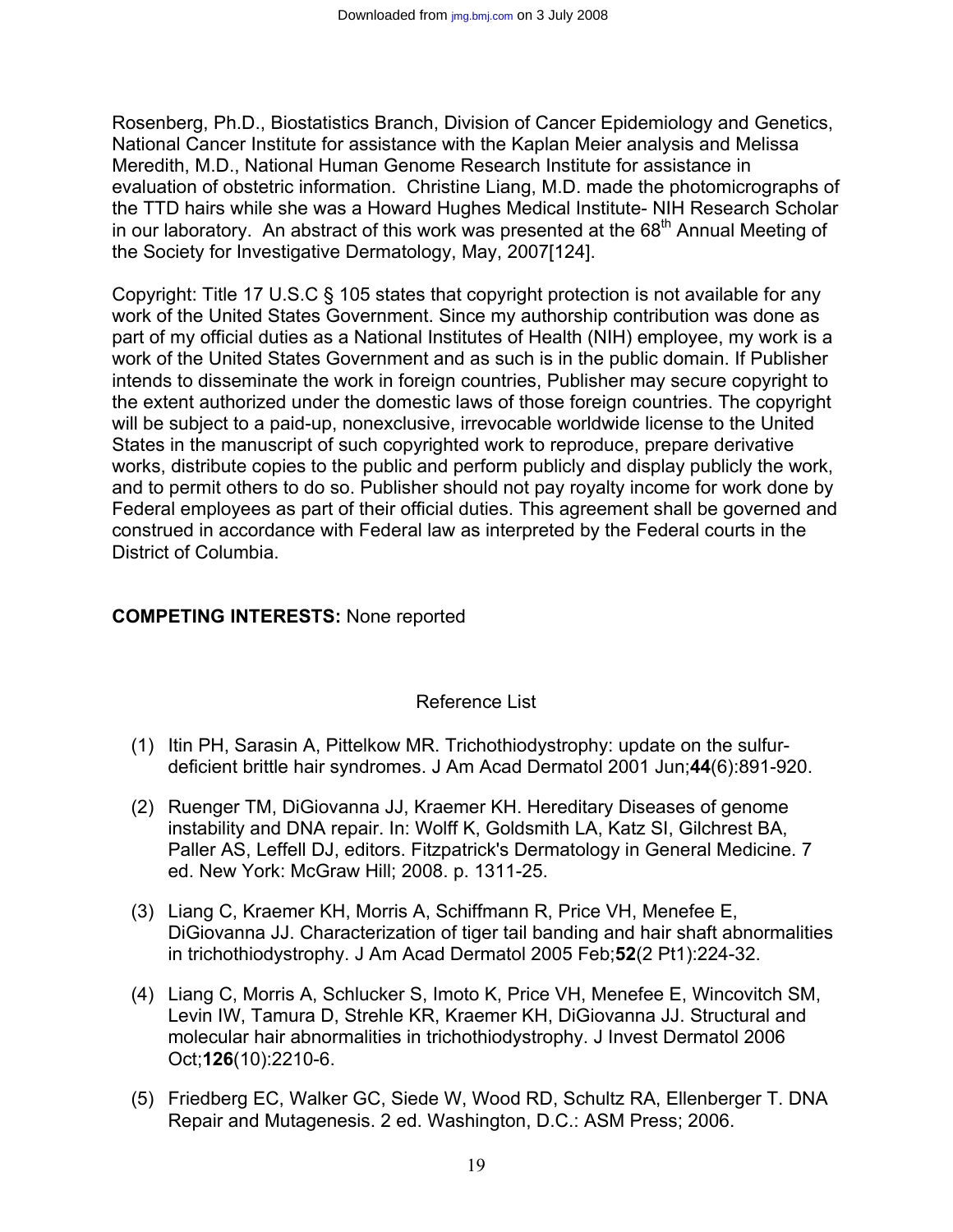- (6) Kraemer KH, Ruenger TM. Genome instability, DNA repair and cancer. In: Wolff K, Goldsmith LA, Katz SI, Gilchrest BA, Paller AS, Leffell DJ, editors. Fitzpatrick's Dermatology in General Medicine. 7 ed. New York: McGraw Hill; 2008. p. 977- 86.
- (7) Nakabayashi K, Amann D, Ren Y, Saarialho-Kere U, Avidan N, Gentles S, MacDonald JR, Puffenberger EG, Christiano AM, Martinez-Mir A, Salas-Alanis JC, Rizzo R, Vamos E, Raams A, Les C, Seboun E, Jaspers NG, Beckmann JS, Jackson CE, Scherer SW. Identification of C7orf11 (TTDN1) gene mutations and genetic heterogeneity in nonphotosensitive trichothiodystrophy. Am J Hum Genet 2005 Mar;**76**(3):510-6.
- (8) Kraemer KH, Lee MM, Scotto J. DNA repair protects against cutaneous and internal neoplasia: evidence from xeroderma pigmentosum. Carcinogenesis 1984;**5**:511-4.
- (9) Kraemer KH, Lee MM, Scotto J. Xeroderma pigmentosum. Cutaneous, ocular, and neurologic abnormalities in 830 published cases. Arch Dermatol 1987 Feb;**123**(2):241-50.
- (10) Kraemer KH, Lee MM, Andrews AD, Lambert WC. The role of sunlight and DNA repair in melanoma and nonmelanoma skin cancer. The xeroderma pigmentosum paradigm. Arch Dermatol 1994 Aug;**130**(8):1018-21.
- (11) Kraemer K, Patronas N, Schiffmann R, Brooks B, Tamura D, DiGiovanna J. Xeroderma pigmentosum, trichothiodystrophy and Cockayne syndrome: a complex genotype-phenotype relationship. Neuroscience 2007 Apr 14;**145**(4):1388-96.
- (12) Price VH. Strukturanomalien des Haarschaftes. In: Orfanos CE, editor. Haar und Haarkrankheiten.Stuttgart: Gustav Fischer Verlag; 1979. p. 387-446.
- (13) Crovato F, Borrone C, Rebora A. Trichothiodystrophy--BIDS, IBIDS and PIBIDS? Br J Dermatol 1983 Feb;**108**(2):247.
- (14) Jorizzo JL, Crounse RG, Wheeler CE, Jr. Lamellar ichthyosis, dwarfism, mental retardation, and hair shaft abnormalities. A link between the ichthyosisassociated and BIDS syndromes. J Am Acad Dermatol 1980 Apr;**2**(4):309-17.
- (15) Jorizzo JL, Atherton DJ, Crounse RG, Wells RS. Ichthyosis, brittle hair, impaired intelligence, decreased fertility and short stature (IBIDS syndrome). Br J Dermatol 1982 Jun;**106**(6):705-10.
- (16) Baden HP, Jackson CE, Weiss L, Jimbow K, Lee L, Kubilus J, Gold RJ. The physicochemical properties of hair in the BIDS syndrome. Am J Hum Genet 1976 Sep;**28**(5):514-21.
- (17) Price VH, Odom RB, Ward WH, Jones FT. Trichothiodystrophy: sulfur-deficient brittle hair as a marker for a neuroectodermal symptom complex. Arch Dermatol 1980 Dec;**116**(12):1375-84.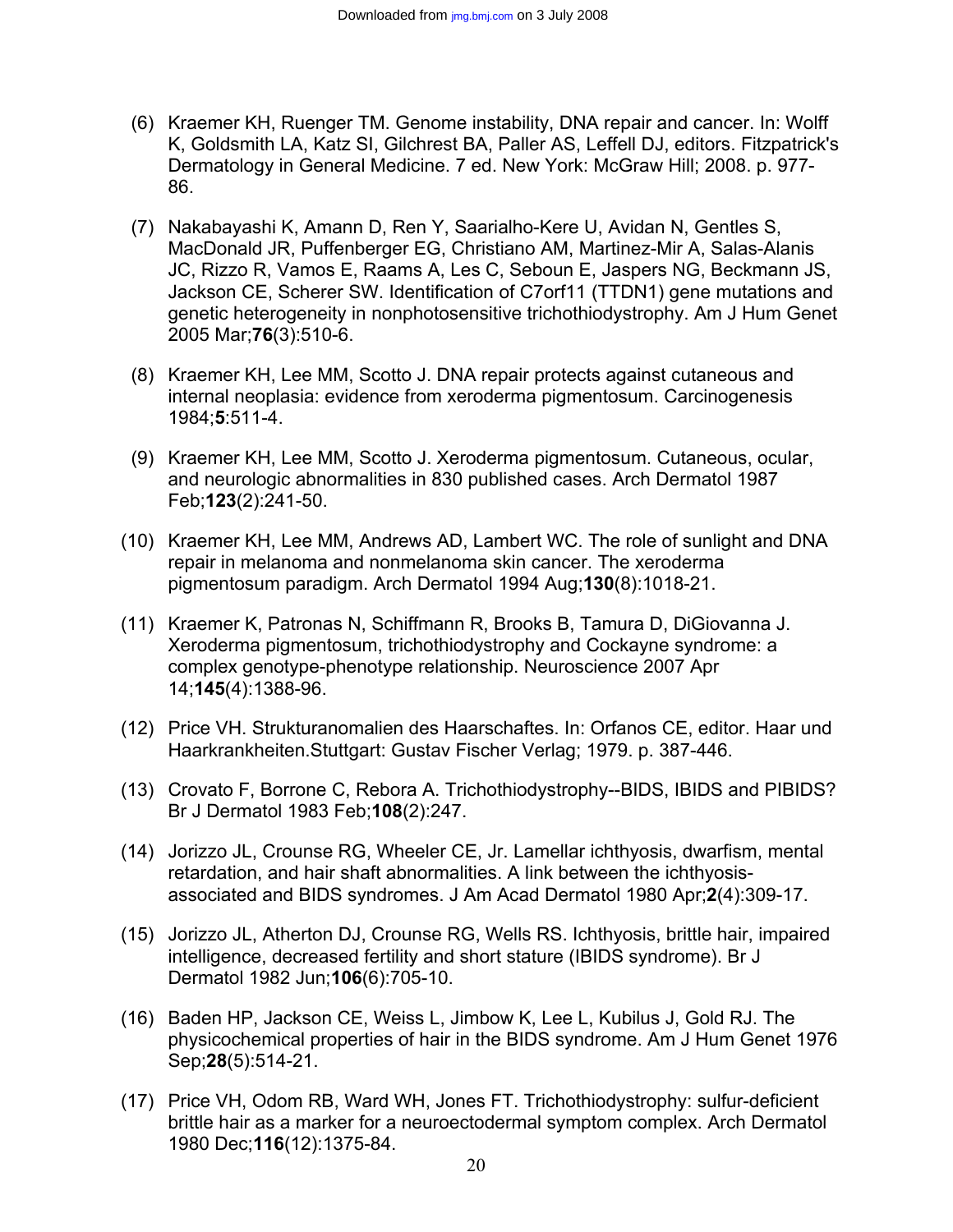- (18) LUBCHENCO LO, HANSMAN C, DRESSLER M, BOYD E. Intrauterine growth as estimated from liveborn birth-weight data at 24 to 42 weeks of gestation. Pediatrics 1963 Nov;**32**:793-800.
- (19) Braun-Falco O, Ring J, Butenandt O, Selzle D, Landthaler M. [Ichthyosis vulgaris, growth retardation, hair dysplasia, tooth abnormalities, immunologic deficiencies, psychomotor retardation and resorption disorders. Case report of 2 siblings]. Hautarzt 1981 Feb;**32**(2):67-74.
- (20) Leupold D. [Ichthyosis congenita, cataract, mental retardation, ataxia, osteosclerosis and immunologic deficiency--a particular syndrome?]. Monatsschr Kinderheilkd 1979 May;**127**(5):307-8.
- (21) SALFELD K, LINDLEY MJ. [On the problem of combination of symptoms in ichthyosis vulgaris with bamboo hair formation and ectodermal dysplasia]. Dermatol Wochenschr 1963 Feb 2;**147**:118-28.
- (22) Pollitt RJ, Jenner FA, Davies M. Sibs with mental and physical retardation and trichorrhexis nodosa with abnormal amino acid composition of the hair. Arch Dis Child 1968 Apr;**43**(228):211-6.
- (23) Brown AC, Belser RB, Crounse RG, Wehr RF. A congenital hair defect: trichoschisis with alternating birefringence and low sulfur content. J Invest Dermatol 1970 Jun;**54**(6):496-509.
- (24) Tay CH. Ichthyosiform erythroderma, hair shaft abnormalities, and mental and growth retardation. A new recessive disorder. Arch Dermatol 1971 Jul;**104**(1):4- 13.
- (25) Jackson CE, Weiss L, Watson JH. "Brittle" hair with short stature, intellectual impairment and decreased fertility: an autosomal recessive syndrome in an Amish kindred. Pediatrics 1974 Aug;**54**(2):201-7.
- (26) Happle R, Traupe H, Grobe H, Bonsmann G. The Tay syndrome (congenital ichthyosis with trichothiodystrophy). Eur J Pediatr 1984 Jan;**141**(3):147-52.
- (27) Arbisser AI, Scott CI, Jr., Howell RR, Ong PS, Cox HL, Jr. A syndrome manifested by brittle hair with morphologic and biochemical abnormalities, developmental delay and normal stature. Birth Defects Orig Artic Ser 1976;**12**(5):219-28.
- (28) Howell RR, Arbisser AI, Parsons DS, Scott CI, Fraustadt U, Collie WR, Marshall RN, Ibarra OC. The Sabinas syndrome. Am J Hum Genet 1981 Nov;**33**(6):957- 67.
- (29) Happle R, Traupe H, Grobe H, Bonsmann G. Author's reply. Eur J Pediatr 1984;**142**:234.
- (30) Chapman S. The trichothiodystrophy syndrome of Pollitt. Pediatr Radiol 1988;**18**(2):154-6.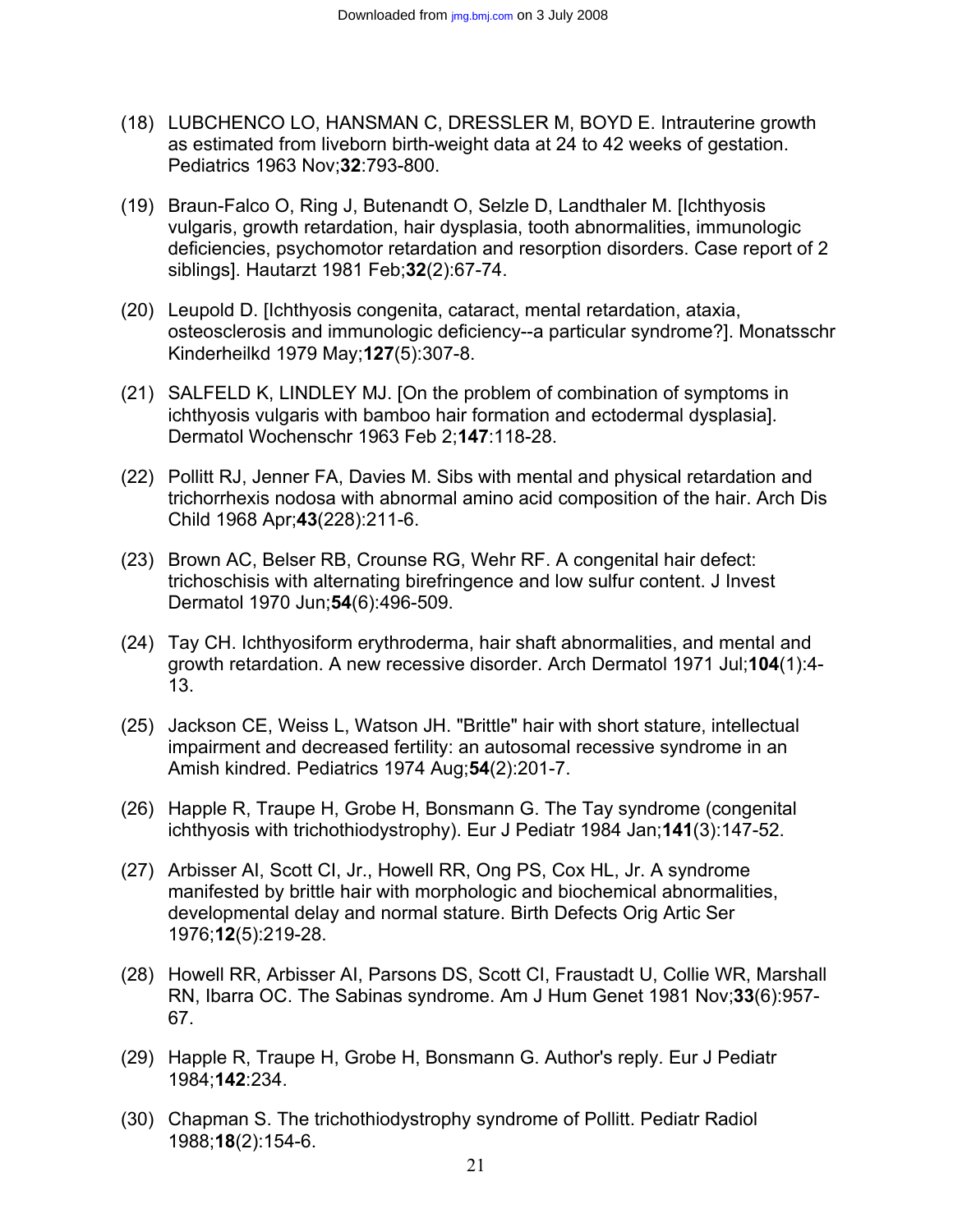- (31) van Neste D, Caulier B, Thomas P, Vasseur F. PIBIDS: Tay's syndrome and xeroderma pigmentosum. J Am Acad Dermatol 1985 Feb;**12**(2 Pt 1):372-3.
- (32) Stefanini M, Lagomarsini P, Arlett CF, Marinoni S, Borrone C, Crovato F, Trevisan G, Cordone G, Nuzzo F. Xeroderma pigmentosum (complementation group D) mutation is present in patients affected by trichothiodystrophy with photosensitivity. Hum Genet 1986 Oct;**74**(2):107-12.
- (33) Stefanini M, Vermeulen W, Weeda G, Giliani S, Nardo T, Mezzina M, Sarasin A, Harper JI, Arlett CF, Hoeijmakers JH, . A new nucleotide-excision-repair gene associated with the disorder trichothiodystrophy. Am J Hum Genet 1993 Oct;**53**(4):817-21.
- (34) Vandenberghe K, Casteels I, Vandenbussche E, De Zegher F, De Boeck K. Bilateral cataract and high myopia in a child with trichothiodystrophy: a case report. Bull Soc Belge Ophtalmol 2001;(282):15-8.
- (35) Giglia-Mari G, Coin F, Ranish JA, Hoogstraten D, Theil A, Wijgers N, Jaspers NG, Raams A, Argentini M, van der Spek PJ, Botta E, Stefanini M, Egly JM, Aebersold R, Hoeijmakers JH, Vermeulen W. A new, tenth subunit of TFIIH is responsible for the DNA repair syndrome trichothiodystrophy group A. Nat Genet 2004 Jul;**36**(7):714-9.
- (36) Weeda G, Eveno E, Donker I, Vermeulen W, Chevallier-Lagente O, Taieb A, Stary A, Hoeijmakers JH, Mezzina M, Sarasin A. A mutation in the XPB/ERCC3 DNA repair transcription gene, associated with trichothiodystrophy. Am J Hum Genet 1997 Feb;**60**(2):320-9.
- (37) Alfandari S, Delaporte E, van Neste D, Lucidarme-Delespierre E, Piette F, Bergoend H. A new case of isolated trichothiodystrophy. Dermatology 1993;**186**(3):197-200.
- (38) Baden HP, Katz A. Trichothiodystrophy without retardation: one patient exhibiting transient combined immunodeficiency syndrome. Pediatr Dermatol 1988 Nov;**5**(4):257-9.
- (39) Battistella PA, Peserico A. Central nervous system dysmyelination in PIBI(D)S syndrome: a further case. Childs Nerv Syst 1996 Feb;**12**(2):110-3.
- (40) Blomquist HK, Back O, Fagerlund M, Holmgren G, Stecksen-Blicks C. Tay or IBIDS syndrome. A case with growth and mental retardation, congenital ichthyosis and brittle hair. Acta Paediatr Scand 1991 Dec;**80**(12):1241-5.
- (41) Botta E, Nardo T, Broughton BC, Marinoni S, Lehmann AR, Stefanini M. Analysis of mutations in the XPD gene in Italian patients with trichothiodystrophy: site of mutation correlates with repair deficiency, but gene dosage appears to determine clinical severity. Am J Hum Genet 1998 Oct;**63**(4):1036-48.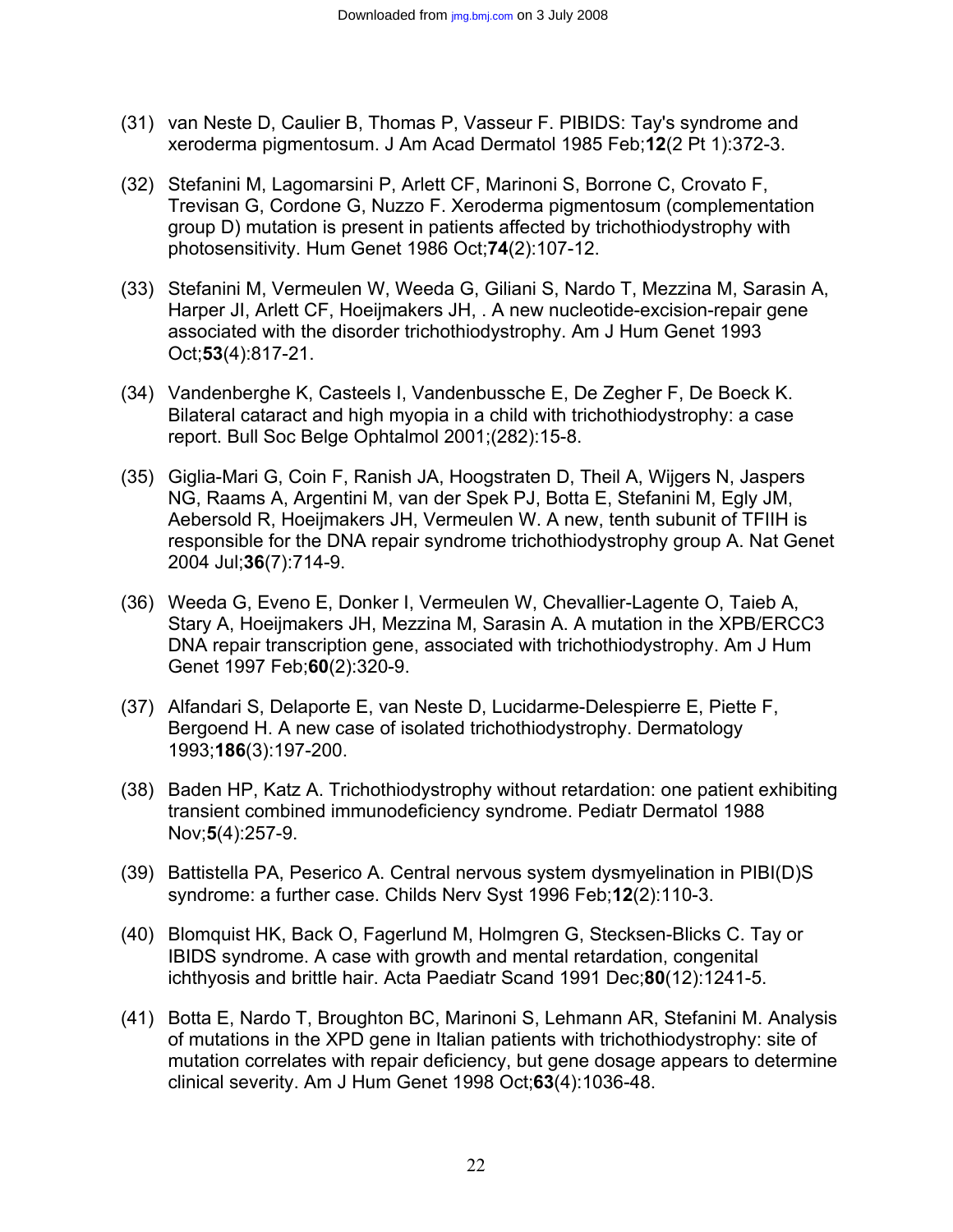- (42) Bracun R, Hemmer W, Wolf-Abdolvahab S, Focke M, Botzi C, Killian W, Gotz M, Jarisch R. Diagnosis of trichothiodystrophy in 2 siblings. Dermatology 1997;**194**(1):74-6.
- (43) Broughton BC, Lehmann AR, Harcourt SA, Arlett CF, Sarasin A, Kleijer WJ, Beemer FA, Nairn R, Mitchell DL. Relationship between pyrimidine dimers, 6-4 photoproducts, repair synthesis and cell survival: studies using cells from patients with trichothiodystrophy. Mutat Res 1990 Jan;**235**(1):33-40.
- (44) Broughton BC, Steingrimsdottir H, Weber CA, Lehmann AR. Mutations in the xeroderma pigmentosum group D DNA repair/transcription gene in patients with trichothiodystrophy. Nat Genet 1994 Jun;**7**(2):189-94.
- (45) Broughton BC, Berneburg M, Fawcett H, Taylor EM, Arlett CF, Nardo T, Stefanini M, Menefee E, Price VH, Queille S, Sarasin A, Bohnert E, Krutmann J, Davidson R, Kraemer KH, Lehmann AR. Two individuals with features of both xeroderma pigmentosum and trichothiodystrophy highlight the complexity of the clinical outcomes of mutations in the XPD gene. Hum Mol Genet 2001 Oct 15;**10**(22):2539-47.
- (46) Brusasco A, Restano L. The typical 'tiger tail' pattern of the hair shaft in trichothiodystrophy may not be evident at birth. Arch Dermatol 1997 Feb;**133**(2):249.
- (47) Calvieri S, Rossi A, Amorosi B, Giustini S, Innocenzi D, Micali G, Rizzo R. Trichothiodystrophy: ultrastructural studies of two patients. Pediatr Dermatol 1993 Jun;**10**(2):111-6.
- (48) Calvieri S, Giustini S, Nini G. Trichothiodystrophy: 2 Cases. In: Wilkinson DS MJOCea, editor. Clinical dermatology: The CMD Case Collection.Stuttgart: Schattauer; 1987. p. 65-6.
- (49) Cancrini C, Romiti ML, Di Cesare S, Angelini F, Gigliotti D, Livadiotti S, Bertini E, Rossi P, Racioppi L. Restriction in T-cell receptor repertoire in a patient affected by trichothiodystrophy and CD4+ lymphopenia. Scand J Immunol 2002 Aug;**56**(2):212-6.
- (50) Chen E, Cleaver JE, Weber CA, Packman S, Barkovich AJ, Koch TK, Williams ML, Golabi M, Price VH. Trichothiodystrophy: clinical spectrum, central nervous system imaging, and biochemical characterization of two siblings. J Invest Dermatol 1994 Nov;**103**(5 Suppl):154S-8S.
- (51) Civitelli R, McAlister WH, Teitelbaum SL, Whyte MP. Central osteosclerosis with ectodermal dysplasia: clinical, laboratory, radiologic, and histopathologic characterization with review of the literature. J Bone Miner Res 1989 Dec;**4**(6):863-75.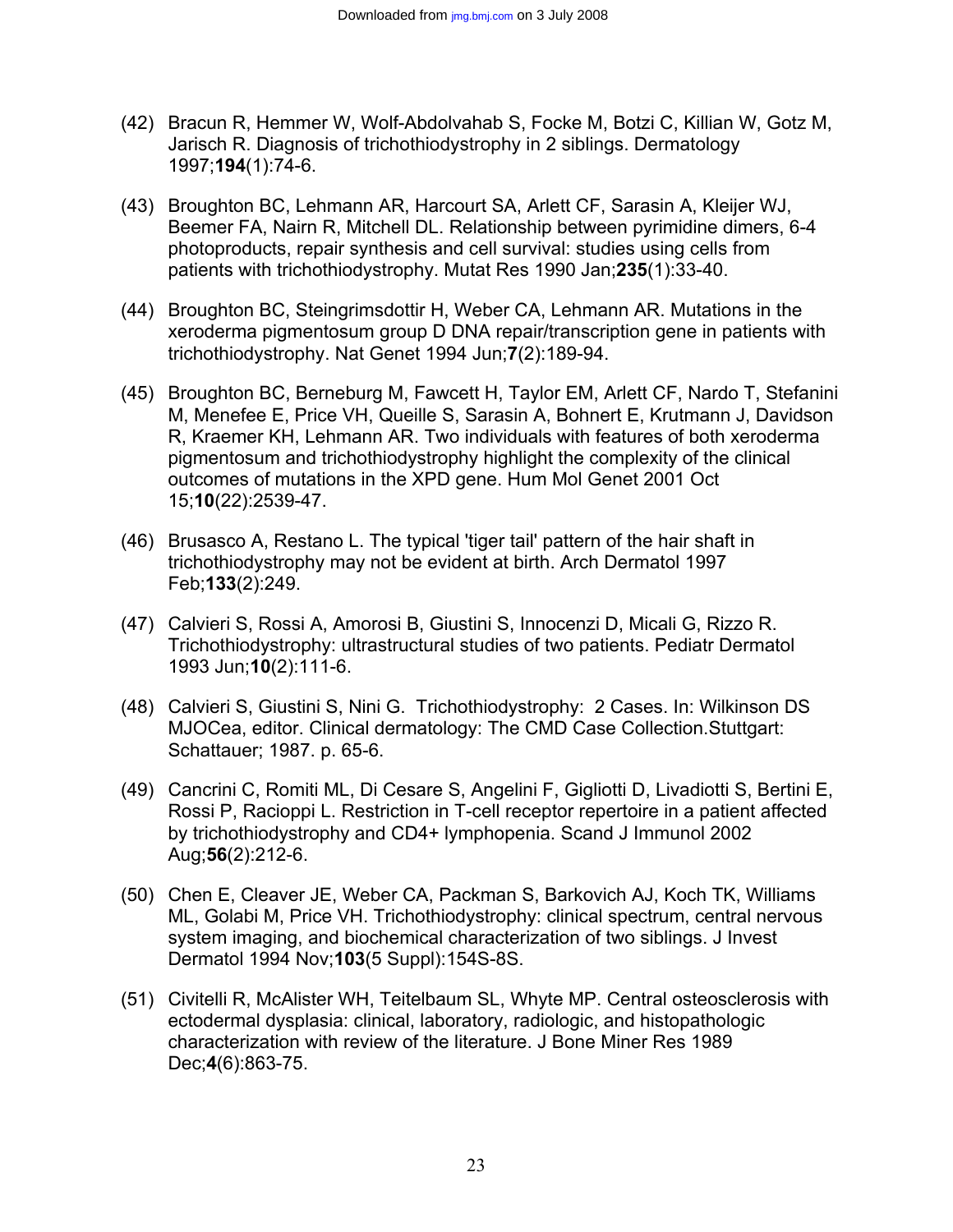- (52) Coulter DL, Beals TF, Allen RJ. Neurotrichosis: hair-shaft abnormalities associated with neurological diseases. Dev Med Child Neurol 1982 Oct;**24**(5):634-44.
- (53) Crovato F, Borrone C, Rebora A. The Tay syndrome (congenital ichthyosis with trichothiodystrophy). Eur J Pediatr 1984 Aug;**142**(3):233-4.
- (54) Dahbi-Skali H, Benamar L, Benchikhi H, Lakhdar H, Pinel N. PIBIDS syndrome (trichothiodystrophy type F) and skin cancer: an exceptional association. Photodermatol Photoimmunol Photomed 2004 Jun;**20**(3):157-8.
- (55) de Prost Y, Lemaistre R, Dupre A. Trichothiodystrophie associee a une ichtyose et a un retard statural et psychomoteur. Ann Dermatol Venereol 1986;**113**:1016- 7.
- (56) Feier V, Solovan C. [Trichothiodystrophy and hypereosinophilic syndrome, an unusual association]. Ann Dermatol Venereol 1994;**121**(2):151-5.
- (57) Fois A, Balestri P, Calvieri S, Zampetti M, Giustini S, Stefanini M, Lagomarsini P. Trichothiodystrophy without photosensitivity. Biochemical, ultrastructural and DNA repair studies. Eur J Pediatr 1988 May;**147**(4):439-41.
- (58) Fortina AB, Alaibac M, Piaserico S, Peserico A. PIBI(D)S: clinical and molecular characterization of a new case. J Eur Acad Dermatol Venereol 2001 Jan;**15**(1):65-9.
- (59) Foulc P, Jumbou O, David A, Sarasin A, Stalder JF. [Trichothiodystrophy: progresssive manifestations]. Ann Dermatol Venereol 1999 Oct;**126**(10):703-7.
- (60) Gillespie JM, Marshall RC, Rogers M. Trichothiodystrophy--biochemical and clinical studies. Australas J Dermatol 1988;**29**(2):85-93.
- (61) Gummer CL, Dawber RP. Trichothiodystrophy: an ultrastructural study of the hair follicle. Br J Dermatol 1985 Sep;**113**(3):273-80.
- (62) Hansen LK, Wulff K, Brandrup F. [Trichothiodystrophy. Hair examination as a diagnostic tool]. Ugeskr Laeger 1993 Jun 21;**155**(25):1949-52.
- (63) Hersh JH, Klein LR, Joyce MR, Hordinsky MK, Tsai MY, Paller A, Hyzer R, Zax RH. Trichothiodystrophy and associated anomalies: a variant of SIBIDS or new symptom complex? Pediatr Dermatol 1993 Jun;**10**(2):117-22.
- (64) Hora RK, Murthy VS. Mental retardation, short stature and brittle hair (BIDS syndrome; hair brain syndrome). Indian J Pediatr 1996 Jan;**63**(1):117-20.
- (65) Hordinsky MK, Briden B, Berry SA. Friable hair, urea cycle dysfunction, and trichothiodystrophy. A new X-linked genodermatosis. Curr Probl Dermatol 1987;**17**:52-60.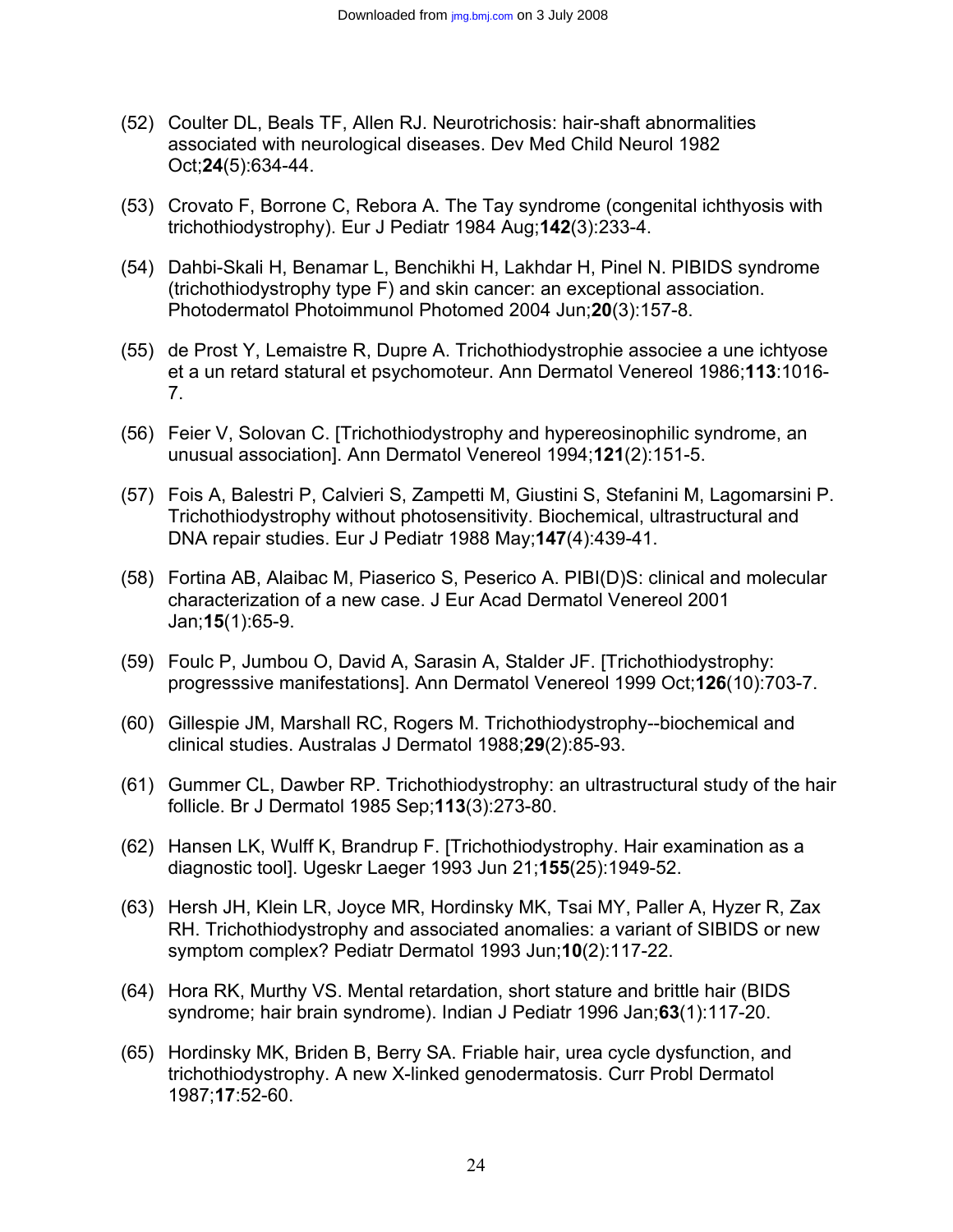- (66) Itin PH, Pittelkow MR. Trichothiodystrophy with chronic neutropenia and mild mental retardation. J Am Acad Dermatol 1991 Feb;**24**(2 Pt 2):356-8.
- (67) King MD, Gummer CL, Stephenson JB. Trichothiodystrophyneurotrichocutaneous syndrome of Pollitt: a report of two unrelated cases. J Med Genet 1984 Aug;**21**(4):286-9.
- (68) Kleijer WJ, Beemer FA, Boom BW. Intermittent hair loss in a child with PIBI(D)S syndrome and trichothiodystrophy with defective DNA repair-xeroderma pigmentosum group D. Am J Med Genet 1994 Aug 15;**52**(2):227-30.
- (69) Kousseff BG, Esterly NB. Trichothiodystrophy, IBIDS syndrome or Tay syndrome? Birth Defects Orig Artic Ser 1988;**24**(2):169-81.
- (70) Lehmann AR, Arlett CF, Broughton BC, Harcourt SA, Steingrimsdottir H, Stefanini M, Malcolm A, Taylor R, Natarajan AT, Green S, . Trichothiodystrophy, a human DNA repair disorder with heterogeneity in the cellular response to ultraviolet light. Cancer Res 1988 Nov 1;**48**(21):6090-6.
- (71) Lucky PA, Kirsch N, Lucky AW, Carter DM. Low-sulfur hair syndrome associated with UVB photosensitivity and testicular failure. J Am Acad Dermatol 1984 Aug;**11**(2 Pt 2):340-6.
- (72) Lynch SA, de Berker D, Lehmann AR, Pollitt RJ, Reid MM, Lamb WH. Trichothiodystrophy with sideroblastic anaemia and developmental delay. Arch Dis Child 1995 Sep;**73**(3):249-51.
- (73) Malvehy J, Ferrando J, Soler J, Tuneu A, Ballesta F, Estrach T. Trichothiodystrophy associated with urologic malformation and primary hypercalciuria. Pediatr Dermatol 1997 Nov;**14**(6):441-5.
- (74) Marinoni S, Gaeta G, Not T, Freschi P, Trevisan G, Briscik E, Giliani S. Early recognition of trichothiodystrophy with xeroderma pigmentation group D mutation in a collodion baby. In: Panconesi E, editor. Dermatology in Europe.Oxford: Blackwell Scientific; 1991. p. 632-3.
- (75) Mazereeuw-Hautier J, Pech JH, Heitz F, Bonafe JL. [Trichothiodystrophy and congenital heart disease in two sisters]. Ann Dermatol Venereol 2002 Oct;**129**(10 Pt 1):1168-71.
- (76) McCuaig C, Marcoux D, Rasmussen JE, Werner MM, Gentner NE. Trichothiodystrophy associated with photosensitivity, gonadal failure, and striking osteosclerosis. J Am Acad Dermatol 1993 May;**28**(5 Pt 2):820-6.
- (77) Meynadier J, Guillot B, Barneon G, Djian B, Levy A. [Trichothiodystrophy]. Ann Dermatol Venereol 1987;**114**(12):1529-36.
- (78) Milligan A, Fletcher A, Porter DI, Hutchinson PE. Trichothiodystrophy. Clin Exp Dermatol 1991 Jul;**16**(4):264-7.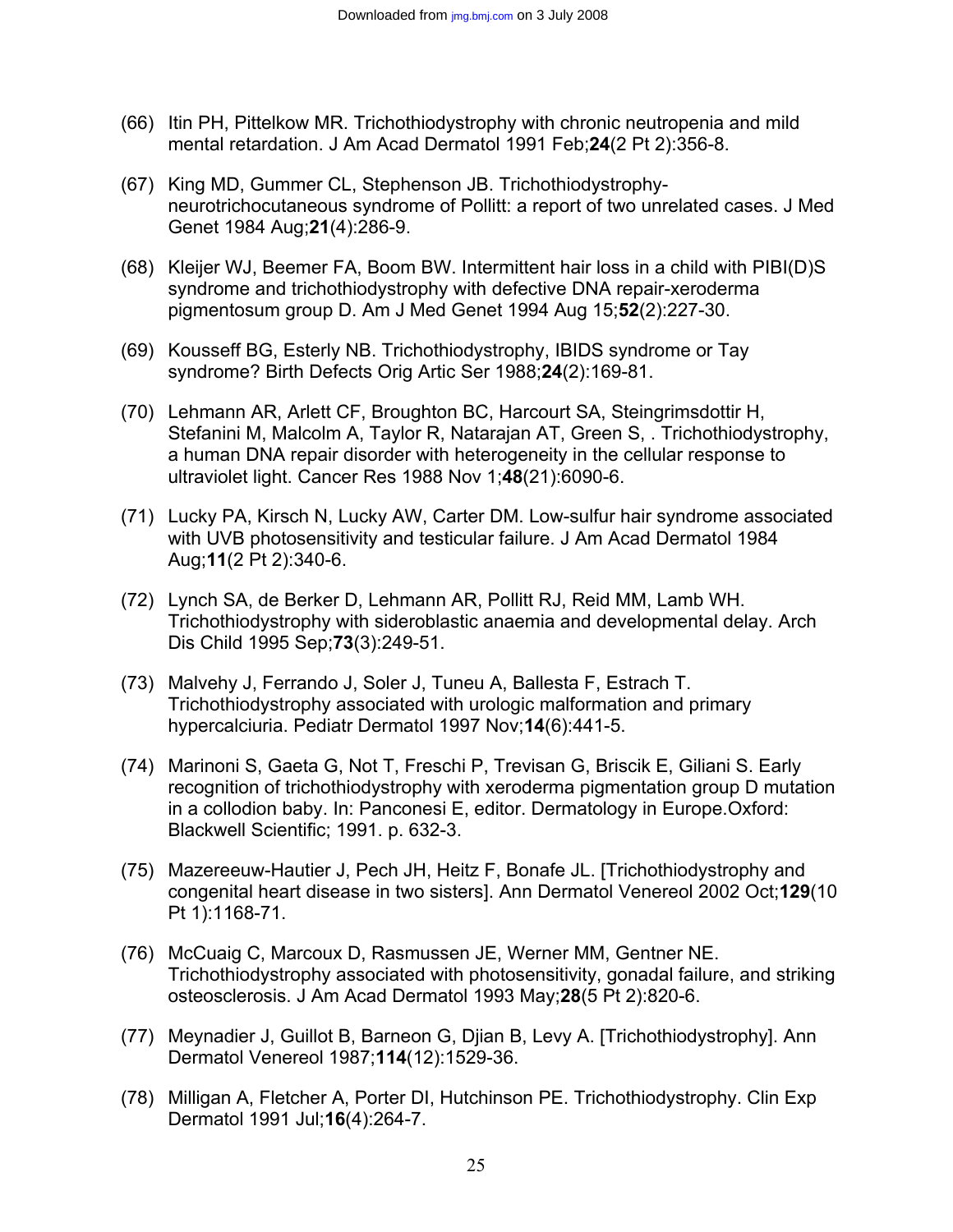- (79) Motley RJ, Finlay AY. A patient with Tay's syndrome. Pediatr Dermatol 1989 Sep;**6**(3):202-5.
- (80) Murphy LA, Atherton DJ. Collodion baby, failure to thrive and frequent fever due to trichothiodystrophy syndrome. British Journal of Dermatology 2003;**149 (Suppl. 64)**:71-86.
- (81) Murrin KL, Clarke DJ. Behavioural aspects of Pollitt syndrome: a 32-year followup of a case described by R. J. Pollitt and colleagues in 1968. J Intellect Disabil Res 2002 Mar;**46**(Pt 3):273-8.
- (82) Ostergaard JR, Christensen T. The central nervous system in Tay syndrome. Neuropediatrics 1996 Dec;**27**(6):326-30.
- (83) Peserico A, Battistella PA, Bertoli P. MRI of a very rare hereditary ectodermal dysplasia: PIBI(D)S. Neuroradiology 1992;**34**(4):316-7.
- (84) Peter C, Tomczok J, Hoting E, Behrendt H. Trichothiodystrophy without associated neuroectodermal defects. Br J Dermatol 1998 Jul;**139**(1):137-40.
- (85) Petrin JH, Meckler KA, Sybert VP. A new variant of trichothiodystrophy with recurrent infections, failure to thrive, and death. Pediatr Dermatol 1998 Jan;**15**(1):31-4.
- (86) Poissonnier M, Blanc A, Bat P. [Genetic counseling in a case of neuroectodermosis: Vera Price trichothiodystrophy. Brittle hair with reduced sulfur content]. J Genet Hum 1988 Aug;**36**(4):361-5.
- (87) Porto L, Weis R, Schulz C, Reichel P, Lanfermann H, Zanella FE. Tay's syndrome: MRI. Neuroradiology 2000 Nov;**42**(11):849-51.
- (88) Price Veal. Trichothiodystrophy: Sulfur-deficient brittle hair. In: Brown AC CR, editor. Hair, Trace elements and Human Illness.New York: Praeger Publishers, Inc.; 1980.
- (89) Przedborski S, Ferster A, Goldman S, Wolter R, Song M, Tonnesen T, Pollitt RJ, Vamos E. Trichothiodystrophy, mental retardation, short stature, ataxia, and gonadal dysfunction in three Moroccan siblings. Am J Med Genet 1990 Apr;**35**(4):566-73.
- (90) Quintero RA, Morales WJ, Gilbert-Barness E, Claus J, Bornick PW, Allen MH, Ackerman J, Koussef B. In utero diagnosis of trichothiodystrophy by endoscopically-guided fetal eyebrow biopsy. Fetal Diagn Ther 2000 May;**15**(3):152-5.
- (91) Racioppi L, Cancrini C, Romiti ML, Angelini F, Di Cesare S, Bertini E, Livadiotti S, Gambarara MG, Matarese G, Lago PF, Stefanini M, Rossi P. Defective dendritic cell maturation in a child with nucleotide excision repair deficiency and CD4 lymphopenia. Clin Exp Immunol 2001 Dec;**126**(3):511-8.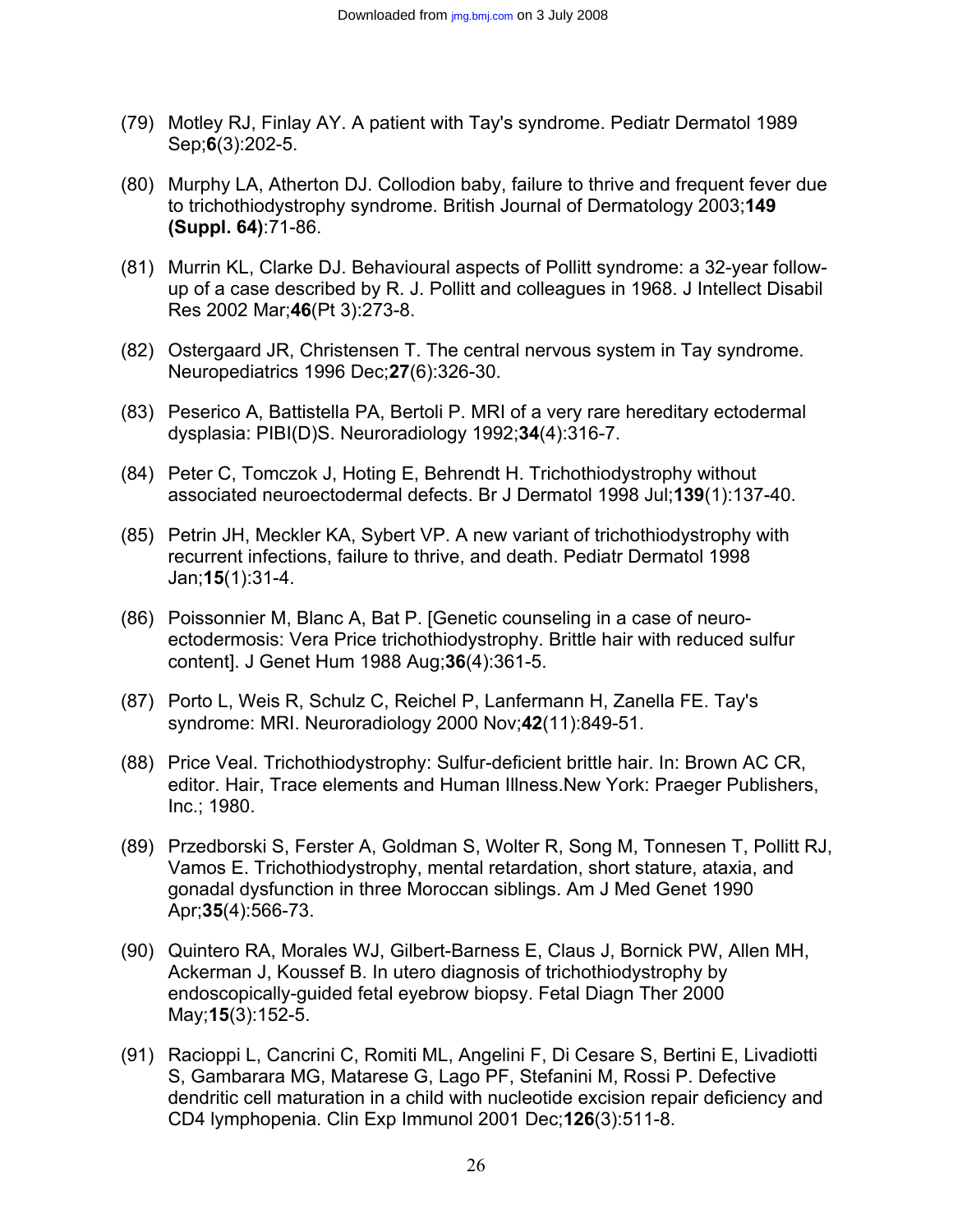- (92) Rebora A, Crovato F. The Tay syndrome. A reply to the author's reply. Eur J Pediatr 1984 Nov;**143**(1):76.
- (93) Rebora A, Guarrera M, Crovato F. Amino acid analysis in hair from PIBI(D)S syndrome. J Am Acad Dermatol 1986 Jul;**15**(1):109-11.
- (94) Rebora A, Crovato F. PIBI(D)S syndrome--trichothiodystrophy with xeroderma pigmentosum (group D) mutation. J Am Acad Dermatol 1987 May;**16**(5 Pt 1):940- 7.
- (95) Rebora A, Crovato F. Trichothiodystrophy, xeroderma pigmentosum and PIBI(D)S syndrome. Hum Genet 1988 Jan;**78**(1):106-8.
- (96) Riou L, Zeng L, Chevallier-Lagente O, Stary A, Nikaido O, Taieb A, Weeda G, Mezzina M, Sarasin A. The relative expression of mutated XPB genes results in xeroderma pigmentosum/Cockayne's syndrome or trichothiodystrophy cellular phenotypes. Hum Mol Genet 1999 Jun;**8**(6):1125-33.
- (97) Rizzo R, Pavone L, Micali G, Calvieri S, Di Gregorio L. Trichothiodystrophy: report of a new case with severe nervous system impairment. J Child Neurol 1992 Jul;**7**(3):300-3.
- (98) Sarasin A, Blanchet-Bardon C, Renault G, Lehmann A, Arlett C, Dumez Y. Prenatal diagnosis in a subset of trichothiodystrophy patients defective in DNA repair. Br J Dermatol 1992 Nov;**127**(5):485-91.
- (99) Sass JO, Skladal D, Zelger B, Romani N, Utermann B. Trichothiodystrophy: quantification of cysteine in human hair and nails by application of sodium azidedependent oxidation to cysteic acid. Arch Dermatol Res 2004 Sep;**296**(4):188-91.
- (100) Savary JB, Vasseur F, Vinatier D, Manouvrier S, Thomas P, Deminatti MM. Prenatal diagnosis of PIBIDS. Prenat Diagn 1991 Nov;**11**(11):859-66.
- (101) Schepis C, Elia M, Siragusa M, Barbareschi M. A new case of trichothiodystrophy associated with autism, seizures, and mental retardation. Pediatr Dermatol 1997 Mar;**14**(2):125-8.
- (102) Stefanini M, Giliani S, Nardo T, Marinoni S, Nazzaro V, Rizzo R, Trevisan G. DNA repair investigations in nine Italian patients affected by trichothiodystrophy. Mutat Res 1992 Mar;**273**(2):119-25.
- (103) Stefanini M, Lagomarsini P, Giliani S, Nardo T, Botta E, Peserico A, Kleijer WJ, Lehmann AR, Sarasin A. Genetic heterogeneity of the excision repair defect associated with trichothiodystrophy. Carcinogenesis 1993 Jun;**14**(6):1101-5.
- (104) Takayama K, Salazar EP, Broughton BC, Lehmann AR, Sarasin A, Thompson LH, Weber CA. Defects in the DNA repair and transcription gene ERCC2(XPD) in trichothiodystrophy. Am J Hum Genet 1996 Feb;**58**(2):263-70.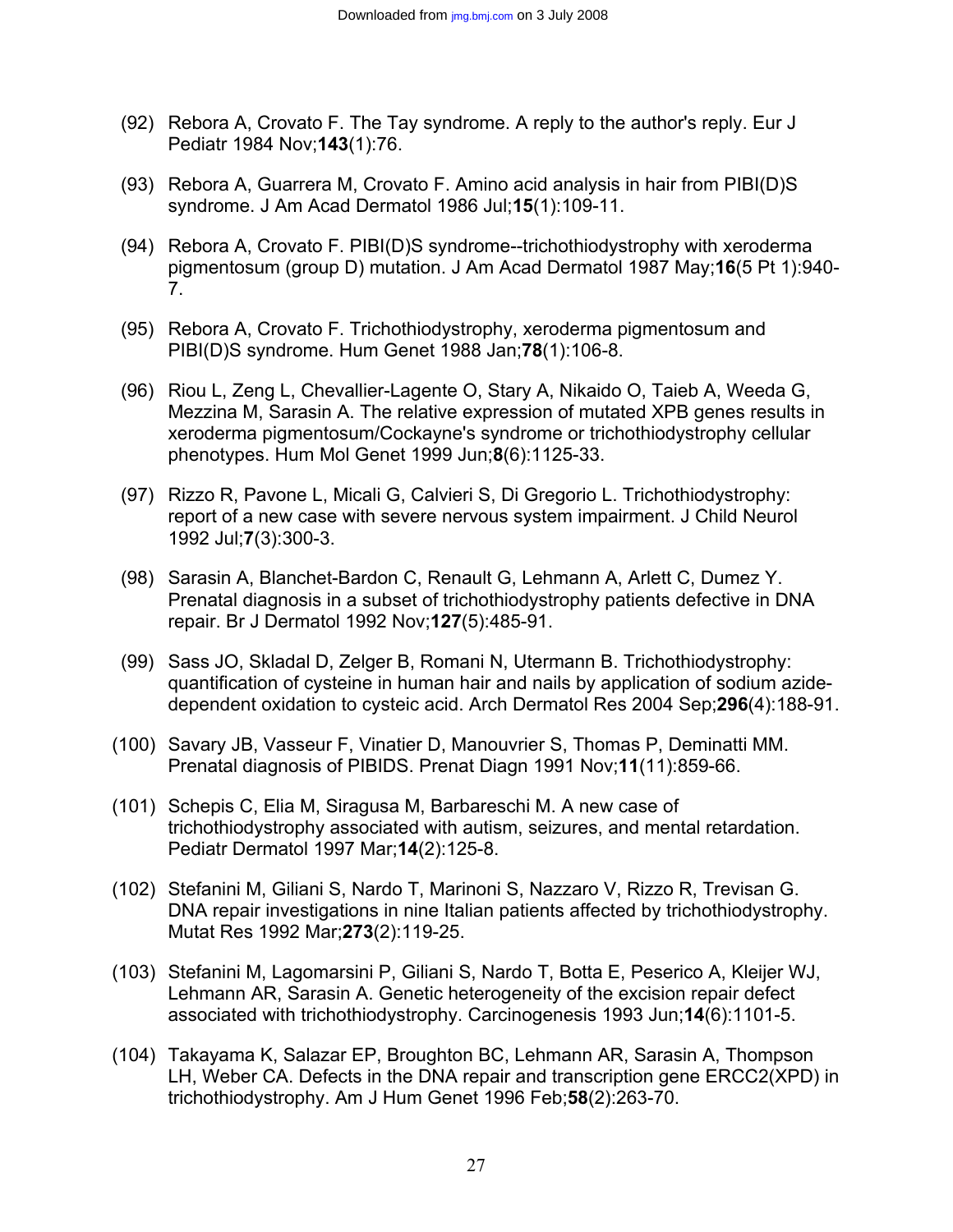- (105) Takayama K, Danks DM, Salazar EP, Cleaver JE, Weber CA. DNA repair characteristics and mutations in the ERCC2 DNA repair and transcription gene in a trichothiodystrophy patient. Hum Mutat 1997;**9**(6):519-25.
- (106) Toelle SP, Valsangiacomo E, Boltshauser E. Trichothiodystrophy with severe cardiac and neurological involvement in two sisters. Eur J Pediatr 2001 Dec;**160**(12):728-31.
- (107) Tolmie JL, de Berker D, Dawber R, Galloway C, Gregory DW, Lehmann AR, McClure J, Pollitt RJ, Stephenson JB. Syndromes associated with trichothiodystrophy. Clin Dysmorphol 1994 Jan;**3**(1):1-14.
- (108) van Neste D, Bore P. [Trichothiodystrophy: a morphological and biochemical study]. Ann Dermatol Venereol 1983;**110**(5):409-17.
- (109) van Neste D, de Greef H, van Haute N, van Hee J, van der Maesen J, Taieb A, Maleville J, Fontan D, Bakry N, Gillespie JM, Marshall RC. High-sulfur protein deficient human hair: clinical aspects and biochemical study of two unreported cases of a variant of trichothiodystrophy. In: Van Neste, editor. Trends in human hair and alopecia research.Dordrecht: Klaver Academic; 1989. p. 195-206.
- (110) Vermeulen W, Rademakers S, Jaspers NG, Appeldoorn E, Raams A, Klein B, Kleijer WJ, Hansen LK, Hoeijmakers JH. A temperature-sensitive disorder in basal transcription and DNA repair in humans. Nat Genet 2001 Mar;**27**(3):299- 303.
- (111) Viprakasit V, Gibbons RJ, Broughton BC, Tolmie JL, Brown D, Lunt P, Winter RM, Marinoni S, Stefanini M, Brueton L, Lehmann AR, Higgs DR. Mutations in the general transcription factor TFIIH result in beta-thalassaemia in individuals with trichothiodystrophy. Hum Mol Genet 2001 Nov 15;**10**(24):2797-802.
- (112) Wakeling EL, Cruwys M, Suri M, Brady AF, Aylett SE, Hall C. Central osteosclerosis with trichothiodystrophy. Pediatr Radiol 2004 Jul;**34**(7):541-6.
- (113) Wetzburger CL, Van Regemorter N, Szliwowski HB, Abramowicz MJ, Van Bogaert P. Gray matter heterotopia and acute necrotizing encephalopathy in trichothiodystrophy. Pediatr Neurol 1998 Nov;**19**(5):392-4.
- (114) Yoon HK, Sargent MA, Prendiville JS, Poskitt KJ. Cerebellar and cerebral atrophy in trichothiodystrophy. Pediatr Radiol 2005 May 24.
- (115) van Neste D, Miller X, Bohnert E. Clinical symptoms associated with trichothiodystrophy: a review of the literature with special emphasis on light sensitivity and the association with xeroderma pigmentosum (complementation group D). In: Van Neste, editor. Trends in human hair and alopecia research.Dordrecht: Klaver Academic; 1989. p. 183-93.
- (116) Martin JA, Hamilton BE, Sutton PD, Ventura SJ, Menacker F, Kirmeyer S, Munson ML. Births: Final Data for 2005. National Vital Statistics Reports 2007 Dec 5;**56**(6):1-104.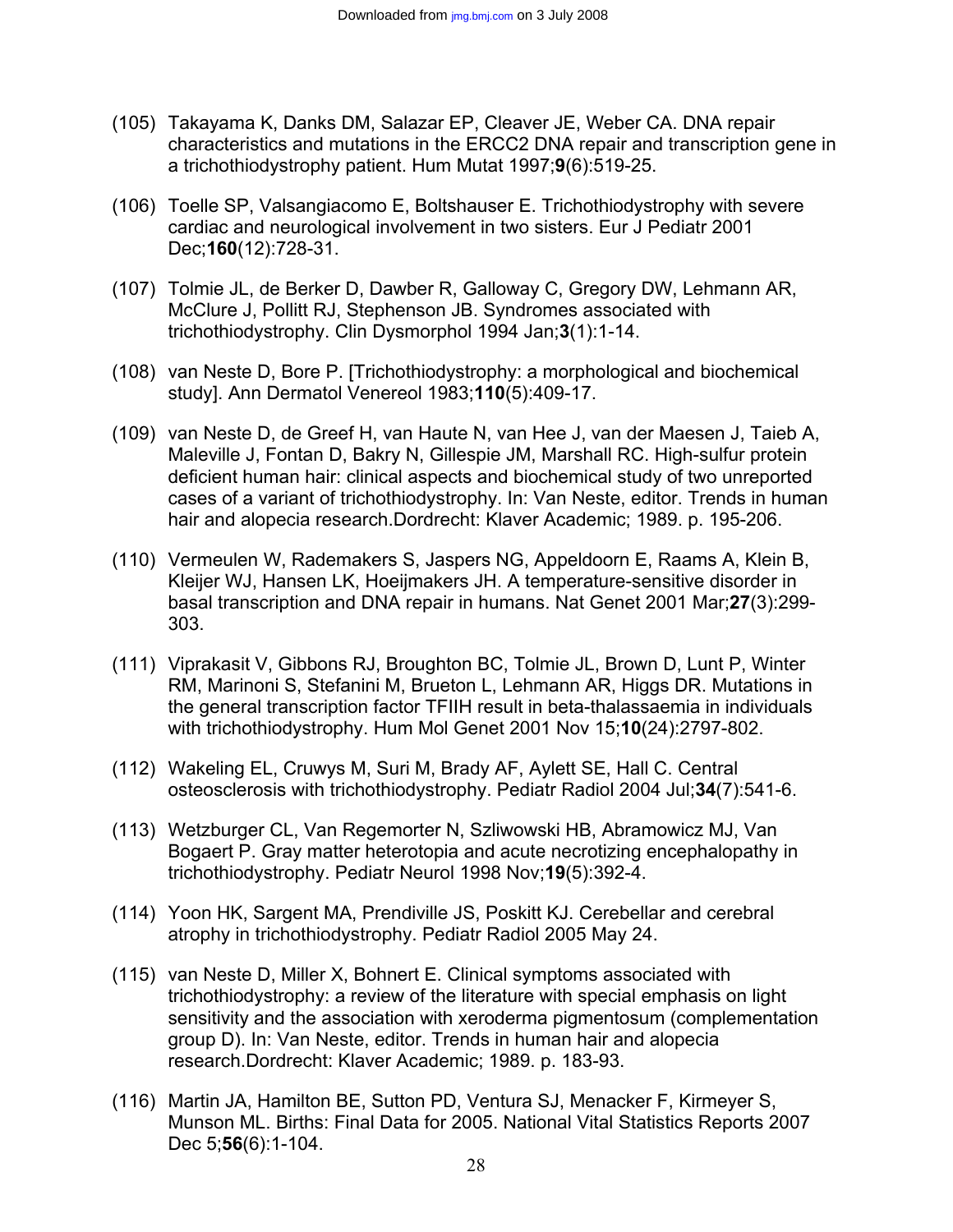- (117) Levin AV. Congenital eye anomalies. Pediatr Clin North Am 2003 Feb;**50**(1):55- 76.
- (118) Alapetite C, Benoit A, Moustacchi E, Sarasin A. The comet assay as a repair test for prenatal diagnosis of Xeroderma pigmentosum and trichothiodystrophy. J Invest Dermatol 1997 Feb;**108**(2):154-9.
- (119) Savary JB, Vasseur F, Vinatier D, Manouvrier S, Deminatti MM. First-trimester prenatal exclusion of PIBIDS syndrome with normal DNA excision repair on chorionic villus cells. Prenat Diagn 1992 Nov;**12**(11):969-71.
- (120) Dubaele S, Proietti De SL, Bienstock RJ, Keriel A, Stefanini M, Van HB, Egly JM. Basal transcription defect discriminates between xeroderma pigmentosum and trichothiodystrophy in XPD patients. Mol Cell 2003 Jun;**11**(6):1635-46.
- (121) Lehmann AR. The xeroderma pigmentosum group D (XPD) gene: one gene, two functions, three diseases. Genes Dev 2001 Jan 1;**15**(1):15-23.
- (122) Rapin I, Lindenbaum Y, Dickson DW, Kraemer KH, Robbins JH. Cockayne syndrome and xeroderma pigmentosum. Neurology 2000 Nov 28;**55**(10):1442-9.
- (123) Itin PH, Pittelkow MR. Trichothiodystrophy: review of sulfur-deficient brittle hair syndromes and association with the ectodermal dysplasias. J Am Acad Dermatol 1990;**22**:705-17.
- (124) Faghri S, DiGiovanna JJ, Tamura D, Kraemer KH. Trichothiodystrophy includes a broad spectrum of multisystem abnormalities and may have a high mortality at a young age. J.Invest Dermatol. 127 Supplement 1[April 2007], S106. 4-1-2007.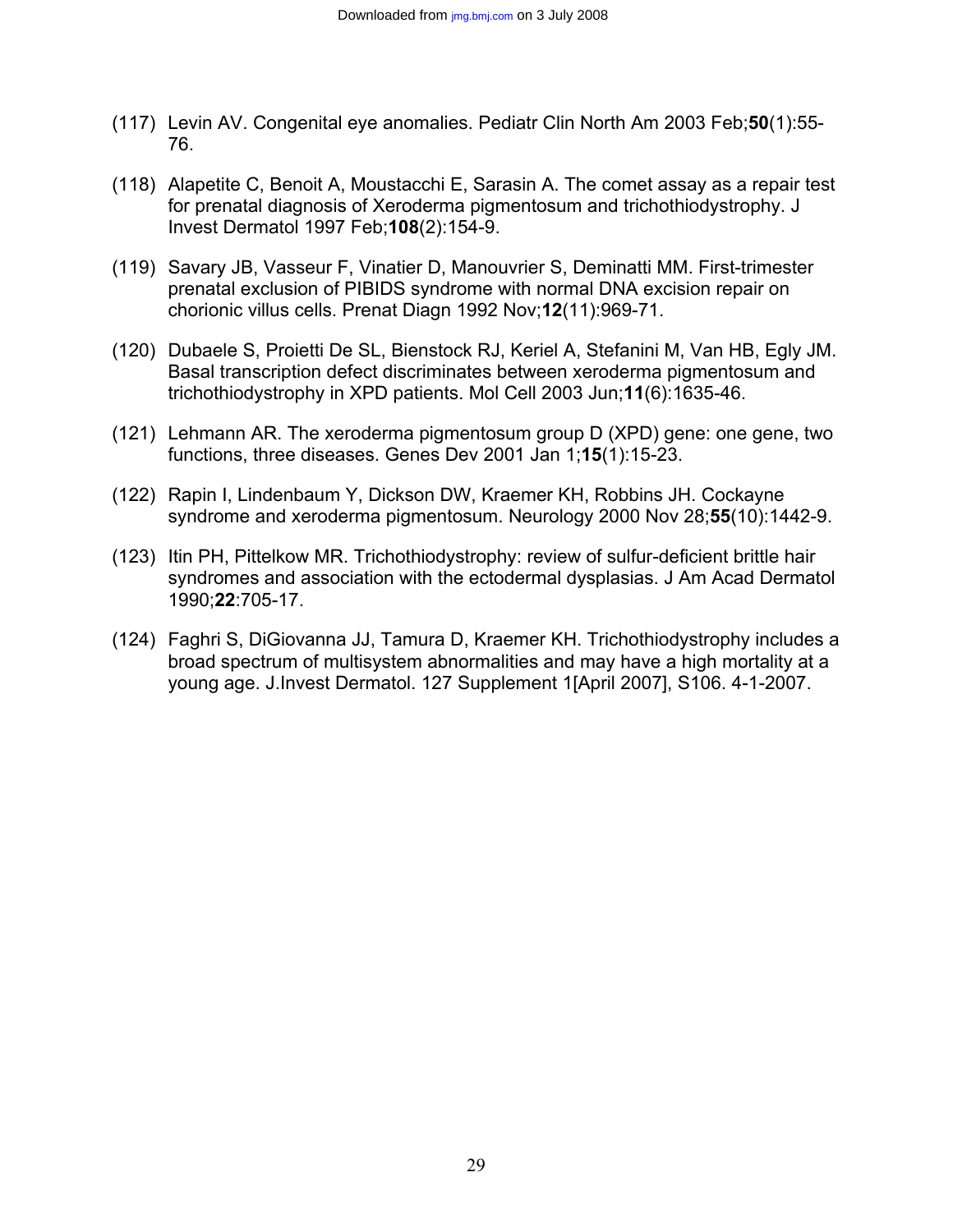## **FIGURE LEGENDS**

## **Figure 1.****Microscopic diagnosis of trichothiodystrophy.**

(*Left*) Routine microscopic examination of hair from a patient with TTD shows shaft abnormalities of trichoschisis ( \*) and trichorrhexis nodosa-like fraying (<). (*Right*) Under polarizing microscopy the hair shafts show a striking alternating dark and light (tiger-tail) banding pattern.

## **Figure 2. Age at last report in TTD patients (N = 110).**

The number in each bar indicates the number of patients reported in the indicated age group among the 90 reported living TTD patients. The shaded portion of the bar indicates the number of patients who died in the indicated age range among the 20 reported deceased TTD patients.

#### **Figure 3. Infections reported (N = 51) in TTD patients.**

The number in each bar indicates the number of patients reported with the indicated type of infection among the 51 reported patients. A patient may have more than one reported infection. The shaded portion of the bar indicates the number of patients with the indicated type of infection as the cause of death among the 13 cases who died of infection. Etiologies of infections included bacterial, fungal and viral.

#### **Figure 4***.* **A clinical array of features reported in the literature on 112 TTD patients.**

Each column of rectangles represents clinical features of one reported patient. Presence or absence of each feature is indicated in each rectangle of a column. Abnormal clinical features reported are indicated by "1" in a colored rectangle. Normal reported features are indicated by "0" in a tan rectangle. Unreported features are blank. The rows represent P (yellow) – photosensitivity (n=47 cases); I (orange) – ichthyosis (n=73 cases); B (powder blue) – brittle hair or hair shaft abnormality (n=108); II (pink) – intellectual impairment (n=96 cases); GD (gray) – gonadal dysgenesis (n=16 cases); BC (light green) – abnormal birth characteristics (n=62 cases); PC (dark green) – pregnancy complications (n=31 pregnancies); O (maroon) – ocular abnormality (n=57 cases); IN (royal blue) – infections (n=51 patients); D (red) – DNA repair abnormality ( $N=41$ ) [D in red rectangle –  $XPD$  ( $N=32$  cases), B in striped red rectangle –  $XPB$  ( $N=2$ cases), A in striped red rectangle – TTDA (n=2), N in striped pink rectangle – TTDN1 (N=6 cases), I in red rectangle – cellular UV hypersensitivity, gene not determined (N=5); G – gender (N=105 patients), [Blue rectangles – males (N=54 cases), Pink rectangles - females (N=51 cases).] Patients whose clinical features fulfill the criteria for PIBIDS (28%), IBIDS (20%), BIDS (16%) and those that do not (OTHER)(36%), are grouped by bold outline (Decreased fertility is ignored in this grouping due to inability to assess in children.)

## **Figure 5. Abnormal characteristics at birth reported (N = 62) in TTD patients.**

The number in each bar indicates the number of patients reported with the indicated birth characteristic among the 62 reported patients. A patient may have more than one abnormal birth characteristic. The inset shows the proportion of the 112 cases reporting abnormal birth characteristics, pregnancy complications or both.

# **Figure 6. Reported course of pregnancy in mothers delivering TTD patients (N =**

**60).** The number in each bar indicates the number of TTD pregnancies reported with the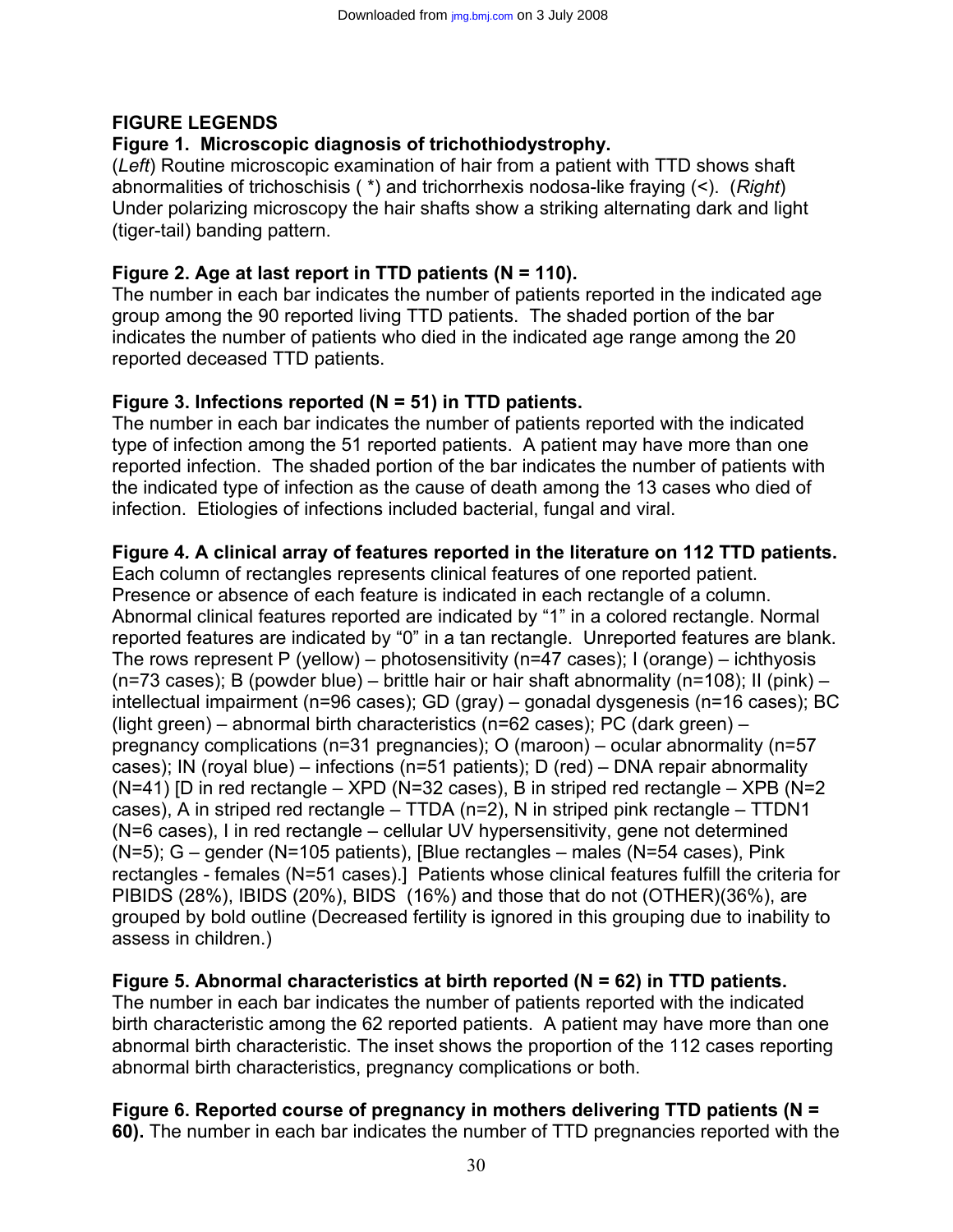indicated pregnancy complication among the 60 pregnancies detailed in the reports. The pregnancies with complications are indicated with shaded bars. A pregnancy may have more than one complication reported. The inset shows the proportion of the 112 cases reporting pregnancy complications. The bar labeled "Other" refers to bleeding (2 patients), oligohydramnios (1), placental abnormalities (1).

#### **Figure 7. Ocular abnormalities reported (N = 57) in TTD patients.**

The number in each bar indicates the number of TTD cases reported with the indicated ocular abnormality among the 57 patients detailed in the reports. "NOS" – cataracts not otherwise specified; "Bilat" in shaded bar – bilateral cataracts; Of the 32 patients with cataracts, 20 were reported as bilateral and 8 as congenital. "Other" refers to dry eyes (1 patient) and retinal pigmentation (1). A patient may have more than one ocular abnormality reported.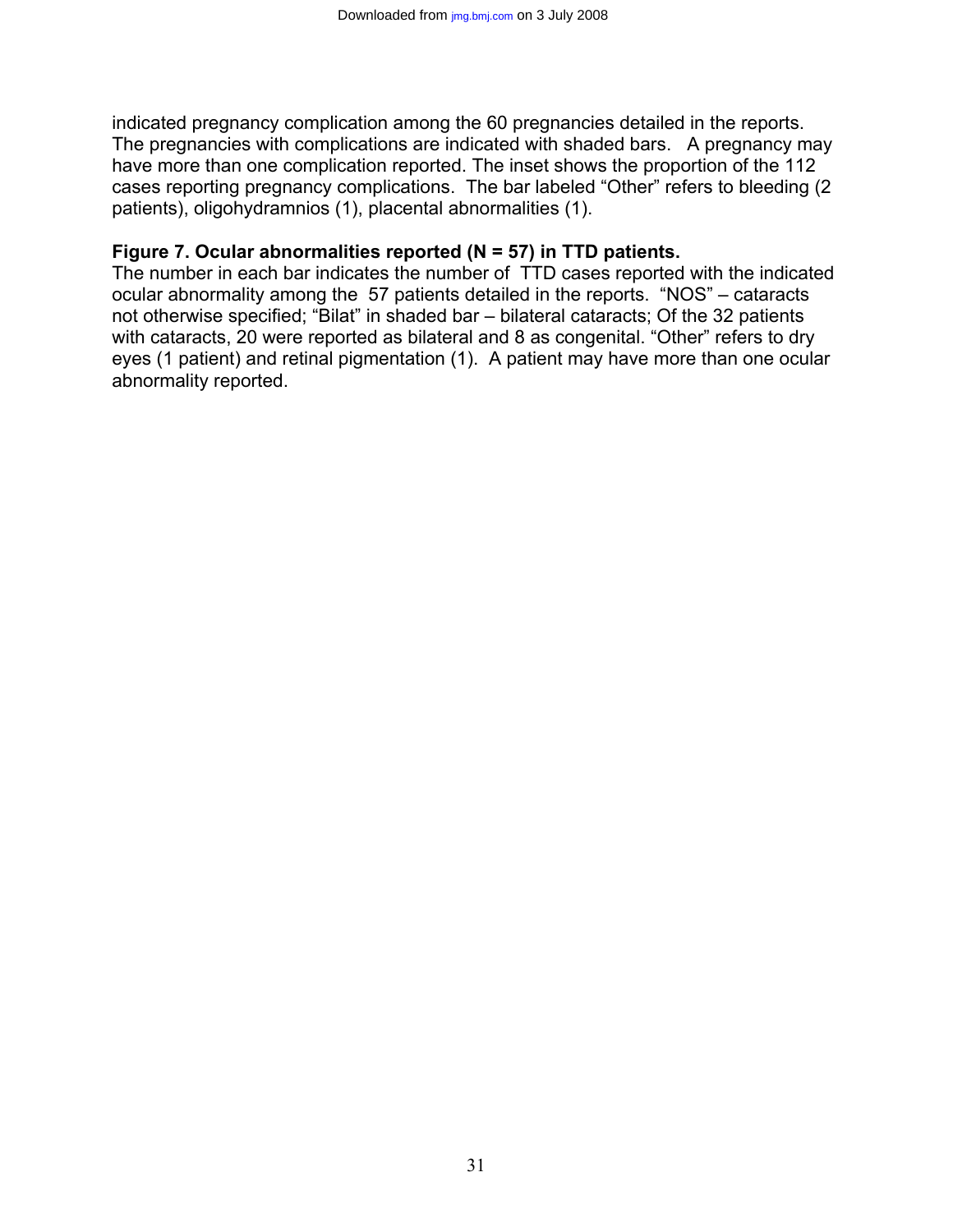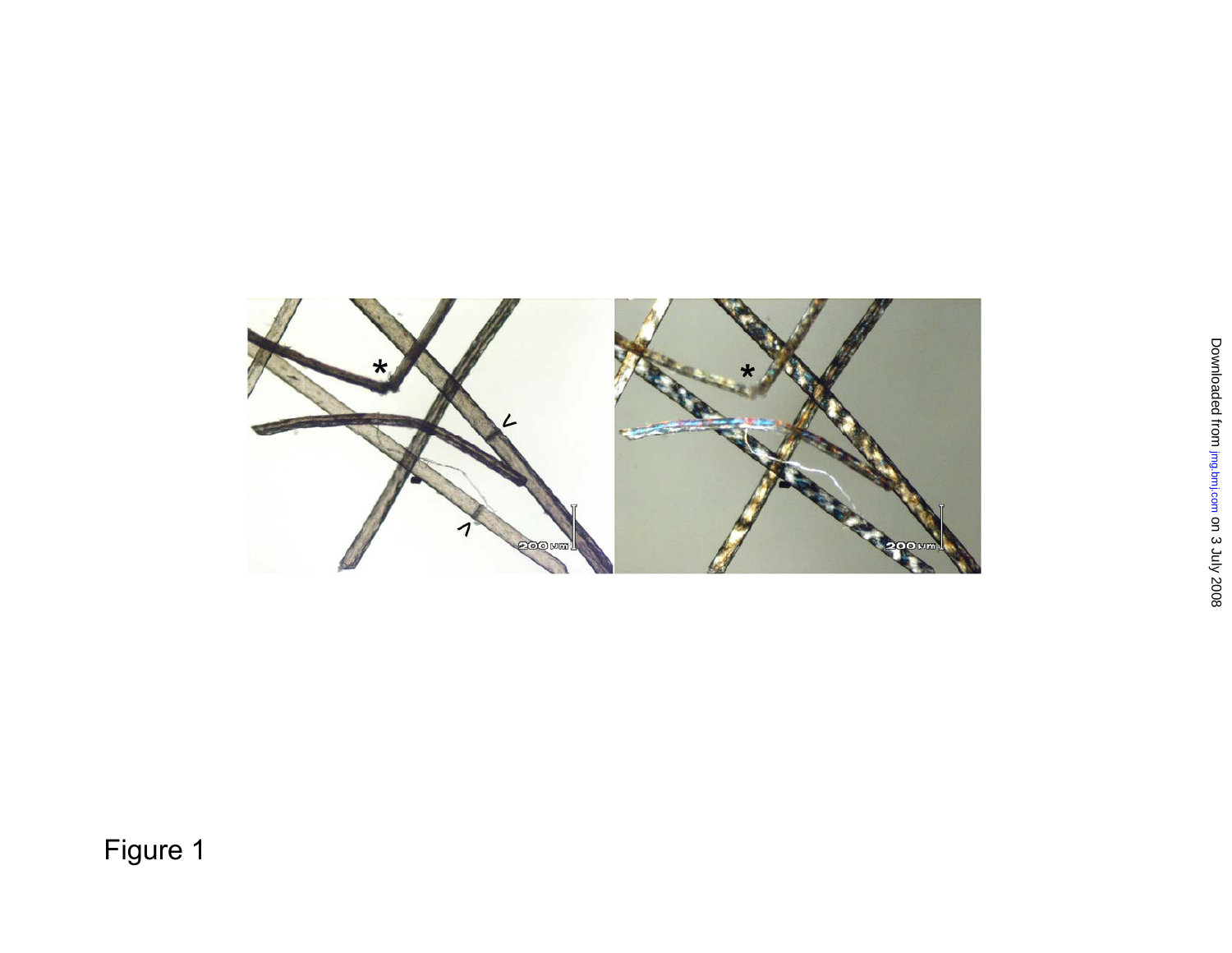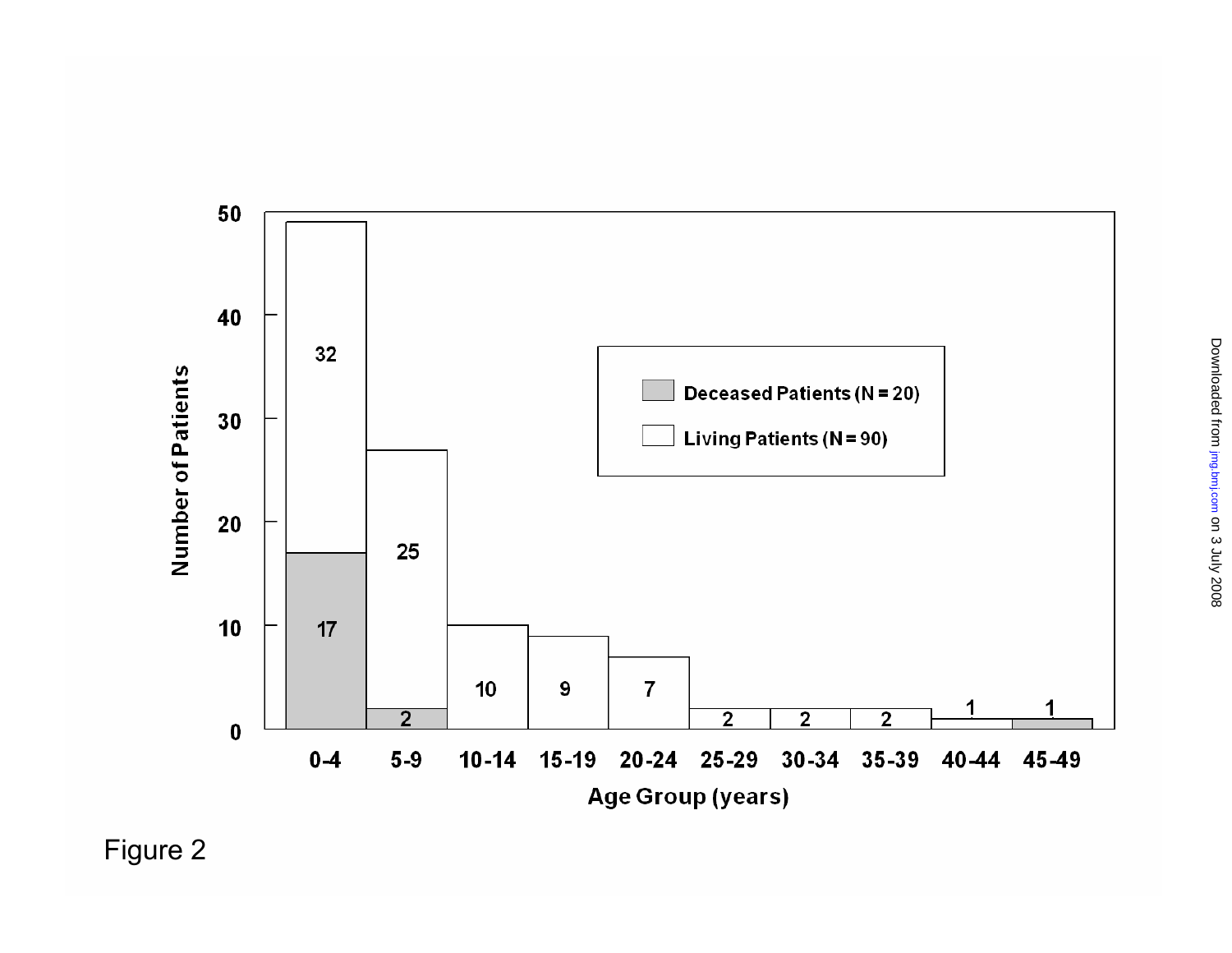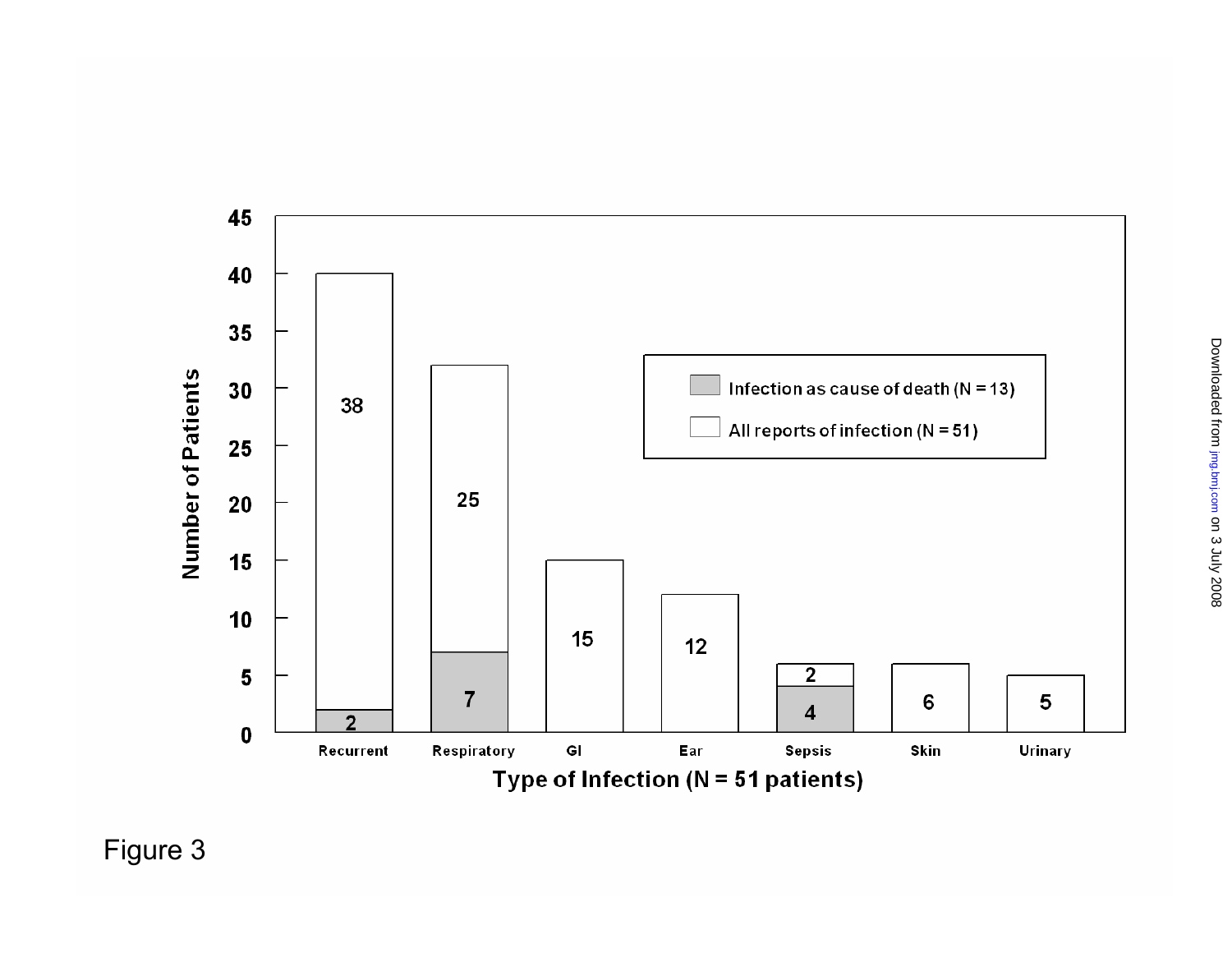|                | <b>PIBIDS</b> |  |   |  |  |  |  |    |  |  |             |    |  | <b>IBIDS</b>    |  |                                  |  |    |  |  |  |    |  |  | <b>BIDS</b><br>18 pts; 16% |    |  |  |  |    |  |    |  |  |                                  |             | <b>OTHER</b> |  |    |  |  |    |  |  |  |    |  |  |                                 |    |          |  |    |  |   |  |    |  |  |    |     |  |          |  |     |                   |                          |  |         |  |
|----------------|---------------|--|---|--|--|--|--|----|--|--|-------------|----|--|-----------------|--|----------------------------------|--|----|--|--|--|----|--|--|----------------------------|----|--|--|--|----|--|----|--|--|----------------------------------|-------------|--------------|--|----|--|--|----|--|--|--|----|--|--|---------------------------------|----|----------|--|----|--|---|--|----|--|--|----|-----|--|----------|--|-----|-------------------|--------------------------|--|---------|--|
| 31 pts; 28%    |               |  |   |  |  |  |  |    |  |  | 23 pts; 20% |    |  |                 |  |                                  |  |    |  |  |  |    |  |  |                            |    |  |  |  |    |  |    |  |  |                                  | 40 pts; 36% |              |  |    |  |  |    |  |  |  |    |  |  |                                 |    |          |  |    |  |   |  |    |  |  |    |     |  |          |  |     |                   |                          |  |         |  |
| P              |               |  |   |  |  |  |  |    |  |  |             |    |  |                 |  |                                  |  |    |  |  |  |    |  |  |                            |    |  |  |  |    |  |    |  |  |                                  |             |              |  |    |  |  |    |  |  |  |    |  |  |                                 |    |          |  |    |  |   |  |    |  |  |    |     |  |          |  |     |                   |                          |  |         |  |
|                |               |  |   |  |  |  |  |    |  |  |             |    |  |                 |  |                                  |  |    |  |  |  |    |  |  |                            |    |  |  |  |    |  |    |  |  |                                  |             |              |  |    |  |  |    |  |  |  |    |  |  |                                 |    |          |  |    |  |   |  |    |  |  |    |     |  |          |  |     |                   |                          |  |         |  |
| $\mathbf B$    |               |  |   |  |  |  |  |    |  |  |             |    |  |                 |  |                                  |  |    |  |  |  |    |  |  |                            |    |  |  |  |    |  |    |  |  |                                  |             |              |  |    |  |  |    |  |  |  |    |  |  |                                 |    |          |  |    |  |   |  |    |  |  |    |     |  |          |  |     |                   |                          |  |         |  |
| Ш              |               |  |   |  |  |  |  |    |  |  |             |    |  |                 |  |                                  |  |    |  |  |  |    |  |  |                            |    |  |  |  |    |  |    |  |  |                                  |             |              |  |    |  |  |    |  |  |  |    |  |  |                                 |    |          |  |    |  |   |  |    |  |  |    |     |  |          |  |     |                   |                          |  |         |  |
| <b>S</b>       |               |  |   |  |  |  |  |    |  |  |             |    |  |                 |  |                                  |  |    |  |  |  |    |  |  |                            |    |  |  |  |    |  |    |  |  |                                  |             |              |  |    |  |  |    |  |  |  |    |  |  |                                 |    |          |  |    |  |   |  |    |  |  |    |     |  |          |  |     |                   |                          |  |         |  |
| <b>GD</b>      |               |  |   |  |  |  |  |    |  |  |             |    |  |                 |  |                                  |  |    |  |  |  |    |  |  |                            |    |  |  |  |    |  |    |  |  |                                  |             |              |  |    |  |  |    |  |  |  |    |  |  |                                 |    |          |  |    |  |   |  |    |  |  |    |     |  |          |  |     |                   |                          |  |         |  |
| <b>BC</b>      |               |  |   |  |  |  |  |    |  |  |             |    |  |                 |  |                                  |  |    |  |  |  |    |  |  |                            |    |  |  |  |    |  |    |  |  |                                  |             |              |  |    |  |  |    |  |  |  |    |  |  |                                 |    |          |  |    |  |   |  |    |  |  |    |     |  |          |  |     |                   |                          |  |         |  |
| PC             |               |  |   |  |  |  |  |    |  |  |             |    |  |                 |  |                                  |  |    |  |  |  |    |  |  |                            |    |  |  |  |    |  |    |  |  |                                  |             |              |  |    |  |  |    |  |  |  |    |  |  |                                 |    |          |  |    |  |   |  |    |  |  |    |     |  |          |  |     |                   |                          |  |         |  |
| $\mathbf O$    |               |  |   |  |  |  |  |    |  |  |             |    |  |                 |  |                                  |  |    |  |  |  |    |  |  |                            |    |  |  |  |    |  |    |  |  |                                  |             |              |  |    |  |  |    |  |  |  |    |  |  |                                 |    |          |  |    |  |   |  |    |  |  |    |     |  |          |  |     |                   |                          |  |         |  |
| $\blacksquare$ |               |  |   |  |  |  |  |    |  |  |             |    |  |                 |  |                                  |  |    |  |  |  |    |  |  |                            |    |  |  |  |    |  |    |  |  |                                  |             |              |  |    |  |  |    |  |  |  |    |  |  |                                 |    |          |  |    |  |   |  |    |  |  |    |     |  |          |  |     |                   |                          |  |         |  |
| D              |               |  |   |  |  |  |  |    |  |  |             |    |  |                 |  |                                  |  |    |  |  |  |    |  |  |                            |    |  |  |  |    |  |    |  |  |                                  |             |              |  |    |  |  |    |  |  |  |    |  |  |                                 |    | <b>B</b> |  |    |  |   |  |    |  |  |    |     |  | <b>R</b> |  |     |                   |                          |  |         |  |
| G              |               |  |   |  |  |  |  |    |  |  |             |    |  |                 |  |                                  |  |    |  |  |  |    |  |  |                            |    |  |  |  |    |  |    |  |  |                                  |             |              |  |    |  |  |    |  |  |  |    |  |  |                                 |    |          |  |    |  |   |  |    |  |  |    | 1M. |  |          |  |     |                   |                          |  |         |  |
| $Pt#$ :        |               |  | 5 |  |  |  |  | 10 |  |  |             | 15 |  | $\overline{20}$ |  | 25                               |  | 30 |  |  |  | 35 |  |  |                            | 40 |  |  |  | 45 |  | 50 |  |  | 55                               |             |              |  | 60 |  |  | 65 |  |  |  | 70 |  |  |                                 | 75 |          |  | 80 |  |   |  | 85 |  |  | 90 |     |  | 95       |  | 100 |                   | 105                      |  | 110 112 |  |
| P              |               |  |   |  |  |  |  |    |  |  |             |    |  |                 |  | <b>PHOTOSENSITIVITY (N = 47)</b> |  |    |  |  |  |    |  |  |                            | BC |  |  |  |    |  |    |  |  | $AT$ DIDTLI $(M - \mathcal{L}Q)$ |             |              |  |    |  |  |    |  |  |  |    |  |  | <b>ABNORMAL CHARACTERISTICS</b> |    |          |  |    |  | D |  |    |  |  |    |     |  |          |  |     | <b>DNA REPAIR</b> | A PALAPALA LIPV AL - 44Y |  |         |  |

|           | <u>I IIV I UJLINJITIVIT I (IN — 777</u> |
|-----------|-----------------------------------------|
|           | <b>ICHTHYOSIS (N = 73)</b>              |
| B         | <b>BRITTLE HAIR OR HAIR SHAFT</b>       |
| Ш         | <b>ABNORMALITY (N = 108)</b>            |
|           | <b>INTELLECTUAL IMPAIRMENT /</b>        |
|           | <b>DEVELOPMENTAL DELAY (N = 96)</b>     |
| S         | <b>SHORT STATURE (N = 82)</b>           |
| <b>GD</b> | <b>GONADAL DYSGENESIS (N=16)</b>        |

| <b>BC</b>   | <b>ABNORMAL CHARACTERISTICS</b><br>AT BIRTH ( $N = 62$ ) |
|-------------|----------------------------------------------------------|
| <b>PC</b>   | <b>PREGNANCY COMPLICATION (N = 31)</b>                   |
| $\mathbf 0$ | <b>OCULAR ABNORMALITY (N = 57)</b>                       |
| <b>IN</b>   | <b>INFECTIONS (N = 51)</b>                               |
| G           | GENDER ( $N = 105$ )                                     |

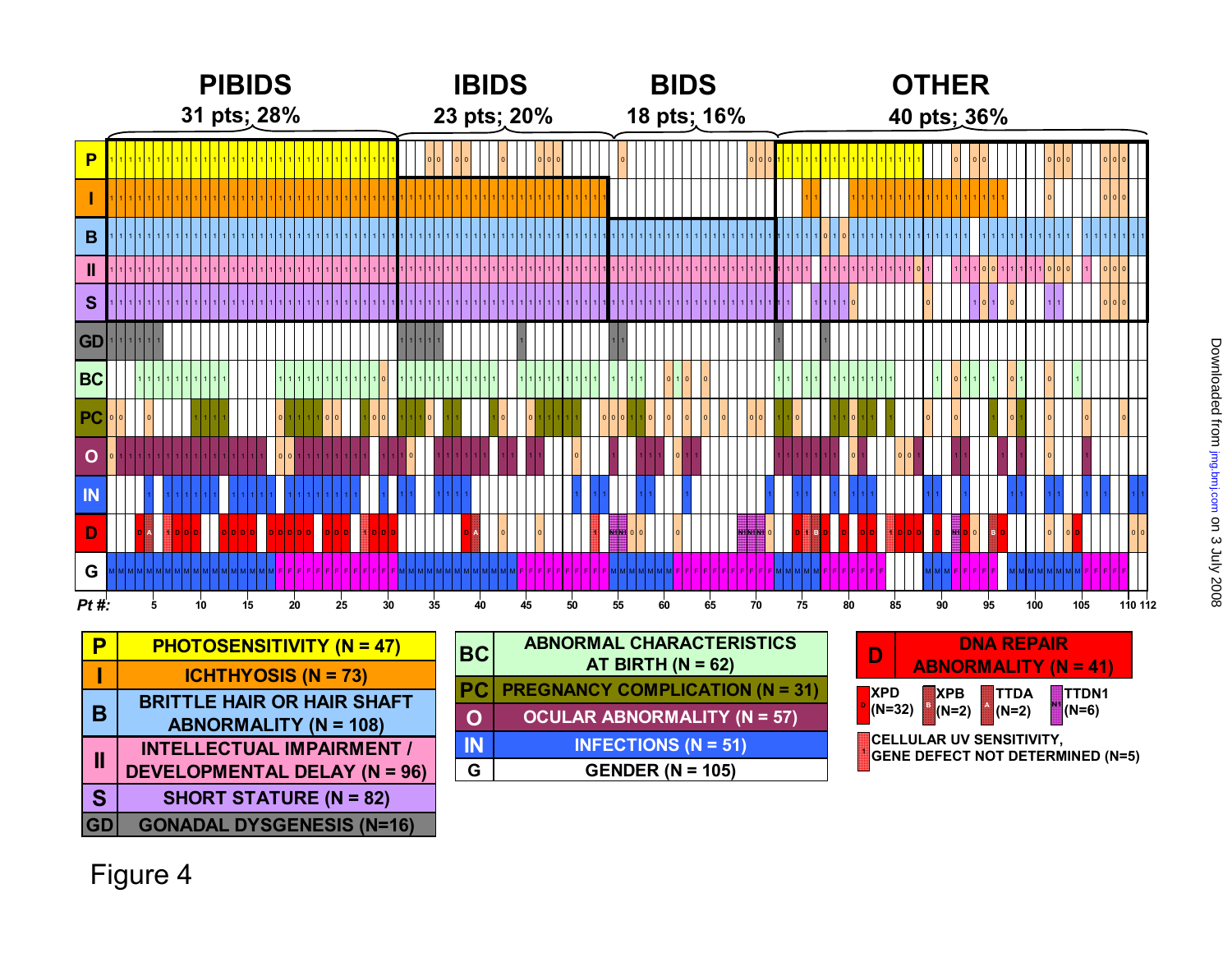

## **Abnormal Birth Characteristic (N = 62 patients)**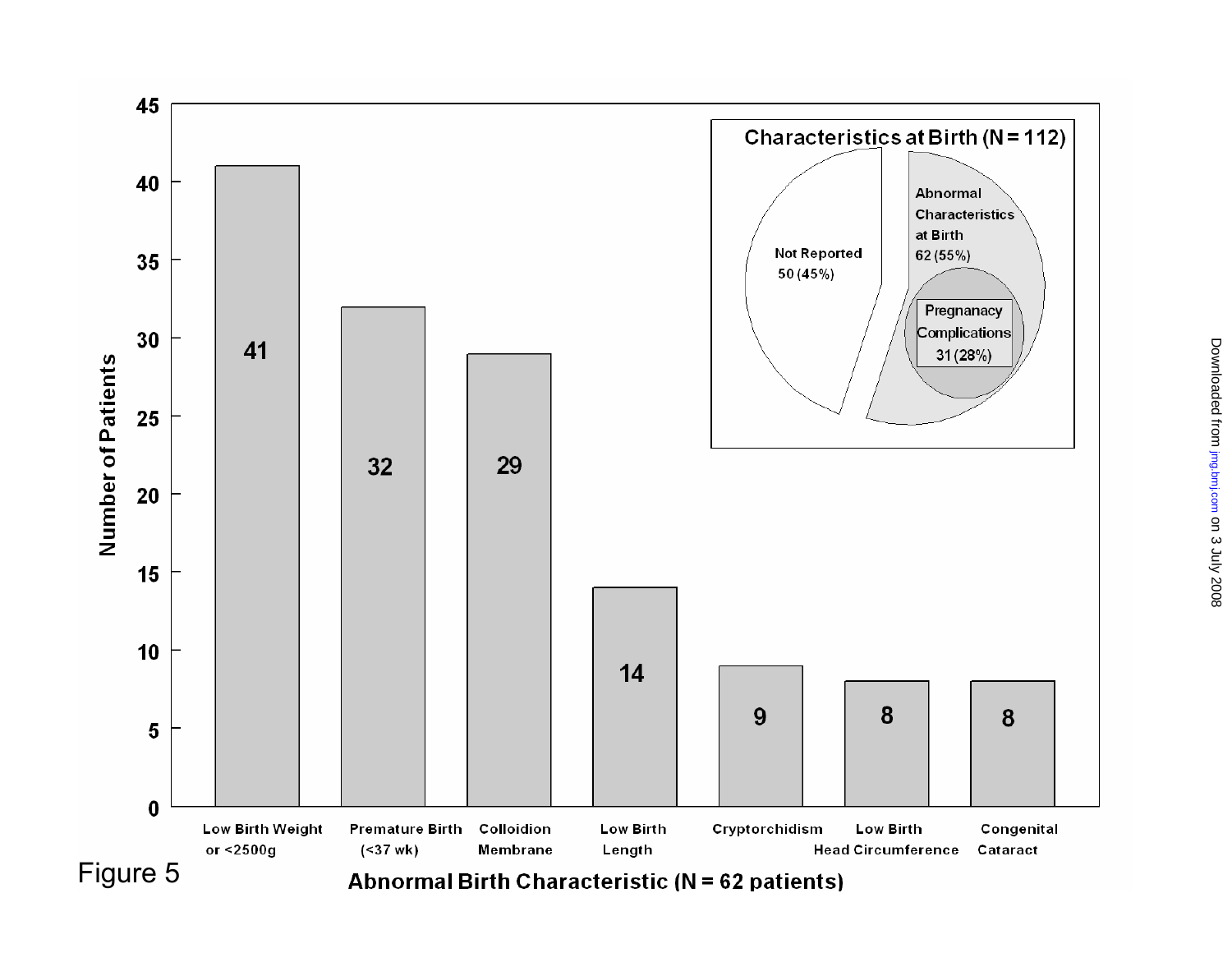

**Pregnancy Complications (N = 60 pregnancies)**